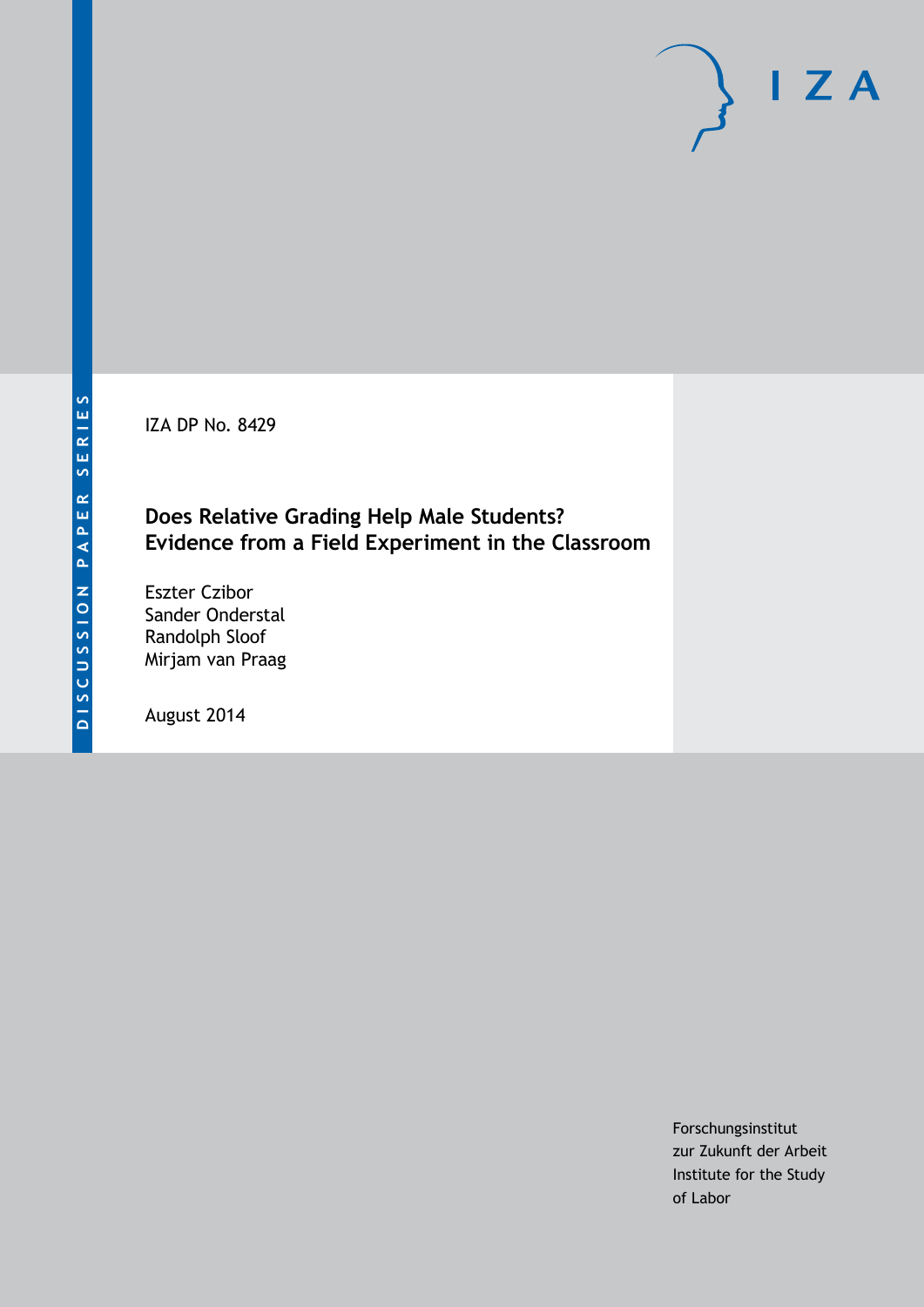# **Does Relative Grading Help Male Students? Evidence from a Field Experiment in the Classroom**

## **Eszter Czibor**

*University of Amsterdam*

## **Sander Onderstal**

*University of Amsterdam*

## **Randolph Sloof**

*University of Amsterdam*

## **Mirjam van Praag**

*University of Amsterdam, Copenhagen Business School and IZA*

## Discussion Paper No. 8429 August 2014

IZA

P.O. Box 7240 53072 Bonn Germany

Phone: +49-228-3894-0 Fax: +49-228-3894-180 E-mail: [iza@iza.org](mailto:iza@iza.org)

Any opinions expressed here are those of the author(s) and not those of IZA. Research published in this series may include views on policy, but the institute itself takes no institutional policy positions. The IZA research network is committed to the IZA Guiding Principles of Research Integrity.

The Institute for the Study of Labor (IZA) in Bonn is a local and virtual international research center and a place of communication between science, politics and business. IZA is an independent nonprofit organization supported by Deutsche Post Foundation. The center is associated with the University of Bonn and offers a stimulating research environment through its international network, workshops and conferences, data service, project support, research visits and doctoral program. IZA engages in (i) original and internationally competitive research in all fields of labor economics, (ii) development of policy concepts, and (iii) dissemination of research results and concepts to the interested public.

<span id="page-1-0"></span>IZA Discussion Papers often represent preliminary work and are circulated to encourage discussion. Citation of such a paper should account for its provisional character. A revised version may be available directly from the author.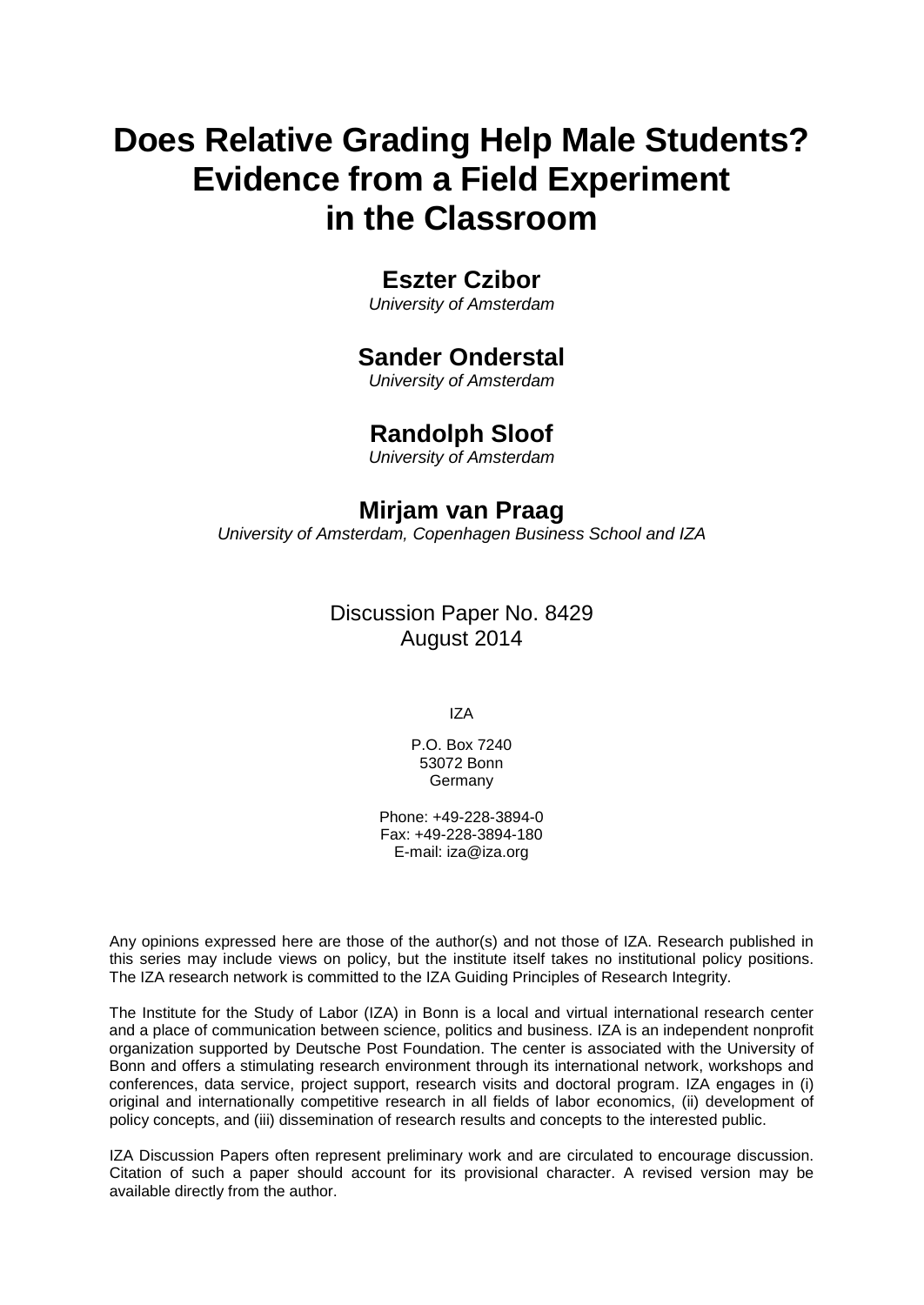IZA Discussion Paper No. 8429 August 2014

## **ABSTRACT**

## **Does Relative Grading Help Male Students? Evidence from a Field Experiment in the Classroom[\\*](#page-1-0)**

The provision of non-pecuniary incentives in education is a topic that has received much scholarly attention lately. Our paper contributes to this discussion by investigating the effectiveness of grade incentives in increasing student performance. We perform a direct comparison of the two most commonly used grading practices: the absolute (i.e., criterionreferenced) and the relative (i.e., norm-referenced) grading schemes in a large-scale field experiment at a university. We hypothesize that relative grading, by creating a rank-order tournament in the classroom, provides stronger incentives for male students than absolute grading. In the full sample, we find weak support for our hypothesis. Among the more motivated students we find evidence that men indeed score significantly higher on the test when graded on a curve. Female students, irrespective of their motivation, do not increase their scores under relative grading. Since women slightly outperform men under absolute grading, grading on a curve actually narrows the gender gap in performance.

JEL Classification: I21, I23, A22, D03, C93

Keywords: education, test performance, grade incentives, competition, gender, field experiment

Corresponding author:

Mirjam van Praag Department of Innovation and Organizational Economics (INO) Copenhagen Business School (CBS) Office 3.70; Kilevej 14a 2000 Frederiksberg **Denmark** E-mail: [mvp.ino@cbs.dk](mailto:mvp.ino@cbs.dk)

We are grateful to Examination Board of the Faculty of Economics and Business at the University of Amsterdam for authorizing the field experiment, and the Research Priority Area Behavioral Economics of the University of Amsterdam for the generous financial support they provided. We would like to thank Alexander Cappelen, Uri Gneezy, John List, Hessel Oosterbeek, Erik Plug, Andrew Schotter, Bertil Tungodden and Lise Vesterlund for their invaluable advice and inspiration, Sanne Blauw, Thomas Buser, Adam Eric Greenberg, Laura Rosendahl Huber and Dana Sisak for their helpful comments and insights, and Inge Beks for excellent research assistance.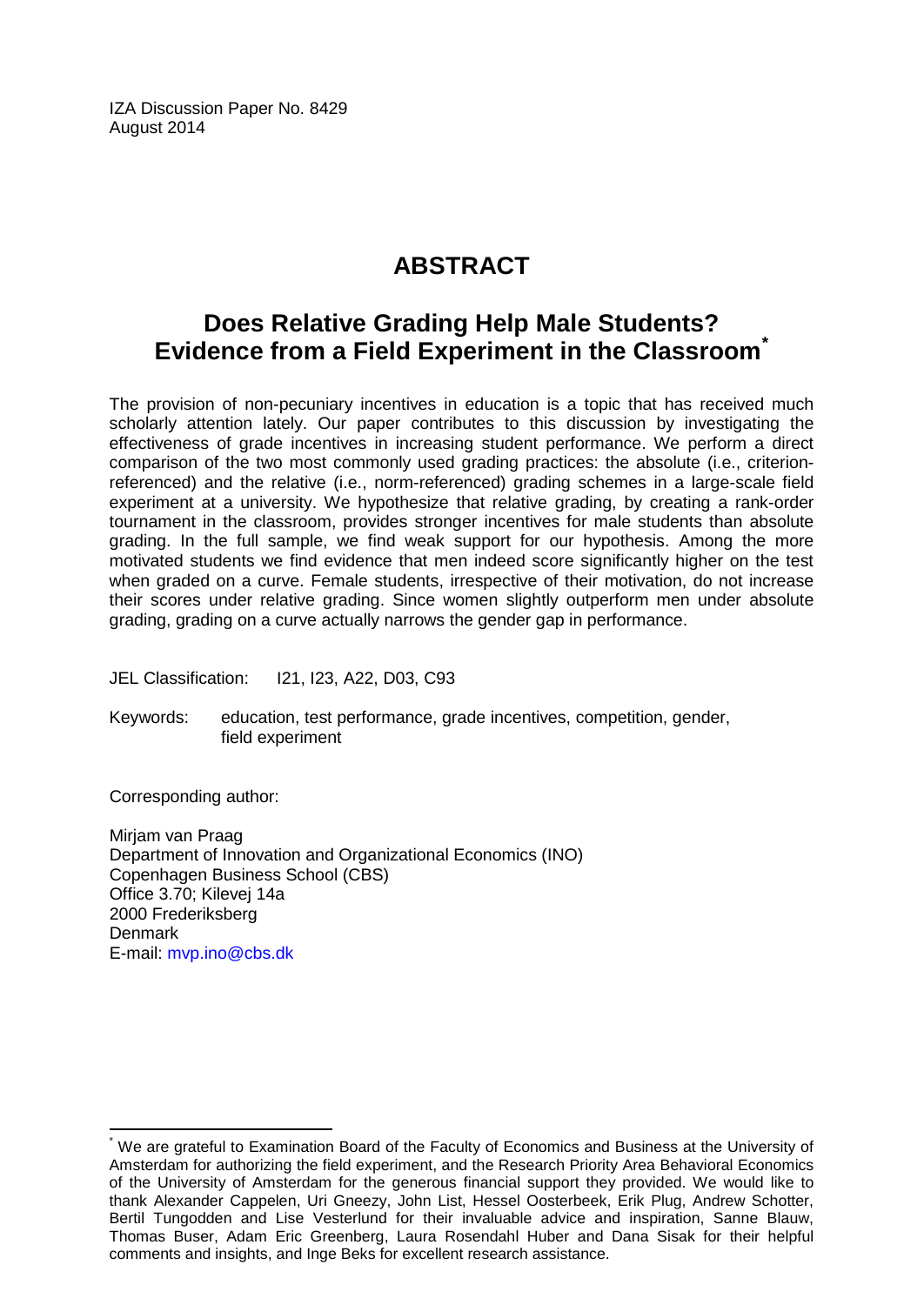### 1 Introduction

Over the last decades, boys have started to lag behind girls at all levels of education in the developed world. A recent OECD report states: "Compared to girls, boys have become more likely to underperform in secondary education and less likely to complete higher education degrees" [\(Salvi del Pero & Bytchkova, 2013,](#page-28-0) p. 7).<sup>[1](#page--1-0)</sup> Some governments, worrying about the poor outcomes of boys, have considered specific policies aimed at improving male educational performance [\(The Economist, 1999\)](#page-29-0). The increasing gender gap has also triggered the attention of popular academic book authors sometimes referred to as belonging to the "boys' movement," producing best-selling titles like 'Boys Adrift' [\(Sax, 2007\)](#page-29-1) and 'The End of Men' [\(Rosin, 2012\)](#page-28-1). A variety of reasons have been put forward to explain the educational underachievement of young men, ranging from biological differences in learning styles between the sexes to allegedly "feminine" educational practices favoring girls. From an economist's point of view it is natural to consider another potential explanation: it is possible that grade incentives offered by the educational system do not provide sufficient motivation for boys to do well.

The majority of grading practices that are in use worldwide can be classified into two schemes: absolute and relative grading. Under absolute grading, grades depend solely on students' own individual test outcomes, independent of the performance of their classmates on the same test. This scheme is also known as "criterion-referenced grading," because the student's score is compared to an objective criterion. Under relative grading, students' grades depend on their positions in the score distribution of the class. The scheme is also known as "grading on a curve," referring to the bell-shaped curve of the normal distribution. In the United States, colleges typically implement relative grading,<sup>[2](#page--1-0)</sup> while in continental Europe the absolute scheme prevails [\(Karran, 2004\)](#page-27-0).

A key difference between the two grading schemes is that relative grading induces direct competition between peers. In the lingo of organizational economics, absolute grading is analogous to a piece rate compensation scheme, while relative grading creates a rank-order tournament in the classroom. Such rank-order tournaments are advocated by theorists as optimal labor contracts inducing efficient effort provision [\(Lazear & Rosen, 1981\)](#page-28-2). Evidence from laboratory experiments, however, shows a heterogeneous response to competition: typically, tournament incentives increase the output of male subjects, but does not affect female performance in a mixed-sex environment [\(Gneezy](#page-27-1) et al. , [2003\)](#page-27-1).

Based on the empirical stylized fact of gender differences in response to tournaments we hypothesize that grading on a curve, by offering competitive incentives, provides more motivation and leads to higher performance for male students than absolute grading. We expect no such difference for female students. This paper provides a test for the above hypothesis by means of

 $1$ Observing time trends, the 2013 Education at a Glance report notes a particularly strong growth in tertiary graduation rates for women in several OECD countries between 2005 and 2011, while the increase is much smaller for men [\(OECD, 2013\)](#page-28-3). Moreover, [Guiso](#page-27-2) et al. [\(2008\)](#page-27-2) find that in more gender-equal cultures, there is no gender gap in math performance among 15-year-olds, while girls largely outperform boys in reading.

<sup>&</sup>lt;sup>2</sup>As an example, consider the 2005 overview of law school grading curves by Andy Mroch for the Association of American Law Schools: http://www.aals.org/deansmemos/Attachment05-14.pdf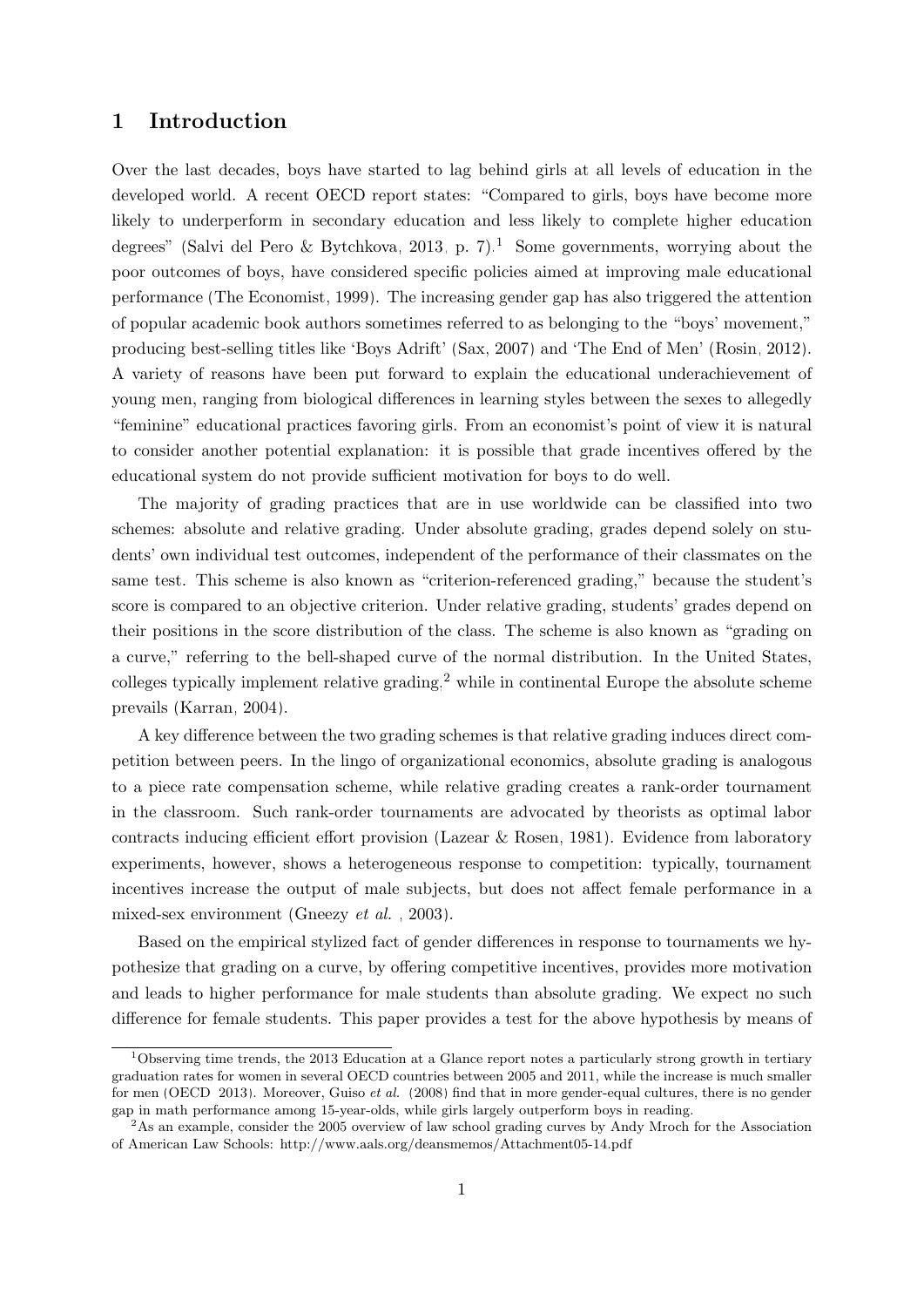a field experiment. We empirically compare absolute versus relative grading in the naturalistic setting of a Bachelor course with a large number of participants at the University of Amsterdam. Students in our experiment are randomly divided into two treatment groups. All students have to take the same midterm exam, but the grading of this exam differs by treatment: in one group the midterm test is graded on a curve, in the other group on an absolute scale. (The grading schemes are reversed for the end-of-term exam.) Based on various measures capturing effort provision in preparation for and performance in the midterm exam, we provide a direct empirical comparison of the two grading schemes.

For the full sample of participating students we obtain weak support for the hypothesis that relative grading induces higher male performance while not affecting the achievement of female students. As expected, women slightly outperform men under the absolute scheme while the gender gap shrinks under the relative scheme. However, these differences are small in size and are only statistically significant when correcting for demographic, ability, and preference variables. We further observe that the two grading schemes do not differ considerably in terms of the study effort and exam preparation time they induce.

Obviously, in order for students to be responsive to the (differences in) grade incentives, they should be interested in the level of their grades in the first place. If students are mainly interested in passing the course with minimal effort provision and do not attach importance to their grade per se, the incentive effect of grading on a curve is likely to be limited. In policy reports and the popular press, Dutch pupils and students are often accused of having a 'just pass' attitude  $(*zesjescultuur")$ .<sup>[3](#page--1-0)</sup> Indeed, international comparisons of primary school pupils reveal that although almost all Dutch pupils fulfill the minimum requirements, only few excel and meet truly advanced benchmarks [\(Jaspers, 2012\)](#page-27-3). The phenomenon is not constrained to primary schools: Dutch university students are found to provide insufficient study effort [\(Leuven](#page-28-4) et al. [, 2010\)](#page-28-4), leading to high fail rates and long study durations.[4](#page--1-0) Thus, the response of students in our sample to the grade incentives may thus very well be limited to the group of students that attaches importance to grades. To take this potential heterogeneity into account, we also test our hypothesis among the more responsive subsample of students following the English-language ("international") program. We provide evidence of this subgroup being more motivated and high-achieving. We find that international male students score significantly higher when graded on a curve. Female students, whether in the Dutch or the international program, do not respond to relative grading.

To our knowledge, this paper is the first to provide an experimental comparison of absolute grading and grading on a curve in a naturalistic, high-stakes environment.<sup>[5](#page--1-0)</sup> Our field experiment

<sup>&</sup>lt;sup>3</sup>A recent newspaper article (in Dutch) covering the 2012/13 edition of 'The state of education' (*'De staat* van het onderwijs') report claims already in its title that Dutch pupils are undermotivated. The lead researcher of the report is quoted to say that pupils are satisfied with getting a 6, i.e. the lowest passing grade: http://www.nrc.nl/nieuws/2014/04/16/rapport-nederlandse-leerlingen-zijn-niet-gemotiveerd/.

<sup>&</sup>lt;sup>4</sup>From the cohort of students who entered higher education in 2007, less than a third received their Bachelor degree after four years, the nominal duration of the program. Five years after the start, the share of those who successfully graduated was still less than half [\(Inspectie van het Onderwijs, 2014\)](#page-27-4).

<sup>&</sup>lt;sup>5</sup>A few papers, discussed in detailed in the Literature section, analyze field experiments with competitive grading in the form of comparison to a randomly chosen opponent or rewarding only the top performers. We believe using an actual grading curve makes our setting more realistic and reproduces better the incentives of rank-order tournaments observed in classrooms in practice.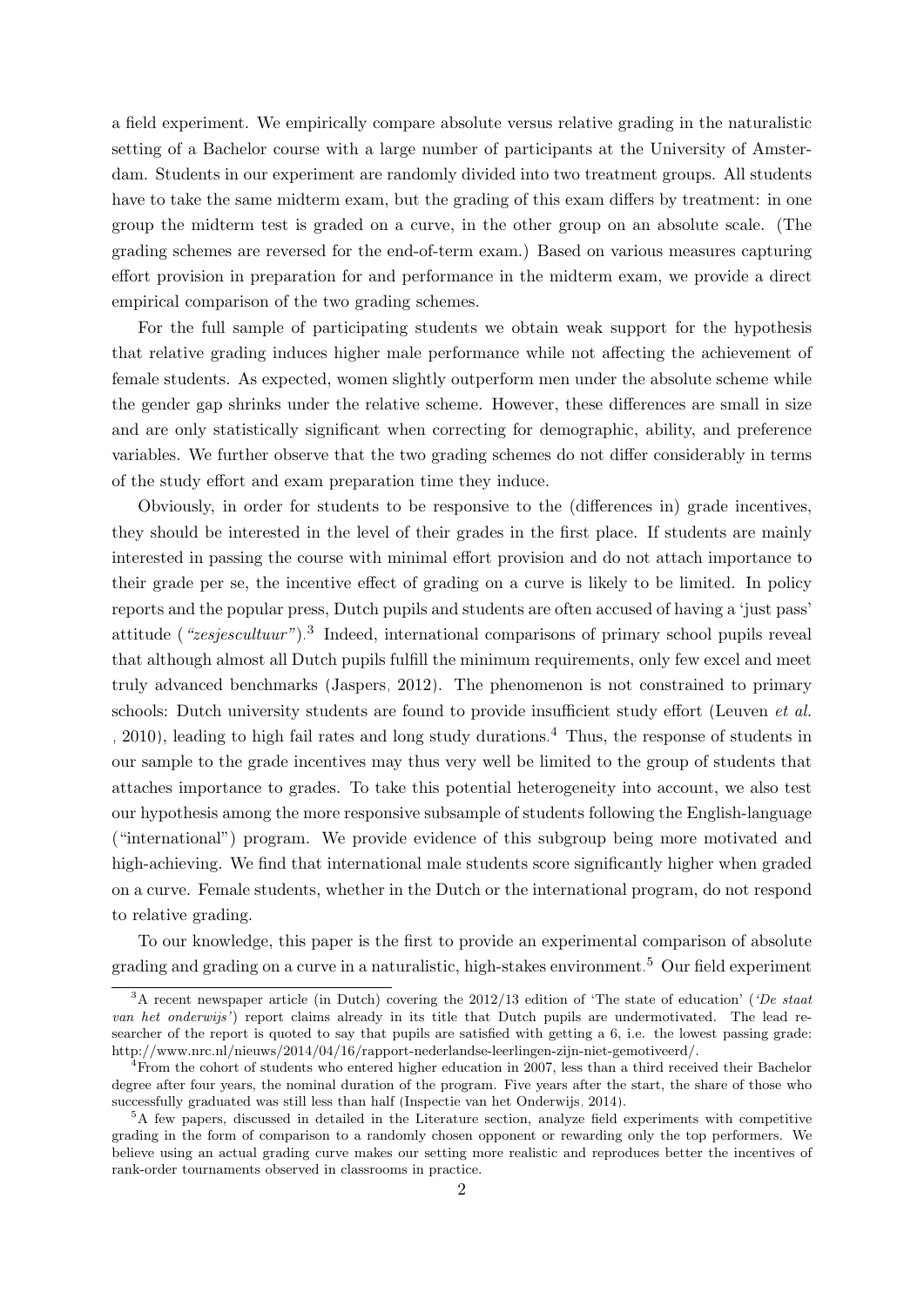includes a large sample of university students for whom we collect a rich set of control variables (including preferences as well as course-specific and general ability). We also observe different measures for the preparation behavior of students, so we can test whether grade incentives affect how much students study for the exam.

The remainder of this paper is organized as follows. In section 2, we shortly review the related literature. Section 3 contains the details of our experimental design. In section 4, we provide an overview of our data and some summary statistics. Section 5 presents our results. Section 6 contains a further discussion of the results. We conclude in section 7.

### 2 Literature

The advantageous and disadvantageous incentive effects of competitive reward schemes have been studied extensively. Early theoretical contributions by [Lazear & Rosen](#page-28-2) [\(1981\)](#page-28-2) and [Green](#page-27-5) [& Stokey](#page-27-5) [\(1983\)](#page-27-5) develop the argument that tournament-style incentives may outperform piece rates because under relative performance evaluation "common shocks" are filtered out (see also [Holmstrom](#page-27-6) [\(1982\)](#page-27-6)). Effort incentives can thus be provided with lower risk exposure (i.e. more cheaply). Empirical studies on the incentive effect of competition typically find evidence in line with tournament theory, although the variance in effort levels is much higher than under piece rate incentives (cf. Bull [et al.](#page-26-0) [\(1987\)](#page-26-0); [van Dijk](#page-29-2) et al. [\(2001\)](#page-29-2); [Harbring & Irlenbusch](#page-27-7) [\(2003\)](#page-27-7)). Müller & Schotter [\(2010\)](#page-28-5) provide an experimental test of the predictions of [Moldovanu & Sela](#page-28-6) [\(2001\)](#page-28-6) who derive optimal allocations of prizes with risk-neutral agents of heterogeneous ability. Their empirical results show that low-ability workers "drop out" of the tournament by exerting little or no effort whereas high-ability workers put in more effort than predicted by the model.

Response to tournament incentives is found to be heterogeneous not only with respect to ability but also to gender. The gender gap in competitiveness was first documented by [Gneezy](#page-27-1) [et al.](#page-27-1) [\(2003\)](#page-27-1) who found that male participants solve significantly more mazes under a competitive reward scheme than under piece rate, while no such increase is observed for female subjects in a mixed-sex environment. Their result has been replicated using both laboratory (e.g. [Gunther](#page-27-8) *et al.* [\(2010\)](#page-27-8)) and field experiments (e.g., [Gneezy & Rustichini](#page-26-1) [\(2004\)](#page-26-1)) as well as naturally occurring data (e.g., [Price](#page-28-7) [\(2008\)](#page-28-7)). [Niederle & Vesterlund](#page-28-8) [\(2011\)](#page-28-8) and [Croson &](#page-26-2) [Gneezy](#page-26-2) [\(2009\)](#page-26-2) provide detailed reviews of studies on gender and competition.

A number of theoretical studies compare relative and absolute grading. [Becker & Rosen](#page-26-3) [\(1992\)](#page-26-3) and [Landeras](#page-27-9) [\(2009\)](#page-27-9) bring the tournament model to the classroom and show that with an appropriate reward scheme, grading on a curve can induce a higher performance than absolute grading in the presence of "systemic" noise or correlated individual error terms. [Dubey](#page-26-4) [& Geanakoplos](#page-26-4) [\(2010\)](#page-26-4) also compare the two grading schemes and find that absolute grading provides better incentives for students to work, provided student outcomes are independent. [Paredes](#page-28-9) [\(2012\)](#page-28-9) predicts that the response to grading systems differs by ability: in her model, where students only care about passing the exam, low-ability students exert less and high-ability students exert more effort under absolute than under relative grading. She finds empirical support for these predictions by analyzing quasi-experimental data from a Chilean university where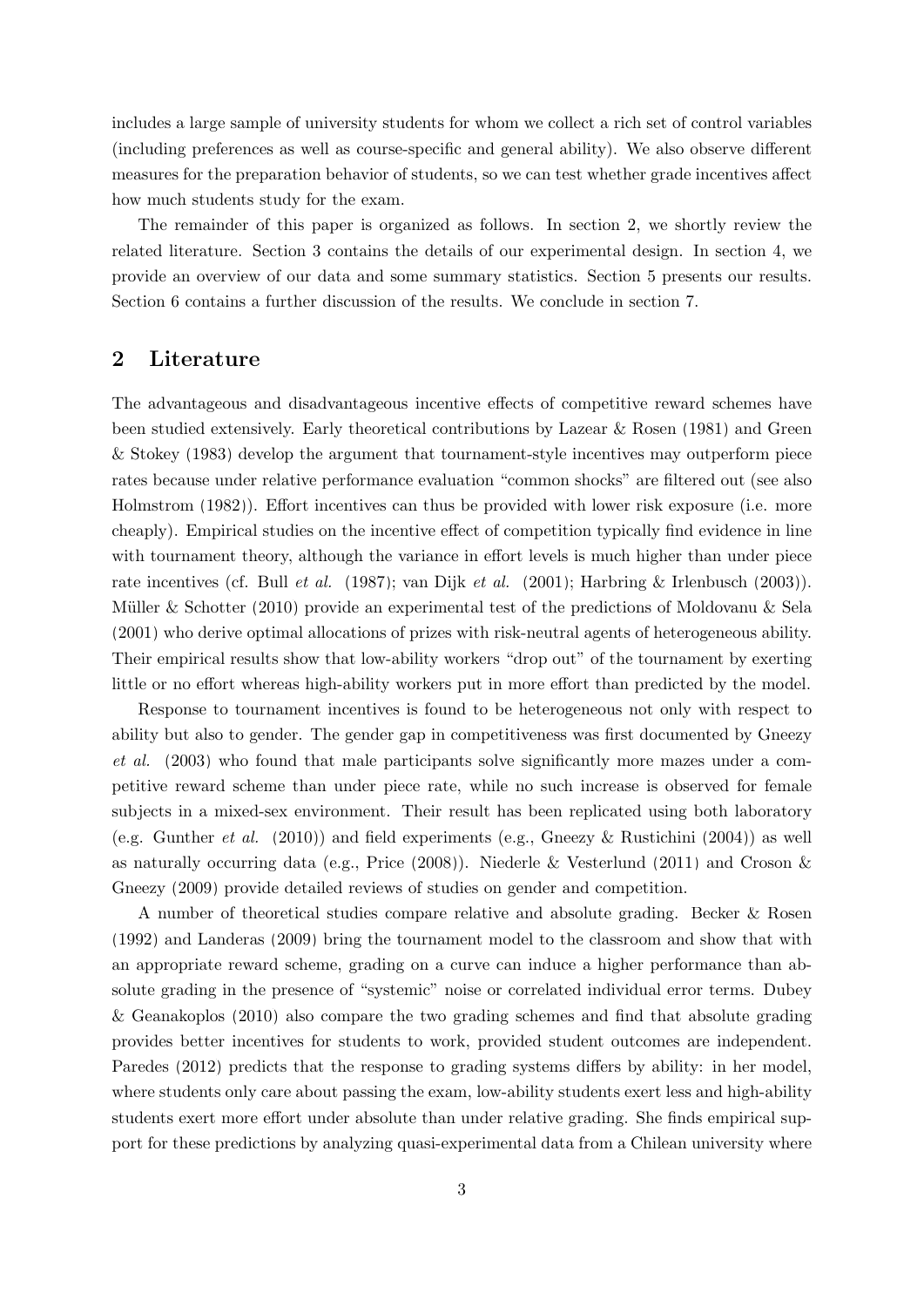they switched from absolute to relative grading in some first-year courses. Comparing student outcomes before and after the change, her identification strategy relies on an (untestable) common trends assumption.

A number of recent empirical studies also focus on the effect of competition in education and obtain gender differences in line with our results. Jurajda & Münich  $(2011)$  find that male and female students of the same ability were equally likely to be admitted to universities in the case of little competition, but men were significantly more likely to be accepted when competition was high. Örs *[et al.](#page-28-10)* [\(2013\)](#page-28-10) observe that females outperformed men in a "noncompetitive" national exam while in the same cohort men outperformed women at the very competitive HEC admission exam later on. [Morin](#page-28-11) [\(forthcoming\)](#page-28-11) studies the effect of intensified competition resulting from a legislative change that created a "double cohort" in Ontario and observes that men's relative performance increases in response. [Bigoni](#page-26-5) et al. [\(2011\)](#page-26-5) find that competition induces higher effort among male but not among female students in the case of relatively lowstakes homework assignments. [Jalava](#page-27-11) et al. [\(2014\)](#page-27-11) examine various non-financial incentive schemes for primary school children in low-stakes tests and conclude that boys only increase performance when faced with relative grading. In contrast, [De Paola](#page-26-6) et al. [\(2013\)](#page-26-6) do not find gender differences in terms of entry into a tournament or performance under competition in a setting where university students self-selected into a competitive scheme in a midterm exam to obtain bonus points. [Azmat & Iriberri](#page-26-7) [\(2010\)](#page-26-7) analyze the effect of providing relative performance information to students in a setting where grades are still solely dependent on absolute performance, and find that the feedback has a strong and positive impact on the performance of both girls and boys.

Our paper contributes to the empirical literature on competitive grade incentives by experimentally comparing absolute and relative grading using a design with several advantages. Uniquely, relative grading in our setting involves an actual grading curve where a student's exam grade is determined by his or her place in the class score distribution, mimicking real-life grading practices. The experiment is conducted in a naturalistic setting among students attending a university course ("in the classroom"). The number of participants is high, and students are randomly assigned to treatments (no self-selection). Exams are high-stakes and there is no subjectivity in their evaluation. Administrative data on student characteristics are available, as well as measures of preferences from an incentivized survey. The study effort of students is also observed, allowing us to test whether any change in exam performance is attributable to differences in preparation under the two schemes.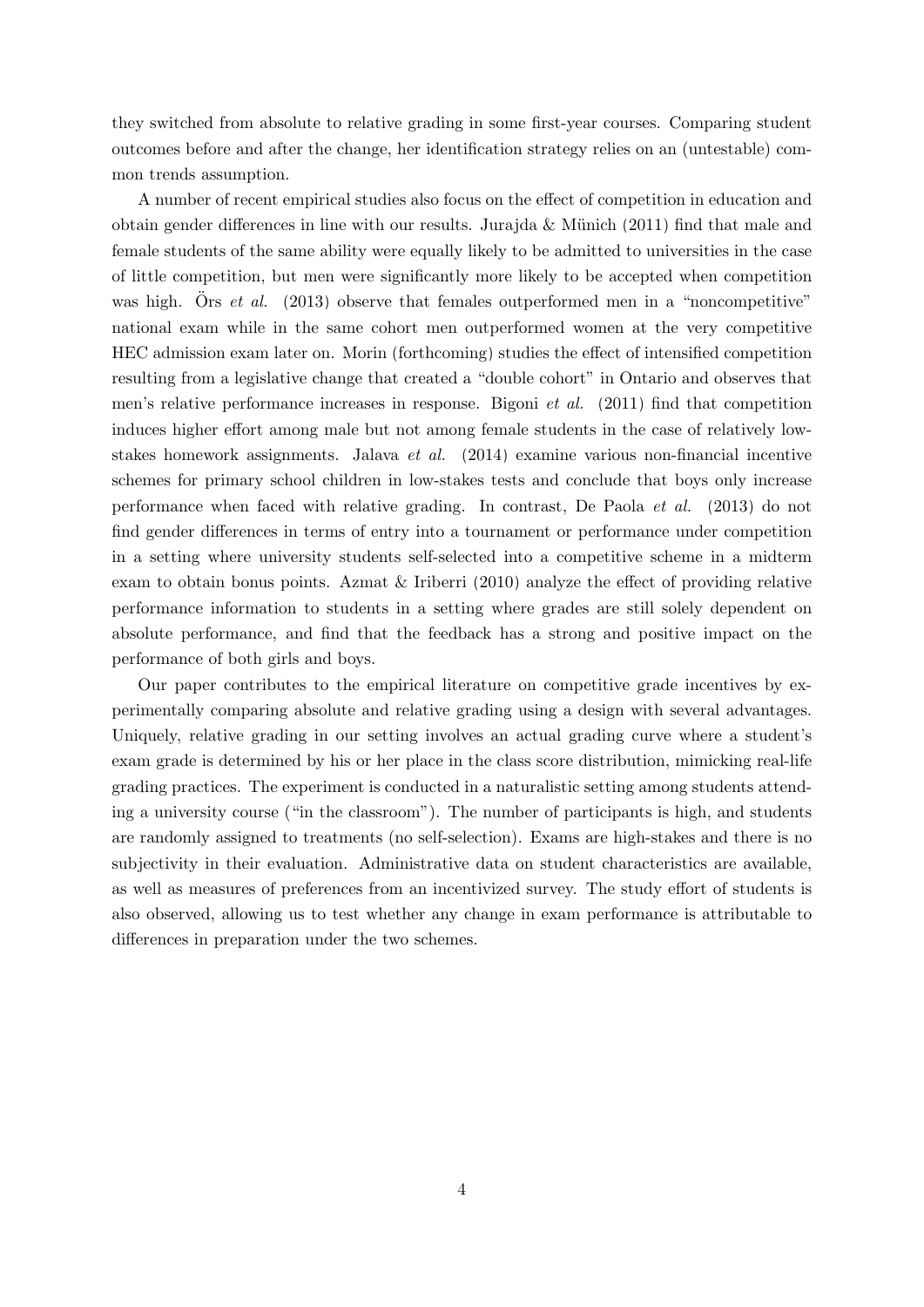### 3 Context and design

#### 3.1 Context

We conducted a framed field experiment [\(Harrison & List, 2004\)](#page-27-12) among students of the University of Amsterdam (UvA), authorized by the Examination Board of the Faculty of Economics and Business at the University of Amsterdam. The experiment took place in the 2nd year BSc course Economics of Markets and Organizations (EMO) during the first block of the 2013/2014 academic year.[6](#page--1-0) The course covered topics from Organizational Economics and Industrial Organizations in a simple game-theoretic framework, based on lectures notes now published as "Economics of Organizations and Markets" [\(Onderstal, 2014\)](#page-28-12). Over 500 students enrolled in the course and thus participated in our experiment. The large sample size is desirable not only because it allows us to detect potentially small effect sizes but also because it made it nearly impossible for students in the relative grading group to collude against the experimenters by collectively providing low effort.<sup>[7](#page--1-0)</sup> The attrition rate was relatively low since the class was compulsory for the majority of the enrolled students. The course grade was the unweighted average of grades from a midterm and an end-of-term exam. The two exams covered roughly the same amount of study material and were designed to be of comparable difficulty. In the exams, students had 90 minutes to answer 30 multiple-choice questions (calculations, theory, and literature-related). Both exams were corrected by machines, thus grading was by construction unbiased. In addition, students could earn a bonus point on top of their exam grade by handing in homework assignments in teams of three or four people. During study weeks, students could participate in a lecture (focusing mostly on theory) and a tutorial (discussing exercises, homework solutions and mock exam questions). Class attendance was voluntary.

The course was offered with identical content in both Dutch and English, the latter for students following the English-language Bachelor program (in the following referred to as the "international program"). The majority of students in the international program are foreigners (typically from Central-Eastern Europe, China, and Germany), but the program is also open to aspiring Dutch students. While there are no entry requirements for attending the Dutch program (all applicants who complete the pre-university track in secondary education and pass the standardized national school-leaving exam are admitted to the study), students have to qualify for the international program by taking an English proficiency test and a mathematics entrance test. About one in four applicants is admitted to the English-language Bachelor program. Participants in the two programs thus differ in their ability and arguably also in their level of motivation. For foreign students in the international program, tuition fees and living expenses in Amsterdam often represent a comparatively much larger investment in education than for their Dutch peers, likely increasing the importance they attach to performing well in their studies. Dutch students choosing to comply with the selective entry criteria for the

 ${}^{6}$ At the UvA, the academic year is divided into six blocks. The first block runs over eight weeks in September and October.

<sup>7</sup>[Budryk](#page-26-8) [\(2013\)](#page-26-8) reports a case where students successfully boycotted curved grading, using various social media tools to arrange the collusion.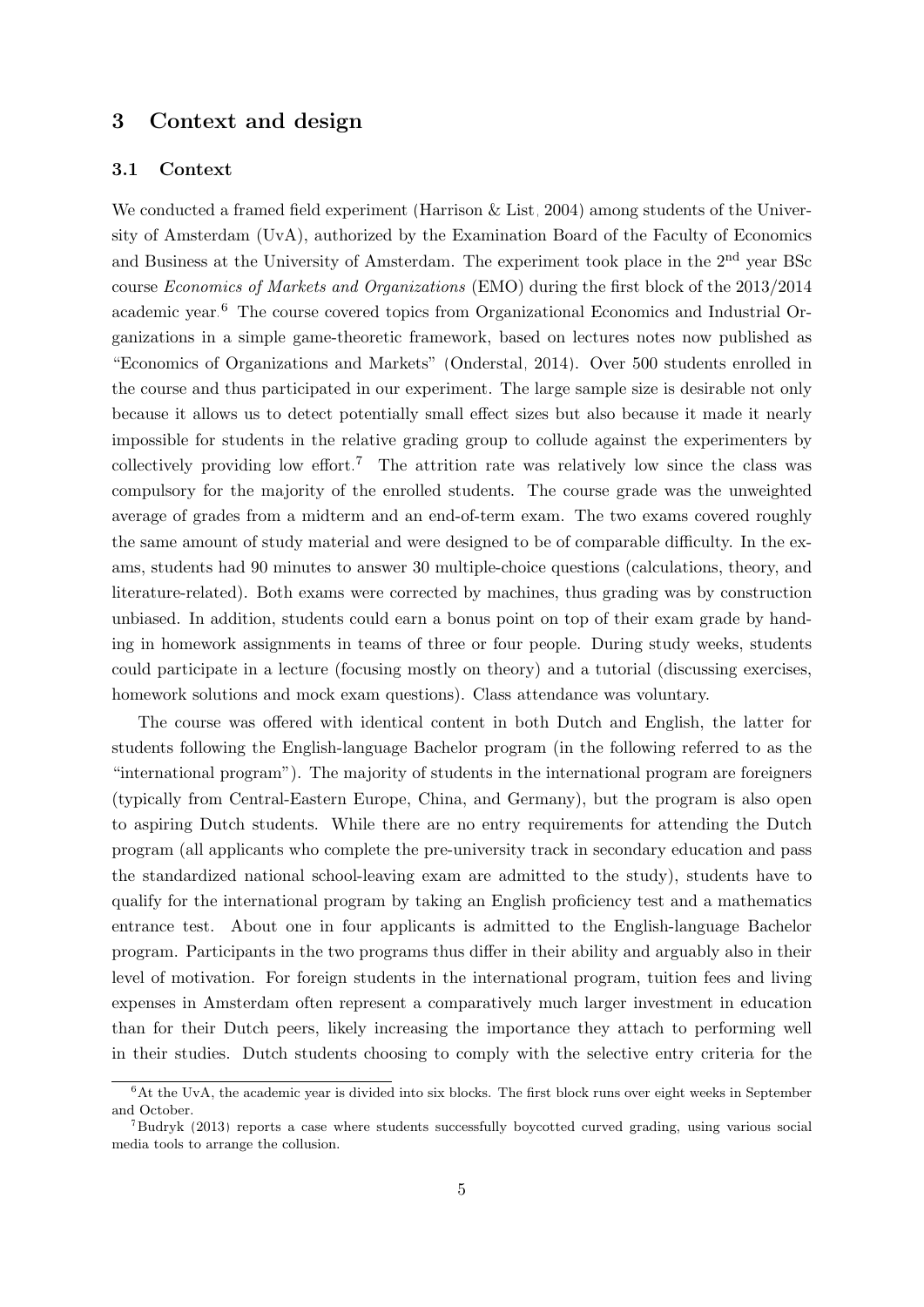international program and to follow courses in English instead of their mother tongue also signal dedication and higher levels of aspiration. Students in the Dutch program, on the other hand, are not sufficiently motivated [\(Leuven](#page-28-4) *et al.*, [2010\)](#page-28-4). Their attitude can be described by the "zesjescultuur," discussed in the Introduction: instead of striving for excellence, the majority of them merely aim to pass their courses with minimal effort provision. We provide further evidence of this phenomenon in section 5.2.2.

#### 3.2 Design of the experiment

This section contains the details of the experimental design. Participants were randomly assigned to one of the two treatment conditions (communicated to students as the "yellow group" and the "blue group" in order to maintain a neutral framing). All students, regardless of this assignment, sat the same midterm and end-of-term exams at the same time and in the same venue. As mentioned earlier, both exams counted with equal weight towards the final course grade and thus represented high stakes for the students. The difference between the groups lay in the *grading schemes used in translating exam scores into exam grades*: students in one group were graded under a relative scheme in the midterm and an absolute scheme in the end-of-term exam while the schemes were reversed in the other group, as shown in Table [1.](#page-19-0) This design allows for a clean comparison of the effect of the two grading schemes on midterm exam performance while maintaining an ex ante fair and equal treatment of students in the two groups.[8](#page--1-0)

We performed a stratified randomization along the dimensions we suspected would influence the response to the grading schemes, i.e., gender, study program, and mathematics ability (this information, together with other demographic variables, was available to us prior to the start of the classes). The course has been taught for several years with only small changes in the content, thus the grade distributions of previous years could be taken into account when constructing the curve for relative grading.

The timeline of the experiment is shown in Table [2.](#page-19-1) Students were informed of their treatment group assignment by e-mail and also by posts on the course intranet page containing all study materials and course-related information. Detailed instructions regarding the grading schemes were included in the Course Manual (see Appendix A) and were also announced during the lectures and tutorials. During the first week, preference and ablity information was collected from students in an online survey (discussed in more detail in section 3.3). For homework assignments, students were required to form teams within their treatment group (in order to reduce potential spillovers), which also increased students awareness of the treatment assignment. Homework results were not published until week 5, so students did not receive any feedback on their relative performance until the midterm exam. Right before the midterm exam, students were required to fill out a short questionnaire testing their understanding of the

<sup>&</sup>lt;sup>8</sup>Our identification relies on the assumption that students only took into account the midterm grading scheme when preparing for and taking the midterm exam, thus their midterm effort choice and performance was unaffected by the grading scheme they were going to face later in the end-of-term test. We revisit this assumption in more detail in section 6.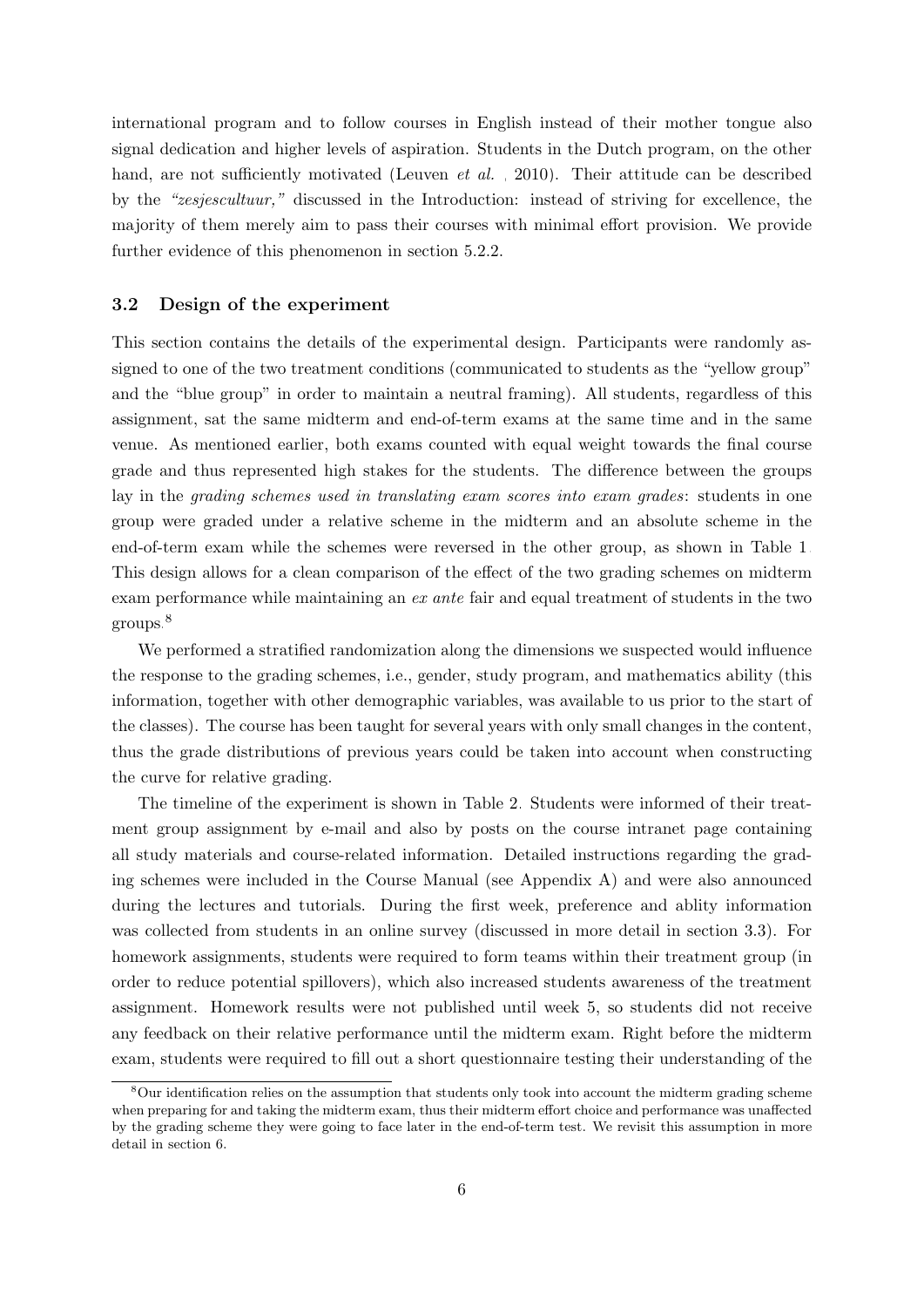grading schemes and collecting information on time spent on the course.

Our main variable of interest is the score (i.e., the number of correct answers) on the midterm exam. Using a between-subject design, we compare the midterm scores of students in the absolute and relative grading groups. Besides the midterm exam scores, in our analysis we also consider the effect of relative grading on a number of proxies for effort provision in preparation for the exam. These proxies are: lecture and tutorial attendance during the study weeks (collected by an assistant and by the tutors), handing in homework assignments, grades of homework assignments, and self-reported study time (collected in the aforementioned questionnaire).

#### 3.3 Incentivized survey

We conducted an online survey to collect from students preference, confidence, and ability measures that might influence their response to the two grading schemes (see e.g., Niederle  $\&$ [Vesterlund](#page-28-13)  $(2007)$  or [Gneezy](#page-27-1) *et al.*  $(2003)$ . We included the survey in the compulsory course requirements, which ensured a very high response rate (92%). The survey was incentivized: five respondents were randomly chosen at the end of the course and were paid according to their performance and their choices in the survey (average earning was  $\in 215.67$ , with a minimum of  $\epsilon$ 100 and a maximum of  $\epsilon$ 457). Respondents spent 21 minutes on average completing the survey which was designed and pre-tested to take about 15-20 minutes, suggesting the majority of students took the task seriously and did not answer at random. The survey was programmed using the software Qualtrics.

The survey was framed as assessing familiarity with the prerequisites for the course, and contained a timed multiple-choice quiz with 10 questions related to first-year mathematics and microeconomics courses (e.g., simple derivations, perfect competition, Nash-equilibria, etc.).<sup>[9](#page--1-0)</sup> Performance on the quiz serves as an ability measure in our analysis. Before solving the quiz, students were required to choose the reward scheme applied to their quiz performance by reporting their switching point between a constant piece rate and a tournament scheme with an increasing prize. We developed this measure to serve as a proxy for competitive preferences. Moreover, we collected four different measures of overconfidence<sup>[10](#page--1-0)</sup> (ex ante and ex post; absolute and relative): students were asked to report their expected absolute score and relative rank both before and after solving the quiz,. In addition, risk and ambiguity preferences of participants were measured by eliciting switching points in [Holt & Laury](#page-27-13) [\(2002\)](#page-27-13)-style choice menus (see Figure [6](#page-32-0) in Appendix B) and also by asking students to rate their willingness to take risk in general [\(Dohmen](#page-26-9) et al. , [2011\)](#page-26-9). Finally, students reported their expectations regarding their absolute and relative performance in the course and also their attitudes toward norm- and criterion-referenced grading practices.

<sup>9</sup>For an example of a quiz question, please refer to Figure [5](#page-32-1) in Appendix B.

<sup>10</sup>We define an agent as overconfident when her conceived ability exceeds her true ability. For a discussion on different definitions of overconfidence in the experimental psychology literature, please refer to [Hvide](#page-27-14) [\(2002\)](#page-27-14).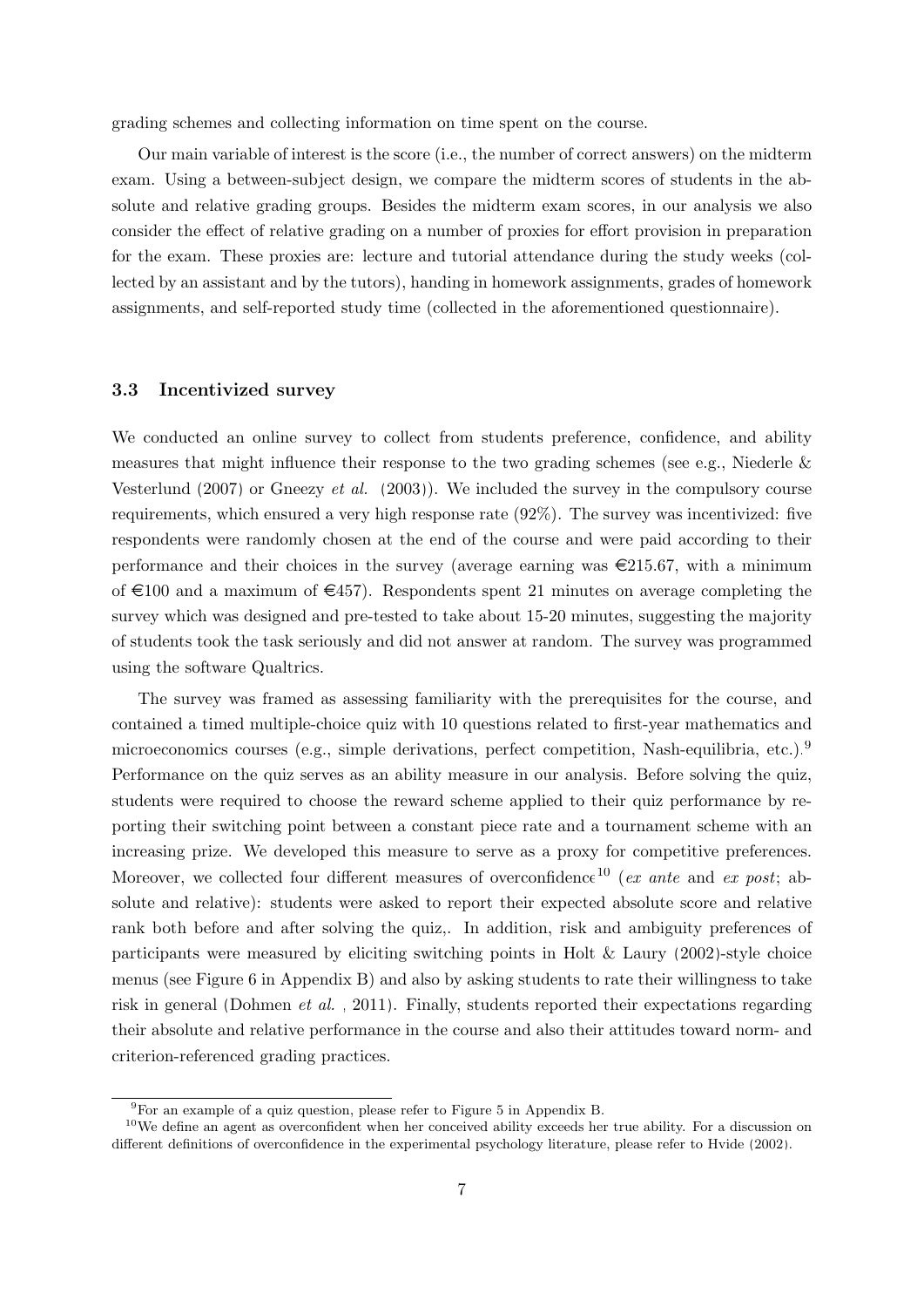### 4 Data

This section contains an overview of our data. Panel A of Table [3](#page-20-0) presents basic demographic information based on administrative data provided by the University of Amsterdam. In total, 529 students registered for the course, with a quarter following the international program. The share of female students in the sample is relatively low, just over a third, reflecting the general gender composition of the Economics and Business Bachelor program. The average age is 20.8 with relatively low variance. The majority of the participants were born in the Netherlands and are Dutch citizens. Our dataset contains several indicators of the past academic achievement of the students in our sample, most notably the average mathematics grade and the number of retake exams. The first, constructed as the unweighted average of any mathematics- or statistics-related exam a student had ever taken at the UvA (including failed tests), is a fairly good predictor of the final grade in the EMO course: the correlation between the two is 0.50 and is highly significant. This math-grade based measure indicates very low average performance: the mean of the variable, 5.88, is barely above the minimum requirement for passing.<sup>[11](#page--1-0)</sup> The second indicator is calculated as the number of retake exams over all the courses the student ever registered for. On average, students repeat approximately one out of five exams.<sup>[12](#page--1-0)</sup>

Panel B of Table [3](#page-20-0) provides an overview of the preparation behavior and performance of students in the EMO course. Attendance rates were relatively low during the study weeks preceding the midterm exam: out of the three lectures and tutorials, students participated on average 1.21 and 1.45 times, respectively. The majority of students handed in homework assignments and obtained fairly good homework grades (a mean of 6.95 out of 10), varying in the range between 3.45 and 9.45. (A homework grade of 5.5 or above ensured the bonus point.) Students reported spending on average 10 hours per week on studying and practicing for the course. The show-up rate at both of the exams was very high, 91% at the midterm and 87% at the end-of-term exam. The average number of correct answers on the midterm exam was 19.28 out of 30, which decreased to 17.41 in the end-of-term exam.<sup>[13](#page--1-0)</sup> Analyzing the final grades, note that it was theoretically possible to get a grade 11 in this course (two students indeed received a calculated grade of 10.5) because the homework bonus point was added to the unweighted average of the two exam grades.

Results from the incentivized online survey are presented in Panel C of Table [3.](#page-20-0) The relatively low average performance on the quiz measuring knowledge in prerequisites (4.67 correct answers out of 10 questions) is likely explained by the intense time pressure students were subjected to during the quiz (25 seconds per question). Performance on the quiz is significantly correlated with the final grade students received in the course (corr  $= 0.23$ ). Students are on

 $11$ In the Netherlands, grades range from 1 (lowest) to 10 (highest), and the minimum passing grade is either 5.5 (when half grades are awarded) or 6.

<sup>&</sup>lt;sup>12</sup>Note that neither of these ability measures based on past performance are available for the 32 exchange students who visited the UvA only for the semester when our study was conducted.

<sup>&</sup>lt;sup>13</sup>We argue that this decrease does not reflect a difference in the difficulty of the exams but is rather a result of the way the final grade for the course was determined: a high midterm grade and a homework bonus point would ensure that a student passed the course simply by showing up at end-of-term exam, providing weaker incentives for effort provision in the end-of-term. We further discuss this finding in the Results section.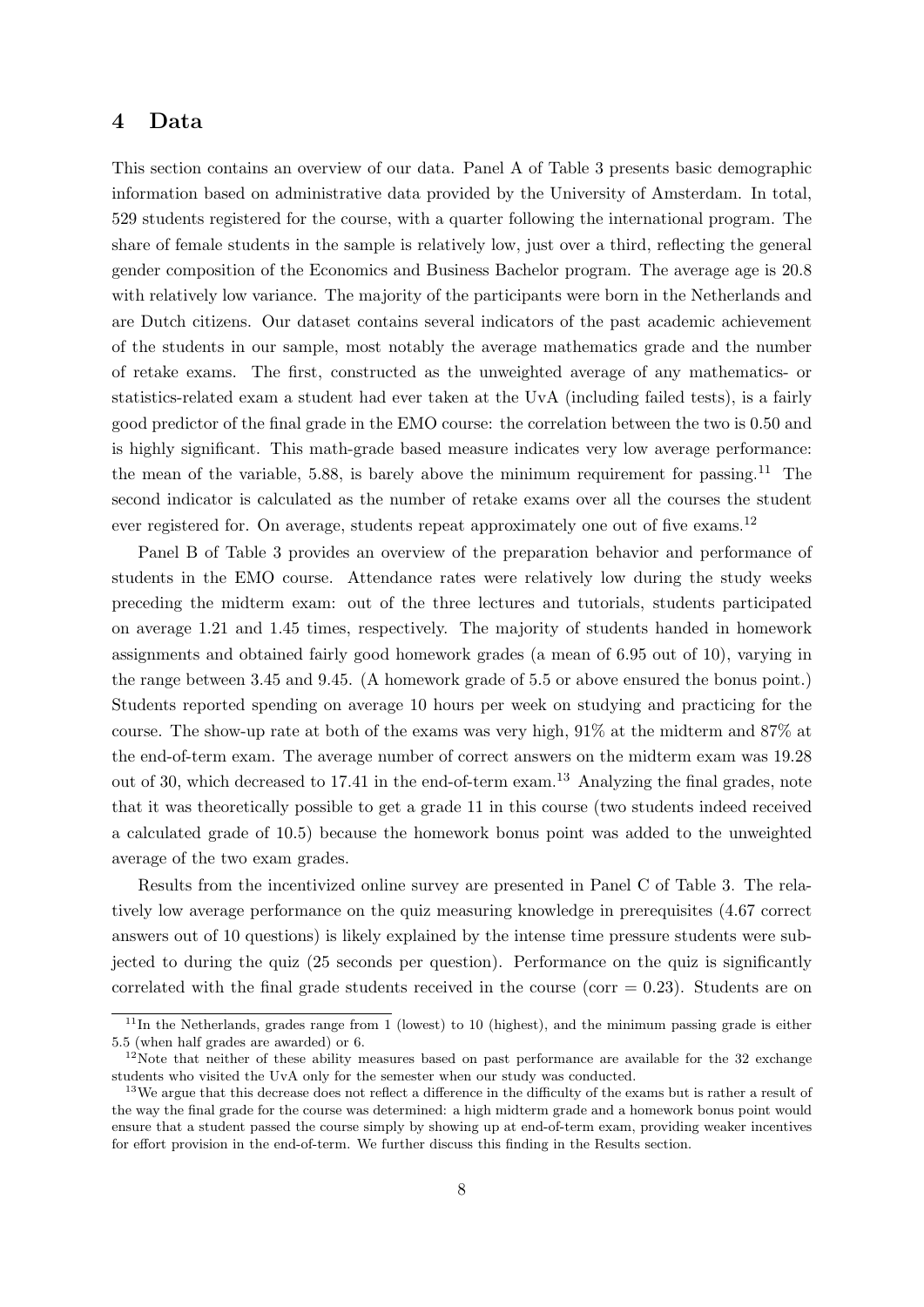average overconfident according to all confidence measures we have elicited. In the table we present the ex ante relative overconfidence variable, based on a comparison between the students' guessed and actual relative performance. A correct guessed rank would correspond to a score of zero on our overconfidence scale, and any positive number indicates overconfidence. As mentioned in the previous section, students' risk, ambiguity, and competitive preferences were measured in Holt  $&$  Laury [\(2002\)](#page-27-13)-style choice lists. We find respondents to be risk-averse (the risk-neutral switching point is at decision 5) but seeking competition (a risk-neutral agent who believes he/she will win half of the time is indifferent between piece rate and tournament at decision 7). The overconfidence of students is also reflected in their grade expectations exceeding their realized final grades (an average of 7.04 vs. 6.65) and their relative performance in terms of grades (students guess on average that out of 100, only 37.37 of their peers will do better than them). Students report a more positive attitude toward absolute than towards relative grading, which is likely due to their inexperience with the latter scheme: students rarely face explicit relative grading in the Dutch educational system. Still, students are not opposed to relative grading: on average they rated their attitude toward grading on a curve as slightly positive (5.33 where 5 corresponds to neutral).

Section I of Table [4](#page-21-0) proves that the randomization is successful. The two treatment groups are balanced not only along the dimensions we have stratified (study program, gender, and mathematics grades), but also with respect to other demographic, ability, and preference variables.[14](#page--1-0) Section II compares the male and female students in our sample. We observe that women are more likely than men to follow the international program and are thus less likely to have been born in the Netherlands. There is also a gender difference in past academic performance: on average, women obtained significantly higher math grades and had to retake fewer exams than their male peers.<sup>[15](#page--1-0)</sup> We find no such difference in the number of correct quiz questions, possibly due to the intense time pressure in the survey [\(Shurchkov, 2012\)](#page-29-3). In terms of preferences, we find that men and women differ in their attitudes toward risk, with women being significantly more risk averse. This finding is in line with results from other studies (Croson  $\&$ [Gneezy, 2009\)](#page-26-2).<sup>[16](#page--1-0)</sup> Contrary to our expectations, we find no significant gender differences in the willingness to enter tournaments. This may be explained in part by the women in our sample being as confident as male students. Moreover, the continuous measure we designed (eliciting a switching point between a piece rate and a competitive payment scheme with varying prizes) has not been verified by other studies to reliably capture competitive preferences and could potentially have been confusing for our subjects.[17](#page--1-0) Section III of Table [4](#page-21-0) shows the differences

<sup>&</sup>lt;sup>14</sup>Table [C1](#page-33-0) in Appendix C provides the same comparison but split by gender. We find that male students in the "Blue" group do not differ from men in the "Yellow" group, except in terms of their ambiguity aversion. Similarly, women in the two treatment groups are not significantly different in their demographic and ability characteristics, although female students in the "Yellow" group report higher expected grades. Once we apply the Bonferroni correction for multiple comparisons, neither of these differences remains significant.

<sup>&</sup>lt;sup>15</sup>The difference is not driven merely by the higher share of international students among women. Even after controlling for the study program, women obtain significantly higher grades than the men in our sample.

<sup>&</sup>lt;sup>16</sup>The review and meta-analysis by [Filippin & Crosetto](#page-26-10)  $(2014)$  suggests, however, that the gender differences in risk-taking observed in the literature are sensitive to the methods of elicitation and are often economically insignificant.

 $17\text{Gneezv}$  & Pietrasz [\(2013\)](#page-26-11) use a continuous measure to elicit competitive preferences and find large gender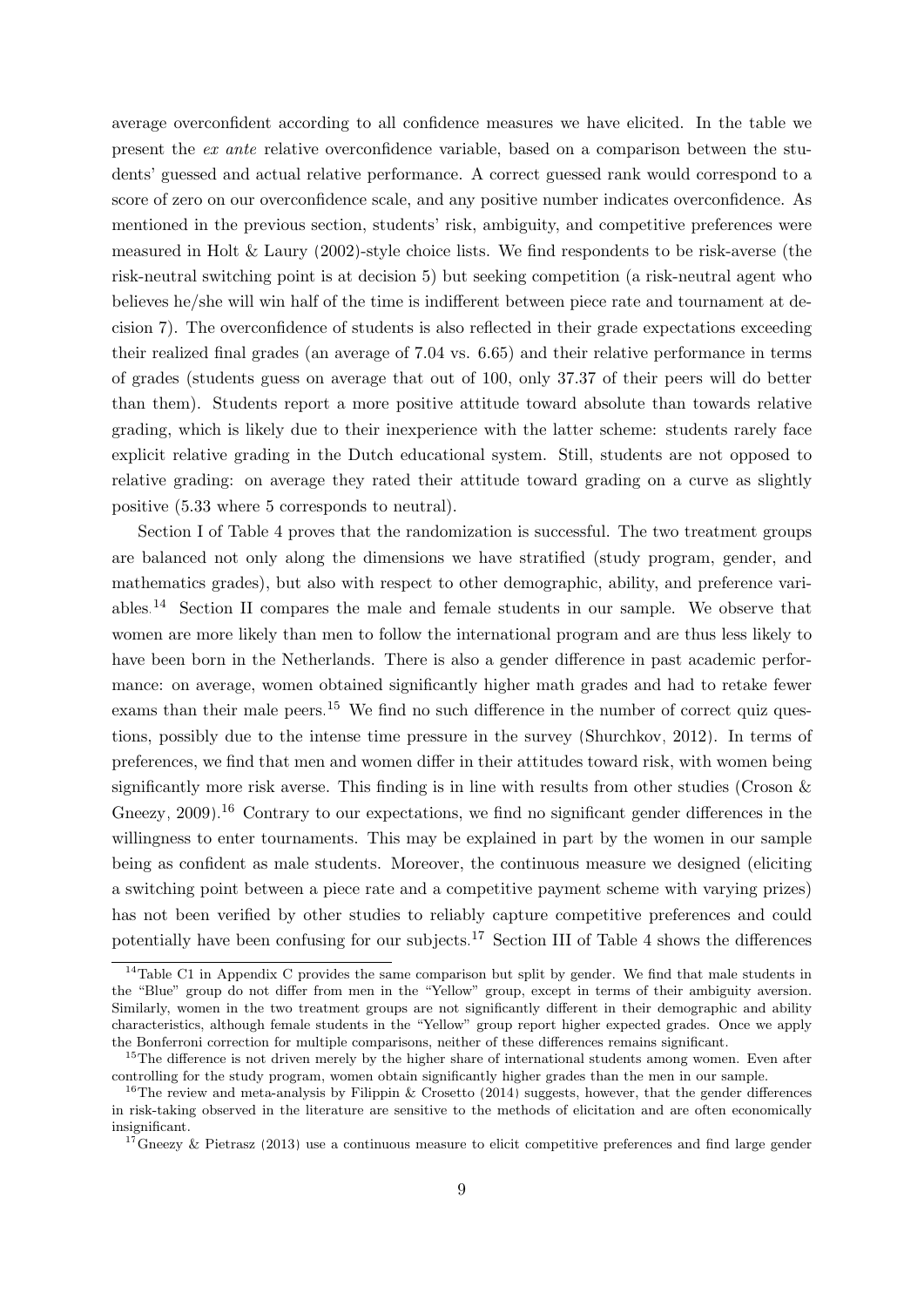between students following the Dutch and the international program. We find that students in the English-language program outperform their Dutch peers: they have significantly higher mathematics grades, have fewer retakes, and solve more quiz questions correctly. It is therefore understandable that they also have higher grade expectations than students in the Dutch study program.[18](#page--1-0)

### 5 Results

#### 5.1 Selection

Before comparing the outcomes of students in the two treatment groups, we need to alleviate concerns related to non-random attrition. Students assigned to relative grading who are particularly averse to competition may decide to skip the midterm exam or to drop out of the course entirely, biasing our estimation results. The findings of [Niederle & Vesterlund](#page-28-13) [\(2007\)](#page-28-13) and several replications suggest that even high-ability women are likely to shy away from competition. We would thus expect to see lower midterm show-up in the relative grading group, driven by fewer female students participating in the exam. We find no support for this hypothesis in our data: show-up is actually slightly *higher* under relative grading (a raw difference of 4.9 percentage points, significant at the 5% level), and there is no gender difference in the propensity to participate in the exam (a t-test yields a p-value of 0.23). Selection does not ruin the balancedness of the two treatment groups, and the actual number of non-participants is very low: 16 vs. 30 in the relative and absolute group, respectively. We thus argue that exam participation is likely unrelated to our treatment, so our results are not biased by non-random selection.

#### 5.2 Exam performance

#### 5.2.1 Full sample

We start our analysis with a simple comparison of midterm scores under the different grading schemes. The mean number of correct answers was 19.20 under absolute and 19.37 under relative grading (with standard deviations of 3.79 and 3.81, respectively) out of 30 questions. According to a two-sample t-test with unequal variances, the difference is insignificant (p-value: 0.62). As Figure [1](#page-24-0) shows, the distributions of outcomes in the two treatment groups also look very similar. A Kolmogorov-Smirnov test does not reject the equality of the two distributions (exact p-value: 0.99). We proceed to test whether the response to grade incentives differs by gender. Figure [2](#page-24-1) compares the mean number of correct answers on the midterm exam by gender and treatment group. While there is an indication of women slightly outperforming men under the absolute scheme and the gender gap shrinking under the relative scheme due to the higher scores of male students, these differences are negligible in size. An OLS regression (with standard errors clustered on the homework team level) confirms that there is no significant

differences, but their method is different from the one applied in this research.

<sup>&</sup>lt;sup>18</sup>Using the Bonferroni correction to account for multiple testing, the differences between men and women in the number of retakes and between international and Dutch students in quiz performance are no longer significant. All other differences highlighted in the table remain significant at the 10% level.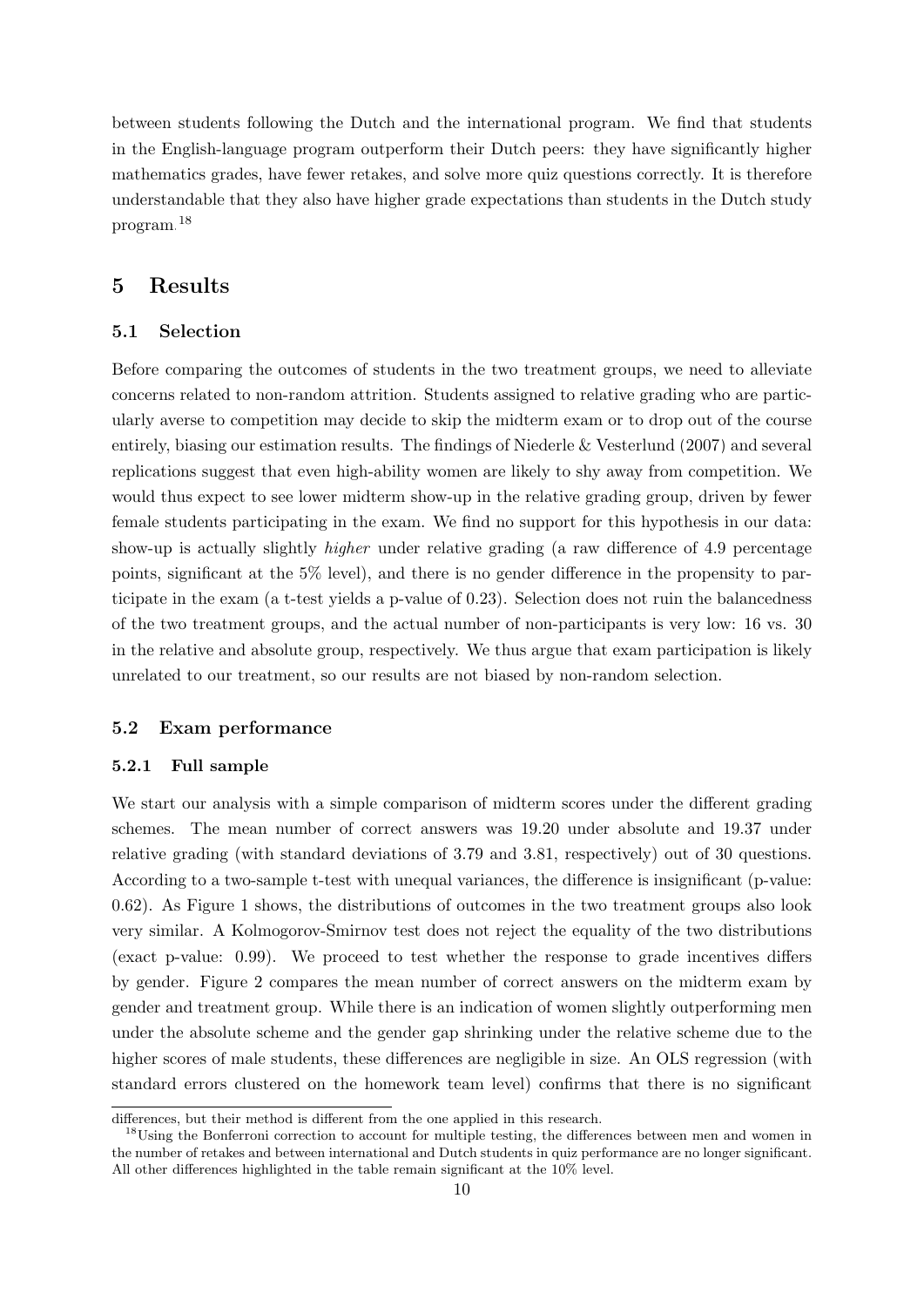difference in midterm scores between the treatment groups, and the gender interaction is also insignificant (see columns 1 and 2 of Table [5\)](#page-22-0).

A raw comparison of scores may, however, be misleading: as we have shown in Table [4,](#page-21-0) men and women in our sample are different along many dimensions that could possibly influence their response to the grading schemes. We therefore repeat the analysis controlling for demographic, ability, and preference variables<sup>[19](#page--1-0)</sup> and discover that *all else equal*, men respond more favorably to relative grading than women. Column 3 in Table [5](#page-22-0) shows that the coefficient of the interaction term between relative grading and the male dummy is positive and significant at the  $5\%$  level.<sup>[20](#page--1-0)</sup> The result is robust to the inclusion of further interaction terms (see Table [C2](#page-34-0) in Appendix C). Analyzing the subsamples of men and women separately (columns 4 and 5 in Table [5\)](#page-22-0) we find that the point estimate for the effect of relative grading on exam scores is negative for female and positive for male students, ceteris paribus, but these estimates are not statistically significant (p-values: 0.17 and 0.16 for men and women, respectively).

Following [Paredes](#page-28-9) [\(2012\)](#page-28-9) and Müller & Schotter [\(2010\)](#page-28-5), we discuss whether we find a difference with respect to ability in response to the grading schemes. As we have already seen in Table [C2,](#page-34-0) previous academic history, as proxied by the average mathematics-related exam grades, does not influence student reaction to relative grading: the interaction term *relative*\**Math* is insignificant.[21](#page--1-0) Results are similar when we use course-specific knowledge (performance on the prerequisites quiz), grades in the first-year finance course or expected grade in the EMO course to capture ability. For an illustration, see Figure [4.](#page-25-0)

#### 5.2.2 Responsiveness to grade incentives

In our analysis so far we have compared whether one type of grade incentive works better than the other. In so doing, we have implicitly assumed that all students are in the first place motivated by grade incentives. Those students, however, who place little or no weight on the actual level of their grades are unlikely to respond strongly to differences in grading schemes. As we have discussed in the Introduction, students in the Netherlands are typically only interested in passing their courses and do not strive to achieve high grades.

Besides the examples discussed in the Introduction, our data also contains evidence of the "zesjescultuur." Due to the specific design of the grading schemes,  $2^2$  students who achieved a grade 7 or higher in the midterm exam and received a homework bonus point (in the following referred to as "safe" students) knew they could pass the course simply by showing up at the end-of-term exam, without actually solving any questions correctly. By focusing on the group

<sup>&</sup>lt;sup>19</sup>The control variables included in the regressions (throughout the paper, unless otherwise indicated) are the following: Demographic controls: international program, age, Dutch-born; Ability controls: average math grade, quiz performance; Preference controls: overconfidence, risk aversion, ambiguity aversion, competition aversion and attitude toward relative grading.

<sup>&</sup>lt;sup>20</sup>The inclusion of covariates leads to changes in the estimates of the main effect not because of an imperfect randomization but due to a reduction in sample size caused by missing ability and preference variables for some students. The significance of the interaction term is not, however, merely driven by the smaller sample.

<sup>&</sup>lt;sup>21</sup>We find no significant effect when testing for a non-linear relationship by including either *Math* squared or four dummies for the four Math quartiles. Calculations available from the authors on request.

 $^{22}$ The lowest grade awarded under both schemes was a 2, see Appendix A.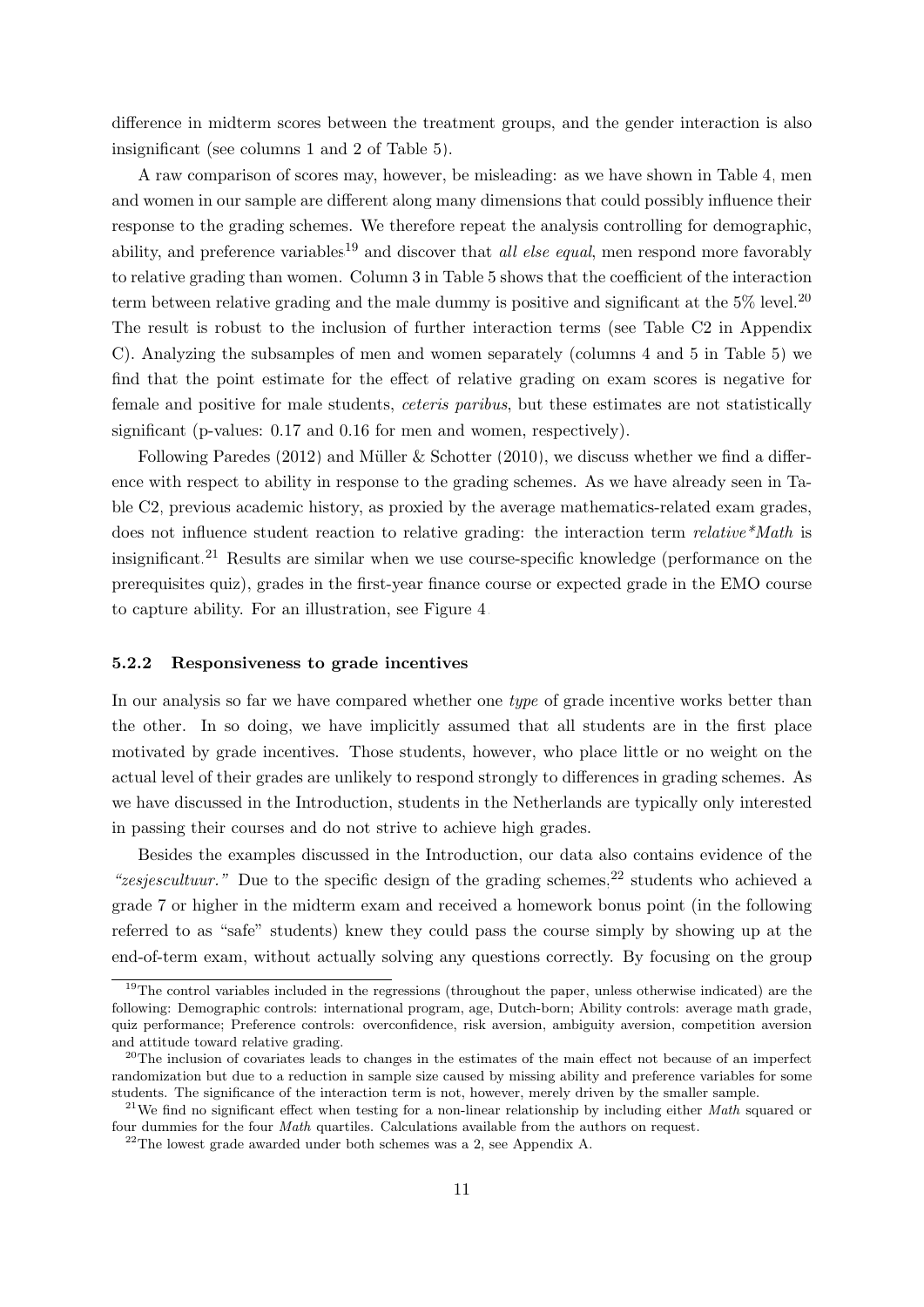of "safe" students, we show that even higher ability students tend to be satisfied with the lowest passing grade. Many of these students, instead of striving for a high final grade, provided low effort in the final exam: while the mean score of "safe" students was 23.36 in the midterm exam, it decreased in the end-of-term test to 19.18. Tellingly, 108 out of the 148 "safe" students solved fewer questions correctly in the end-of-term than in the midterm exam. This drop in performance cannot be explained by differences in exam difficulty, since "non-safe" students (who were not certain of having passed the course prior to the end-of-term) only scored 1 point lower on average on the end-of-term compared to the midterm, and more than half of them actually performed better in the second test (see Figure [C1](#page-37-0) in Appendix C).<sup>[23](#page--1-0)</sup>

The above evidence illustrates that many students are unwilling to work hard for a higher grade. Since they are not worried about failing the course (less than 2% of them report an expected grade below 6), it is unlikely that they will be responsive to grade incentives in general. We will continue our analysis to test whether the response to absolute vs. relative grading is heterogeneous with respect to sensitivity to grade incentives. The proxy we use to measure such "responsiveness" is the study program students follow: we argue that those enrolled in the international program place more weight on the grades in the course than those in the Dutch program.

#### 5.2.3 International program

In this subsection we test whether we find a differential effect of relative grading among the 126 students following the international program. Students in the international program are significantly more likely to hand in homework assignments, they receive higher homework grades and report spending more time preparing for the course than students in the Dutch-language program (see Table [C3](#page-35-0) in Appendix C), supporting our claim that they care more about the grade they receive. Moreover, even after controlling for past mathematics grades or performance on the quiz questions, students in the international program have significantly higher grade expectations than those in the Dutch program. We attribute this difference to international students being more ambitious rather than more overconfident, especially because students in the two programs did not differ in their overconfidence measured in the online incentivized survey.

Figure [3](#page-25-1) shows that the response to relative grading indeed differs by study program: while the performance of students in the Dutch program is unaffected by the grading schemes, male students in the international program achieve significantly higher scores when graded on the curve. Table [6,](#page-22-1) presenting estimates from OLS regressions, confirms that our results are robust to the inclusion of control variables: men in the international program respond significantly

<sup>&</sup>lt;sup>23</sup>We find more indication of the 'just pass' attitude by analyzing results from first-year courses. If all students worked hard to get the highest grade possible and thus the only explanation for low grades would be a lack of ability, than we would expect lower and more variable grades in courses that are mathematics-intensive than in those that are not (assuming that in the latter effort provision can compensate for skill differences). We do not, however, find lower average grades in math-heavy courses such as Micro- and Macroeconomics than in less mathematical classes such as Marketing or Organization and Management, and the difference between the standard deviations is also small.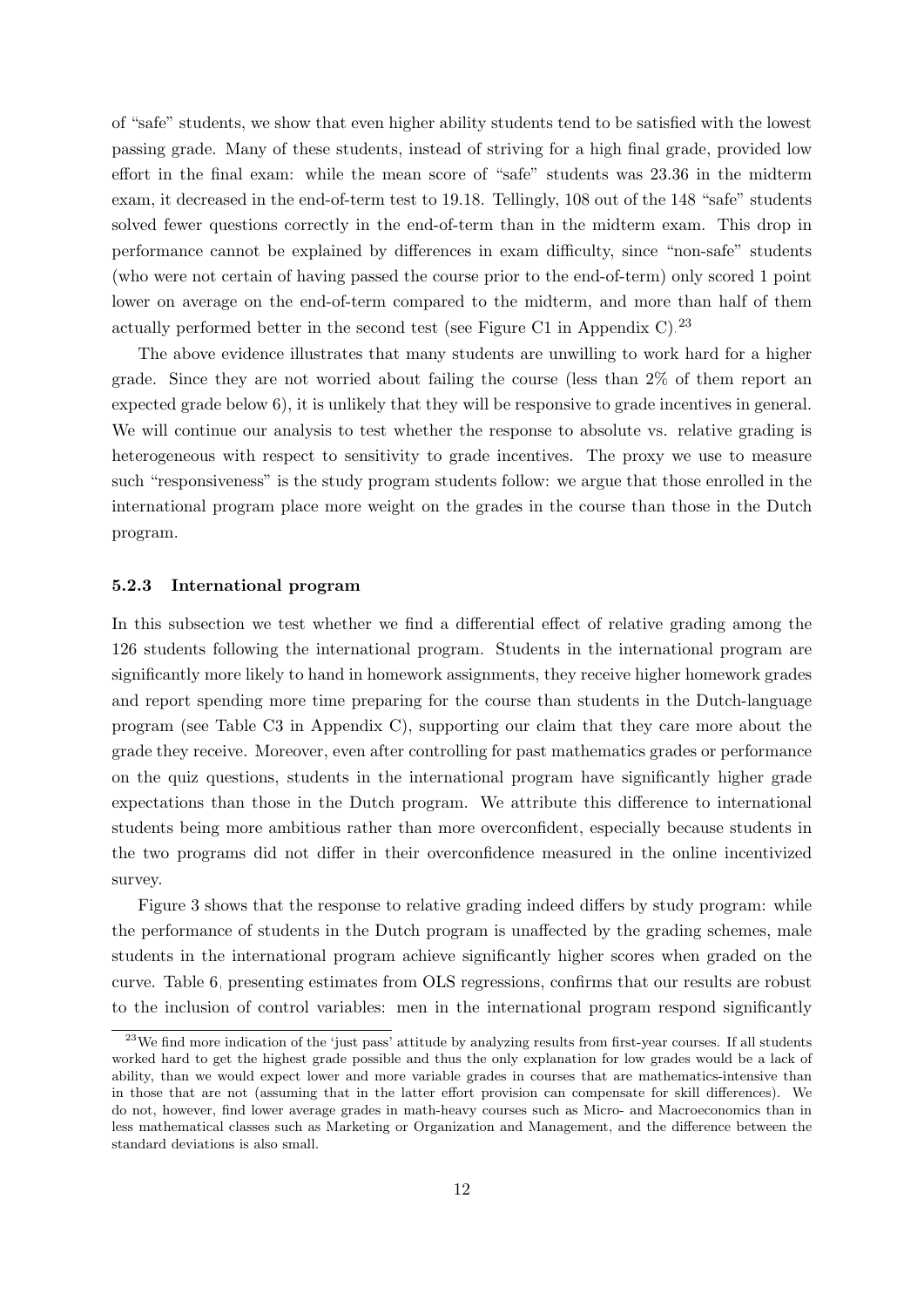more positively to relative grading than female students, while no such difference is observed in the Dutch program. The effect of relative grading on the exam performance of male international students is estimated to be approximately 1.5 to 2.2 points (out of 30) depending on the specification (Table [C4](#page-35-1) in the Appendix shows the effect of relative grading in the international program, splitting the sample by gender). This corresponds to roughly one-third to 0.5 standard deviation of the midterm score in the international program.

Since the mean score of women following the international program does not differ between the two schemes, we find that male relative performance is higher under grading on a curve than under absolute grading. While women in this subsample outperform men under the absolute scheme (a difference of 1.8 points, p-value  $= 0.07$  from a two-sample t-test with unequal variances), there is no significant gender difference under relative grading.

#### 5.3 Robustness checks

In this section we test the robustness of our findings. We start by repeating our analysis on a subsample where we exclude students who do not have a clear understanding of the treatments. As mentioned in section 3.2, directly before writing the midterm exam, students were required to answer multiple-choice questions about the color of the group they were assigned to, the grading scheme applied to their midterm test, and the interpretation of the schemes. The propensity to report misunderstanding the grading schemes did not differ by treatment assignment. Individuals in the absolute grading group were, however, less likely to complete the questionnaire. As our first robustness check, we exclude the 65 students who either reported being unsure of the grading schemes or who gave the wrong answers. The first two columns of Table [7](#page-23-0) show that our results do not change qualitatively when restricting the sample in this way. The estimates are no longer significant in the international program subsample, probably due to the reduction in sample size.

We also consider whether our findings are sensitive to the regression specifications we use, in particular to the ability measures we include as controls. We reran our estimations replacing our ability measures (average mathematics grades and performance in the quiz) with the average number of retake exams. Using this specification, we no longer find a significant gender effect in the full sample (column 3 of Table [7\)](#page-23-0), while the result becomes even stronger in the international program (column 4, Table [7\)](#page-23-0).

#### 5.4 Preparation

Since the assignment to the treatment groups was announced at the beginning of the block, students could take into account their midterm grading scheme when choosing the time and effort to invest in studying. In the following, we compare the preparation behavior between the two grading groups. We start with a simple comparison of means without the inclusion of controls. Figure [C2](#page-37-1) in Appendix C displays the students' self-reported time devoted to studying for the EMO course. It indicates no effect of relative grading on study times for women: the time spent on reading lecture notes, solving exercises, homework assignments or practice exams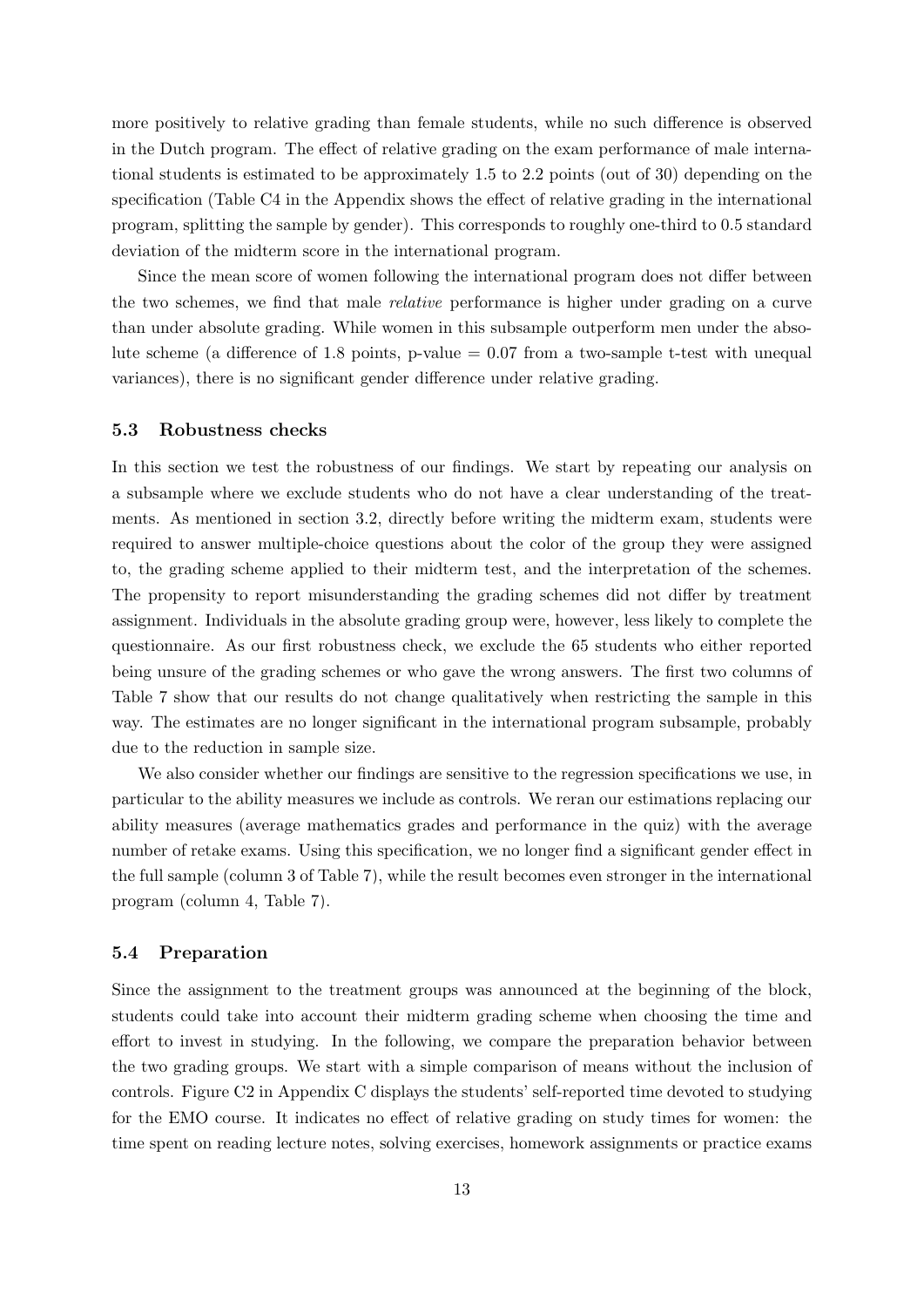is the same in the two treatment groups. Men, however, report having spent more time on homework when assigned to relative grading (a t-test shows the difference to be significant at the 5% level). Conversely, the higher effort of men in the relative group did not translate into higher average homework grades on the first two assignments (p-value  $= 0.656$  from a t-test with equal variances) while female students did perform slightly but significantly better (the difference is 0.59 on a scale of 1 to 10).

We continue with a regression analysis of the different aspects of preparation behavior. Table [8](#page-23-1) shows that the propensity to hand in homework assignments was uninfluenced by the treatment group assignment (results from a probit estimation). Even after the inclusion of a rich set of control variables, we find that attendance behavior and (an aggregate measure of) study time does not significantly differ between students in the absolute and the relative groups. We find evidence of a small difference in homework grades: all else equal, students facing relative grading received on average a 0.67 point higher homework grade (the effect is larger among female students, but in the model including control variables the difference is also significant among men). We can conclude that if anything, relative grading had a small positive impact on the preparation behavior of students in our sample: men report having spent slightly more time on homework and both genders, but especially women prepared higher-quality assignments in anticipation of being graded on the curve. We find the same tendencies when we restrict the analysis to the international program (see Table [C5](#page-36-0) in Appendix C).

### 6 Discussion

This section is devoted to the discussion of three issues. First, we explore what mechanism could lead to higher exam scores among responsive men under relative than under absolute grading. Second, we consider the effect of the two grading schemes on the gender gap in performance. Third, we discuss the identifying assumption that students do not take into account the endof-term grading scheme when taking the mid-term exam.

In the previous subsection we found no consistent effect of relative grading on behavior before the exam: according to most measures, students in the two treatment groups differed little in how hard they prepared for the course. This result remains true if we limit the analysis to the subsample of international students. This leads us to argue that the increase we observe in the test scores of male international students graded on the curve is not necessarily explained by a better knowledge of the course material. Instead, we speculate that relative grading boosts the effort provision on these students during the exam itself. Even though the treatment was announced weeks ahead, its salience was increased again for the exam: directly before the test, students were asked to complete a questionnaire related to the treatments, focusing their attention on the particular grading scheme that applied to them. We also included details of the relevant grading schemes on the front page of the exam booklets. We can thus be sure that students were aware of the grade incentives when working on the test questions.

This explanation is in line with the results of [Jalava](#page-27-11) et al. [\(2014\)](#page-27-11) and [Levitt](#page-28-14) et al. [\(2013\)](#page-28-14) who find that incentives introduced unexpectedly before an exam (that could not possibly affect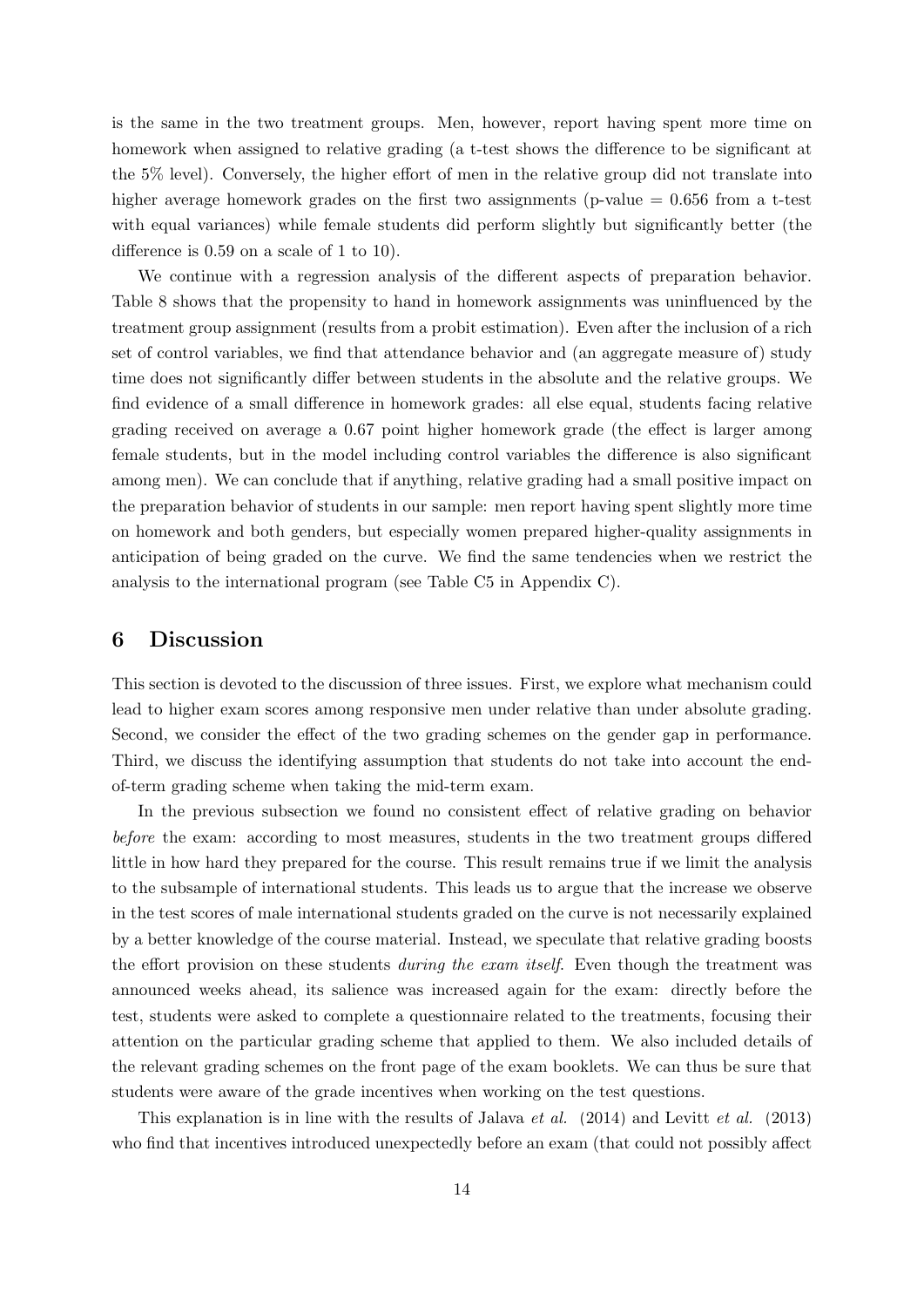preparation) can have a significant impact on test scores. Similarly, in laboratory experiments we also observe that subjects respond to different incentive schemes by changing their effort provision, influencing their task performance even though their level of skills or knowledge is unaffected (see, for instance, [van Dijk](#page-29-2) et al.  $(2001)$ ). The fact that we observe a relatively small effect size in our data (motivated men solve correctly 1.5-2.2 exam questions more out of 30 when graded on a curve) is compatible with the above explanation: on a test designed to capture course-specific knowledge, there is limited room to increase scores by working harder during the exam itself.

The second issue we discuss is how the gender gap in performance is affected by relative grading. We have consistently found a gender difference in response to relative grading: men react more positively to grading on a curve than women. Female students, irrespective of being classified as motivated by our proxies, do not significantly differ in their preparation behavior or exam performance under the two grading schemes. Since motivated men do score higher when graded on the curve, relative grading increases male relative performance in these subsamples. This change is most evident in the international program, where women significantly outperform men under the absolute, but not under the relative scheme, as shown in Figure [3.](#page-25-1) Therefore, higher male relative performance under grading on a curve actually *diminishes* the gender gap in exam performance.

We also examine the effect of relative grading on the gender balance among the top and bottom performers (see Table [C6](#page-36-1) in Appendix C). We find that the share of women in the top quartile of midterm scores is higher under absolute than under relative grading (39.2% vs. 33.3%), but this difference is not significant. Similarly, the share of women in the bottom quartile is slightly and insignificantly lower under absolute than under relative grading (26.7% vs. 34.4%). Since the share of female students is 34.3% in the full sample, grading on a curve ensures a more balanced representation of the genders among the best and worst performers. A similar picture emerges if we focus on the subsample of students in the international program.

Finally, we discuss a limitation of our design. As mentioned earlier, the identification of the effect of the grading systems relies on the assumption that students, when preparing for and taking the midterm exam, only focus on the midterm grading scheme they are assigned to and do not consider the end-of-term scheme that awaits them. In particular, we need the tendency of students to substitute effort between the two exams to be uncorrelated with their treatment group assignment. We believe this assumption holds since students were in general unlikely to shift effort from the midterm to the end-of-term exam. As previously discussed, performance on the midterm exam had great importance for the students: with a high enough test grade (and a homework bonus point), students were sure to have already passed the course after the midterm. Students were thus incentivized to take the midterm exam seriously and not substitute effort from the first exam to the second. Admittedly, our identifying assumption is untestable, but the reversal of grading schemes is required to perform the experiment while ensuring ex ante fair treatment of our subjects.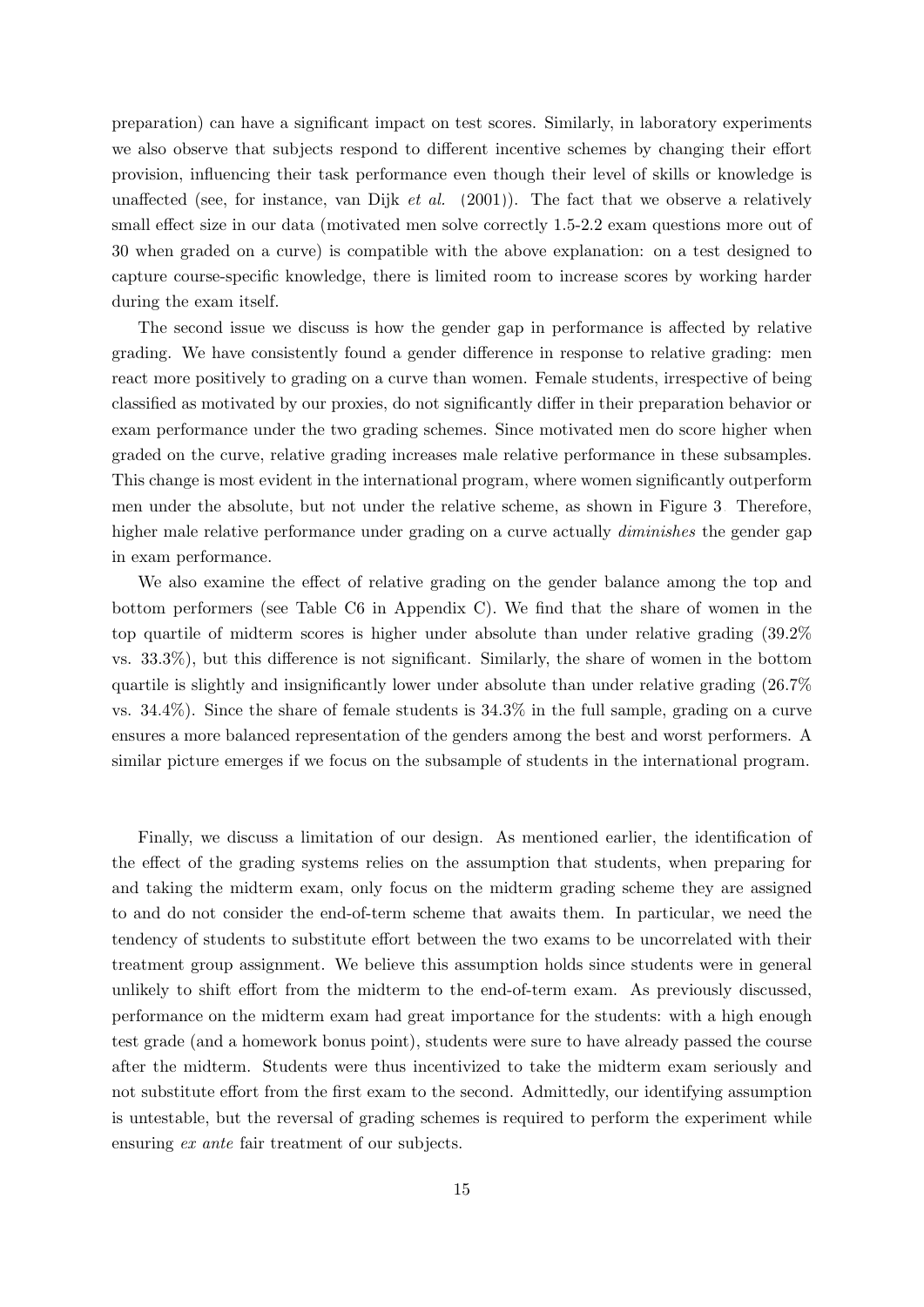### 7 Conclusions

This paper reviews evidence from a field experiment comparing the two most commonly used grading practices: the absolute and the relative scheme. Overall we conclude that the incentive effect of relative grading is limited when measured using the full sample of participating students. However, test scores among a subsample of students who are arguably and verifiably motivated by grade incentives show a picture in line with expectations: male students increase their performance when graded on the curve, whereas the performance of female students is unaffected by the grading systems. These findings suggest that absolute grading does not provide sufficiently strong motivation for male students. In particular, the more ambitious men could be given stronger incentives by grading them competitively. This would not harm the absolute performance of female students, as they do not respond to the induced competition. Unfortunately, however, relative grading does not help to incentivize the less-motivated males, the arguably most problematic group. Other incentive instruments may potentially prove helpful here. Monetary incentives to improve student achievement have been studied by [Leuven](#page-28-4) *et al.*  $(2010)$ , [Fryer](#page-26-12)  $(2011)$  and [Braun](#page-26-13) *et al.*  $(2011)$ , while [Levitt](#page-28-14) *et al.*  $(2013)$  and [Jalava](#page-27-11) *et al.*  $(2014)$ look at non-pecuniary incentives such as certificates and trophies. [Grove & Wasserman](#page-27-15) [\(2006\)](#page-27-15) study whether making assignments count toward the final grade improves student learning and exam performance.

We should also keep in mind that the increased performance of male students in the international program did not seem to result from better preparation but rather from more concentration or greater effort provision during the exam itself. It is therefore not clear whether competitive incentives led to a better "deep knowledge" of the course material. Furthermore, female students in our sample put slightly more effort into preparation under both grading schemes. Exam scores under absolute grading reflect this gender difference in study effort more accurately.

An important direction for future research is to test whether our findings replicate in different environments. First, students in our sample were accustomed to an absolute grading scheme and for the most part never experienced relative grading during their university studies. It is possible that incentives work differently among students for whom the "default" scheme is competitive grading. Second, women in our study, although underrepresented in the Bachelor program, slightly outperformed men during their previous courses and under absolute grading. Here, grading on a curve actually narrows the gender gap in exam performance. A decrease in female relative performance would be much more alarming in environments where men on average performed better, as discussed by [Niederle & Vesterlund](#page-28-15) [\(2010\)](#page-28-15).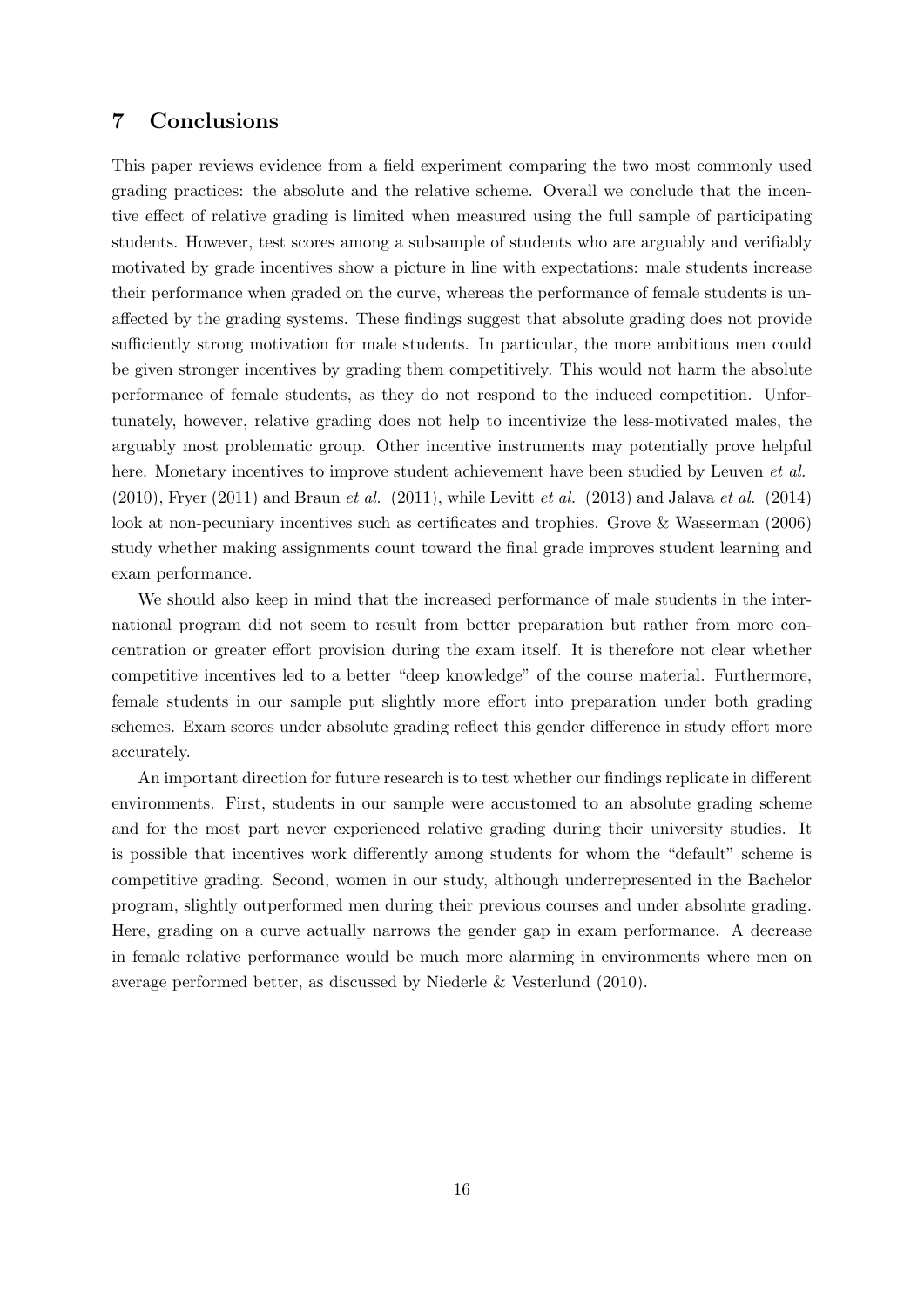Tables and figures

## Tables

<span id="page-19-0"></span>

|  | Table 1: Overview of treatment groups and grading schemes |  |  |
|--|-----------------------------------------------------------|--|--|
|  |                                                           |  |  |

|               | "BLUE" group | "YELLOW" group |
|---------------|--------------|----------------|
| Midterm exam  | absolute     | relative       |
| End-term exam | relative     | absolute       |

Table 2: Timeline of the experiment

<span id="page-19-1"></span>

|  | Week 1 Study week Announce treatment group assignment              |
|--|--------------------------------------------------------------------|
|  | Week 2 Study week Deadline for survey; forming homework teams      |
|  | Week 3 Study week Deadline homework 1                              |
|  | Week 4 Exam week Deadline homework 2; Questionnaire & Midterm exam |
|  | Week 5 Study week Results homework 1-2 published                   |
|  | Week 6 Study week Deadline homework 3                              |
|  | Week 7 Study week Deadline homework 4                              |
|  | Week 8 Exam week Results homework 3-4 published, Final exam        |
|  |                                                                    |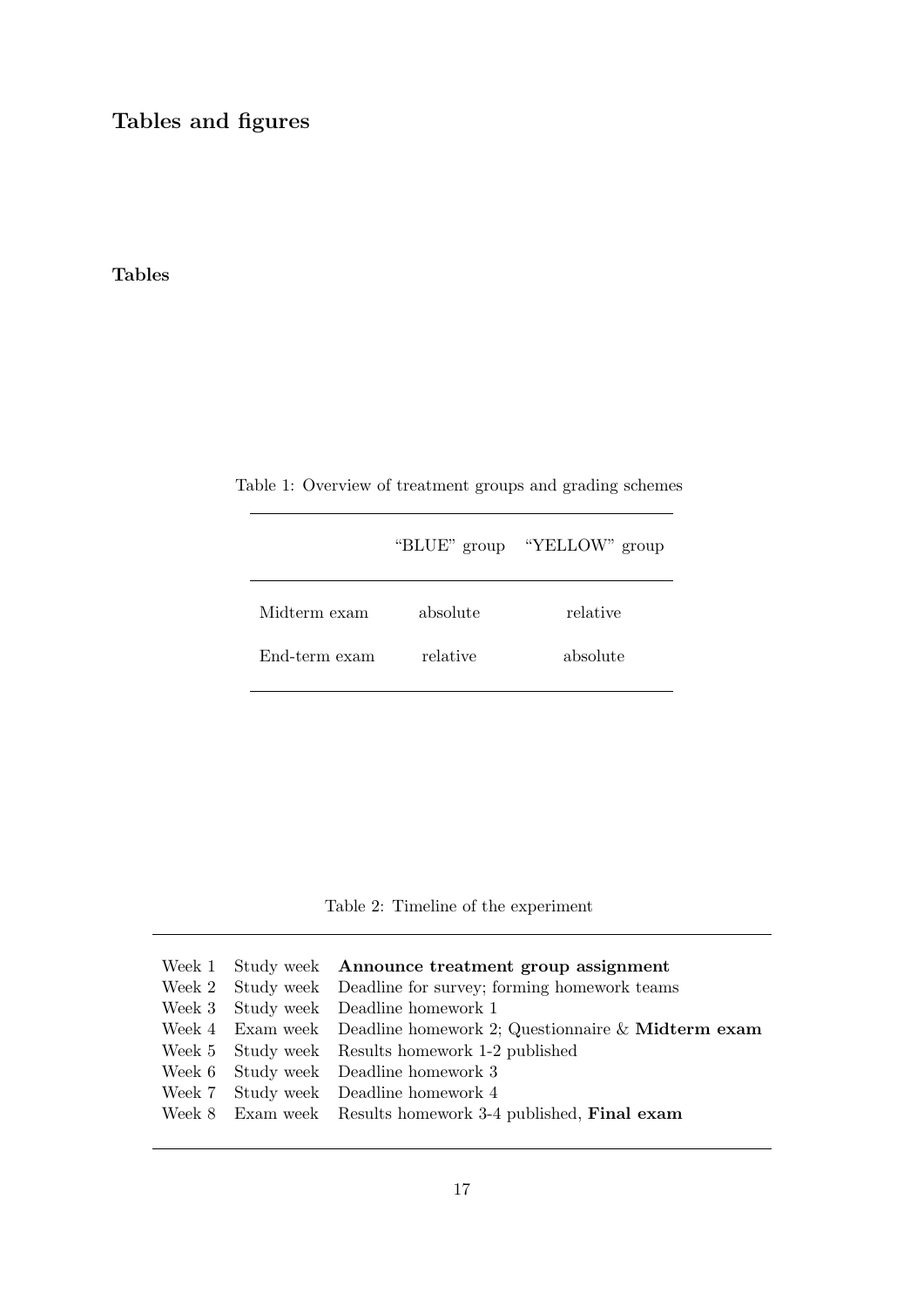|                                           | <b>MEAN</b> | STD. DEV. | MIN.             | MAX.           | N   |
|-------------------------------------------|-------------|-----------|------------------|----------------|-----|
|                                           |             |           |                  |                |     |
| PANEL A: DEMOGRAPHICS                     |             |           |                  |                |     |
| international program                     | 0.25        | 0.44      | $\Omega$         | $\mathbf{1}$   | 529 |
| female                                    | 0.34        | 0.48      | $\overline{0}$   | $\mathbf{1}$   | 527 |
| age                                       | 20.84       | 2.08      | 18               | 35             | 485 |
| Dutch-born                                | 0.74        | 0.44      | $\overline{0}$   | $\mathbf{1}$   | 517 |
| Dutch nationality                         | 0.79        | 0.41      | $\overline{0}$   | $\mathbf{1}$   | 517 |
| avg. math grade                           | 5.88        | 1.49      | 1.13             | 10             | 463 |
| avg. number of retakes                    | 0.22        | 0.23      | $\boldsymbol{0}$ | 1.43           | 475 |
| PANEL B: COURSE OUTCOMES                  |             |           |                  |                |     |
| lecture attendance (scale $0-3$ )         | 1.21        | 0.94      | $\overline{0}$   | 3              | 517 |
| tutorial attendance (scale $0-3$ )        | 1.45        | 1.00      | $\overline{0}$   | 3              | 529 |
| handing in HW $(0/1)$                     | 0.81        | 0.39      | $\overline{0}$   | $\mathbf{1}$   | 529 |
| average HW grade (scale $0 - 10$ )        | 6.95        | 1.13      | 3.45             | 9.45           | 427 |
| self-reported study time (scale $1-5$ )   | 2.42        | 0.77      | $\mathbf{1}$     | $\overline{5}$ | 385 |
| midterm show-up $(0/1)$                   | 0.91        | 0.28      | $\overline{0}$   | $\mathbf{1}$   | 529 |
| end-of-term show-up $(0/1)$               | 0.87        | 0.34      | $\boldsymbol{0}$ | $\mathbf{1}$   | 529 |
| midterm score (scale $0-30$ )             | 19.28       | 3.8       | 8                | 29             | 483 |
| end-of-term score (scale $0-30$ )         | 17.41       | 4.27      | $\overline{4}$   | 27             | 461 |
| final grade $(scale 1 - 11)$              | 6.65        | 1.33      | 2.5              | 10.5           | 461 |
| PANEL C: SURVEY OUTCOMES                  |             |           |                  |                |     |
| survey complete $(0/1)$                   | 0.92        | 0.28      | $\overline{0}$   | $\mathbf{1}$   | 529 |
| quiz questions (scale $0-10$ )            | 4.67        | 1.67      | $\overline{0}$   | 10             | 486 |
| overconfidence (scale -100 to 100)        | 18.23       | 29.65     | $-78$            | 100            | 487 |
| risk aversion (scale $0-10$ )             | 6.10        | 1.91      | $\mathbf{1}$     | 11             | 487 |
| ambiguity aversion (scale $0-10$ )        | 7.44        | 3.14      | $\mathbf{1}$     | 11             | 487 |
| competition aversion (scale $0-10$ )      | 6.42        | 2.83      | $\mathbf{1}$     | 11             | 486 |
| expected grade $(scale 0-10)$             | 7.04        | 0.89      | 3                | 10             | 485 |
| expected rank (scale $0-100$ )            | 37.37       | 17.81     | $\boldsymbol{0}$ | 100            | 485 |
| attitude absolute grading (scale $0-10$ ) | 8.88        | 1.82      | $\mathbf{1}$     | 11             | 485 |
| attitude relative grading (scale $0-10$ ) | 5.33        | 2.75      | $\mathbf{1}$     | 11             | 485 |

<span id="page-20-0"></span>Table 3: Summary statistics for demographic variables, course and survey outcomes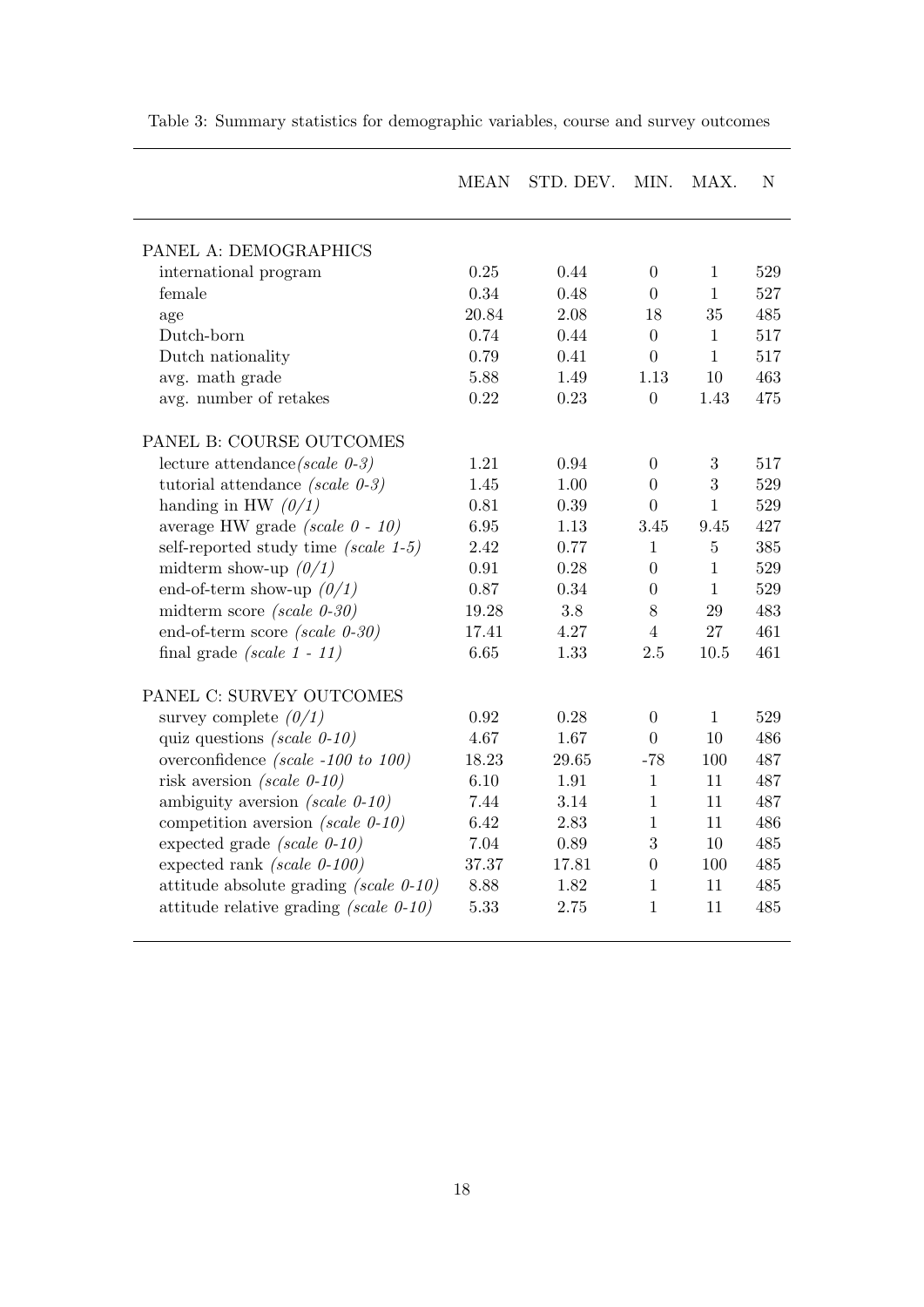|                     | <b>SECTION I.</b> |               | SECTION II. |            |              | <b>SECTION III.</b> |              |         |       |
|---------------------|-------------------|---------------|-------------|------------|--------------|---------------------|--------------|---------|-------|
|                     | <b>BLUE</b>       | <b>YELLOW</b> | Diff.       | <b>MEN</b> | <b>WOMEN</b> | Diff.               | <b>DUTCH</b> | INT.    | Diff. |
| <b>DEMOGRAPHICS</b> |                   |               |             |            |              |                     |              |         |       |
| int. program        | 0.259             | 0.247         |             | 0.199      | 0.348        | $***$               |              |         |       |
|                     | (0.027)           | (0.027)       |             | (0.022)    | (0.036)      |                     |              |         |       |
| female              | 0.341             | 0.346         |             |            |              |                     | 0.299        | 0.477   | ***   |
|                     | (0.029)           | (0.030)       |             |            |              |                     | (0.023)      | (0.044) |       |
| age                 | 20.890            | 20.782        |             | 20.874     | 20.766       |                     | 20.880       | 20.677  |       |
|                     | (0.147)           | (0.117)       |             | (0.113)    | (0.170)      |                     | (0.110)      | (0.176) |       |
| Dutch born          | 0.738             | 0.748         |             | 0.795      | 0.652        | $***$               | 0.924        | 0.224   | ***   |
|                     | (0.027)           | (0.027)       |             | (0.022)    | (0.036)      |                     | (0.014)      | (0.036) |       |
|                     |                   |               |             |            |              |                     |              |         |       |
| <b>ABILITY</b>      |                   |               |             |            |              |                     |              |         |       |
| Math grade          | 5.890             | 5.861         |             | 5.740      | 6.141        | $***$               | 5.717        | 6.504   | ***   |
|                     | (0.096)           | (0.101)       |             | (0.084)    | 0.122        |                     | (0.077)      | (0.148) |       |
| num. retakes        | 0.226             | 0.220         |             | 0.237      | 0.196        | $\ast$              | 0.240        | 0.153   | ***   |
|                     | (0.014)           | (0.015)       |             | (0.013)    | (0.017)      |                     | (0.012)      | (0.022) |       |
| quiz questions      | 4.730             | 4.612         |             | 4.738      | 4.517        |                     | 4.579        | 4.936   | $**$  |
|                     | (0.102)           | (0.112)       |             | (0.096)    | (0.120)      |                     | (0.087)      | (0.151) |       |
|                     |                   |               |             |            |              |                     |              |         |       |
| <b>PREFERENCES</b>  |                   |               |             |            |              |                     |              |         |       |
| overconfidence      | 16.857            | 19.609        |             | 17.299     | 20.093       |                     | 17.743       | 19.640  |       |
|                     | (1.847)           | (1.952)       |             | (1.700)    | (2.194)      |                     | (1.554)      | (2.680) |       |
| risk aversion       | 6.111             | 6.086         |             | 5.892      | 6.465        | ***                 | 6.019        | 6.328   |       |
|                     | (0.126)           | (0.119)       |             | (0.108)    | (0.141)      |                     | (0.099)      | (0.175) |       |
| ambig. aversion     | 7.660             | 7.222         |             | 7.519      | 7.308        |                     | 7.409        | 7.536   |       |
|                     | (0.202)           | (0.201)       |             | (0.179)    | (0.238)      |                     | (0.166)      | (0.278) |       |
| comp. aversion      | 6.369             | 6.471         |             | 6.364      | 6.517        |                     | 6.460        | 6.304   |       |
|                     | (0.184)           | (0.180)       |             | (0.153)    | (0.232)      |                     | (0.148)      | (0.261) |       |
| expected grade      | 6.988             | 7.087         |             | 7.074      | 6.959        |                     | 6.850        | 7.576   | ***   |
|                     | (0.057)           | (0.056)       |             | (0.051)    | (0.065)      |                     | (0.043)      | (0.079) |       |
|                     |                   |               |             |            |              |                     |              |         |       |
| $\mathbf N$         | 270               | 259           |             | 346        | 181          |                     | 395          | 134     |       |

<span id="page-21-0"></span>Table 4: Comparison of means by treatment group, gender, and study program

Standard errors in parentheses. Significance of difference from two-sample t-test with equal variances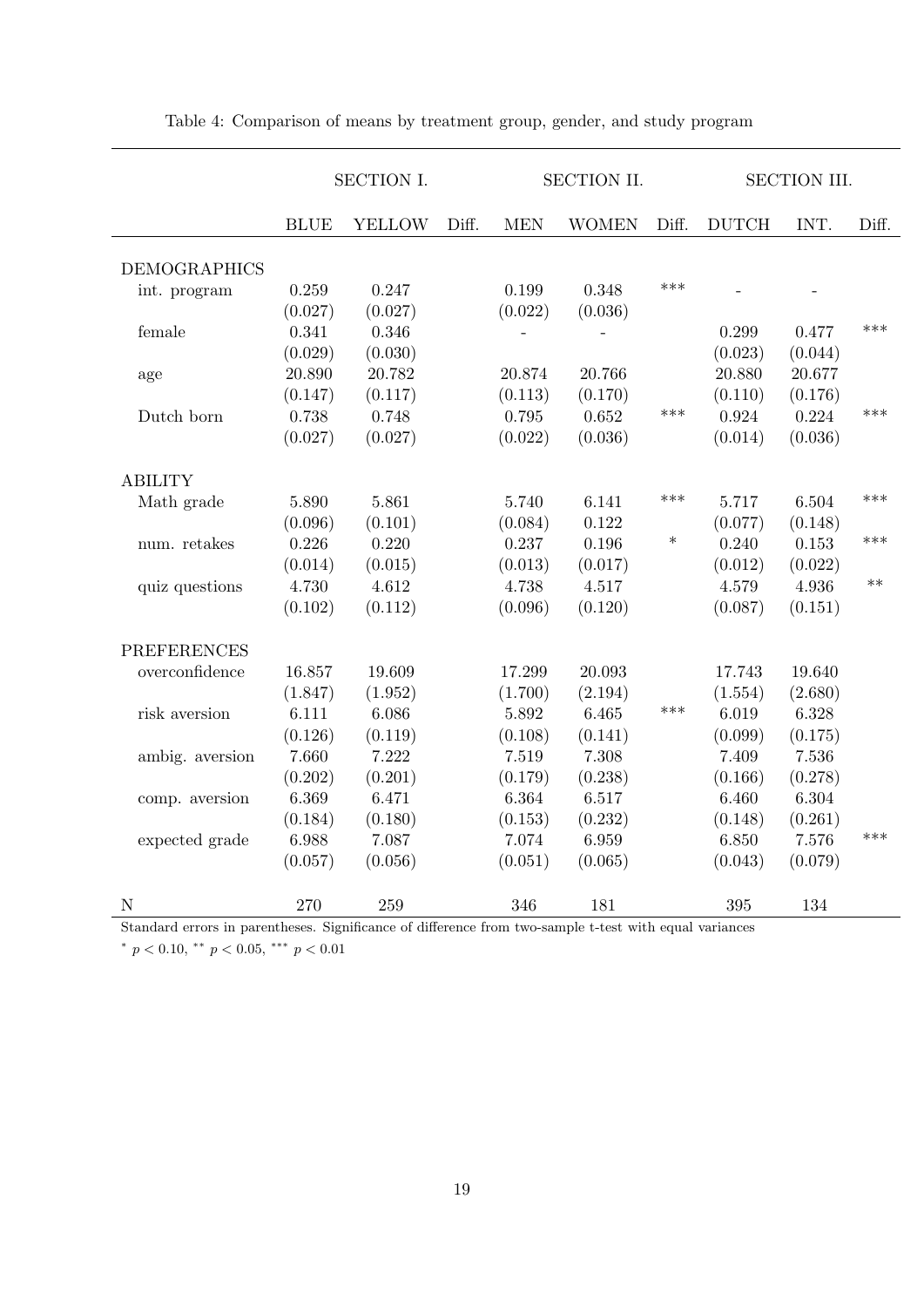<span id="page-22-0"></span>

|                      | <b>FULL SAMPLE</b> |                     |                      |                  | <b>SUBSAMPLES</b>   |
|----------------------|--------------------|---------------------|----------------------|------------------|---------------------|
|                      | No controls        | Gender interaction  | With controls        | Men              | Women               |
| relative             | 0.170<br>(0.376)   | $-0.064$<br>(0.607) | $-0.646$<br>(0.482)  | 0.563<br>(0.400) | $-0.721$<br>(0.518) |
| relative*male        |                    | 0.300               | $1.223**$            |                  |                     |
| male                 |                    | (0.729)<br>$-0.431$ | (0.594)<br>$-0.864*$ |                  |                     |
|                      |                    | (0.504)             | (0.448)              |                  |                     |
| Demographic controls |                    |                     |                      | $\checkmark$     |                     |
| Ability controls     |                    |                     | $\checkmark$         |                  |                     |
| Preference controls  |                    |                     |                      |                  |                     |
| N                    | 483                | 482                 | 419                  | 272              | 147                 |
| $R^2$                | 0.000              | 0.002               | 0.275                | 0.280            | 0.342               |

Table 5: Estimates of the effect of relative grading on midterm scores

Results from OLS regressions; dependent variable: midterm score.

Standard errors, clustered on the homework team level, in parentheses;  $p < 0.10$ ,  $\rightarrow p < 0.05$ ,  $\rightarrow p < 0.01$ 

<span id="page-22-1"></span>Table 6: Estimates of the effect of relative grading on midterm scores: international vs. Dutch program

|                      |                      | <b>INTERNATIONAL</b>  | DUTCH               |                     |  |
|----------------------|----------------------|-----------------------|---------------------|---------------------|--|
|                      | No controls          | With controls         | No controls         | With controls       |  |
| relative             | $-0.333$             | $-1.101$              | 0.015               | $-0.389$            |  |
| relative*male        | (1.072)<br>$2.576*$  | (0.770)<br>$2.578**$  | (0.706)<br>$-0.259$ | (0.583)<br>0.657    |  |
|                      | (1.480)              | (1.101)               | (0.776)             | (0.667)             |  |
| male                 | $-1.830*$<br>(0.932) | $-2.101**$<br>(0.780) | 0.233<br>(0.583)    | $-0.377$<br>(0.504) |  |
| Demographic controls |                      | ✓                     |                     |                     |  |
| Ability controls     |                      | ✓                     |                     |                     |  |
| Preference controls  |                      |                       |                     |                     |  |
| N                    | 126                  | 90                    | 356                 | 329                 |  |
| $R^2$                | 0.053                | 0.500                 | 0.001               | 0.206               |  |

Results from OLS regressions; dependent variable: midterm score.

Standard errors, clustered on the homework team level, in parentheses.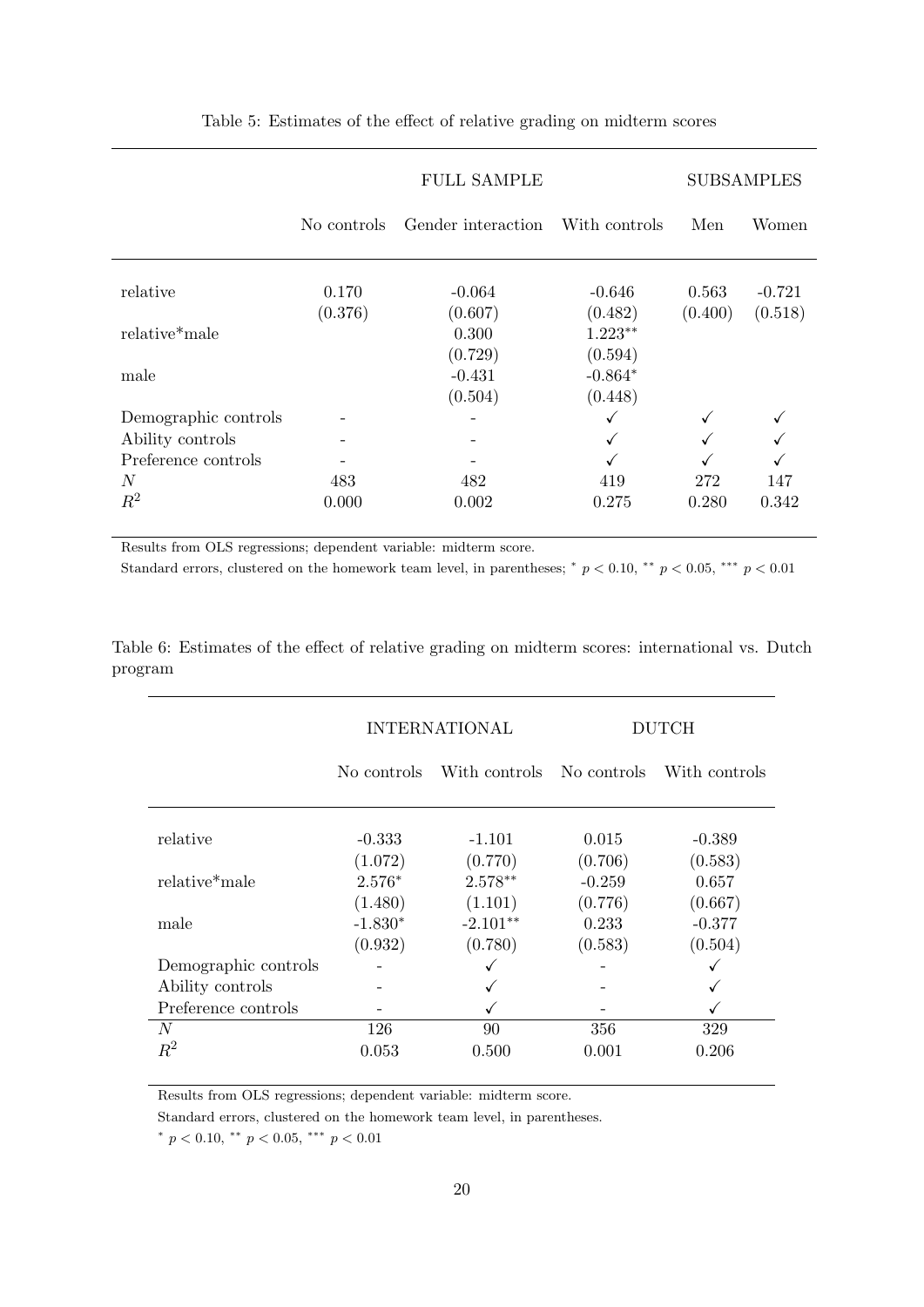<span id="page-23-0"></span>

|                            | Full sample | International | Full sample | International |
|----------------------------|-------------|---------------|-------------|---------------|
|                            |             |               |             |               |
| relative                   | $-0.606$    | $-0.806$      | $-0.511$    | $-1.178$      |
|                            | (0.477)     | (0.830)       | (0.577)     | (1.088)       |
| relative*male              | $1.230**$   | 1.714         | 0.965       | $3.453**$     |
|                            | (0.619)     | (1.201)       | (0.720)     | (1.296)       |
| male                       | $-0.887**$  | $-1.209$      | $-0.783*$   | $-2.127*$     |
|                            | (0.446)     | (0.938)       | (0.469)     | (1.063)       |
| Demographic controls       | ✓           | ✓             | ✓           | ✓             |
| Ability controls $\dagger$ |             | √             |             |               |
| Number of retakes          |             |               | ✓           |               |
| Preference controls        |             |               |             |               |
| $\boldsymbol{N}$           | 365         | 79            | 426         | 90            |
| $R^2$                      | 0.275       | 0.406         | 0.160       | 0.296         |

### AWARE OF GRADING SCHEME DIFFERENT ABILITY CONTROL

Results from OLS regressions; dependent variable: midterm score.

Standard errors, clustered on the homework team level, in parentheses; \*  $p < 0.10$ , \*\*  $p < 0.05$ , \*\*\*  $p < 0.01$ †: average Mathematics grades and performance in the quiz

|                            | (1)<br>handing in HW | (2)<br>avg. HW | (3)<br>attendance | $\left( 4\right)$<br>study time |
|----------------------------|----------------------|----------------|-------------------|---------------------------------|
| relative                   | 0.345                | $0.665**$      | 0.011             | $-0.054$                        |
|                            | (0.257)              | (0.307)        | (0.248)           | (0.129)                         |
| relative <sup>*</sup> male | $-0.096$             | $-0.252$       | 0.033             | 0.072                           |
|                            | (0.300)              | (0.326)        | (0.275)           | (0.166)                         |
| male                       | $-0.301$             | 0.124          | $-0.014$          | $-0.239*$                       |
|                            | (0.195)              | (0.275)        | (0.212)           | (0.126)                         |
| Demographic controls       | limited              |                |                   |                                 |
| Ability controls           |                      |                |                   |                                 |
| Preference controls        |                      |                |                   |                                 |
| Tutor controls             |                      |                |                   |                                 |
| N                          | 527                  | 363            | 429               | 334                             |
| (pseudo-) $R^2$            | 0.078                | 0.206          | 0.026             | 0.109                           |

<span id="page-23-1"></span>

|  |  |  |  |  |  |  |  |  | Table 8: Estimates of the effect of relative grading on preparation behavior |  |  |
|--|--|--|--|--|--|--|--|--|------------------------------------------------------------------------------|--|--|
|--|--|--|--|--|--|--|--|--|------------------------------------------------------------------------------|--|--|

(1): probit, (2)-(4): OLS regressions; dependent variables indicated in column headers

Standard errors, clustered on the homework team level, in parentheses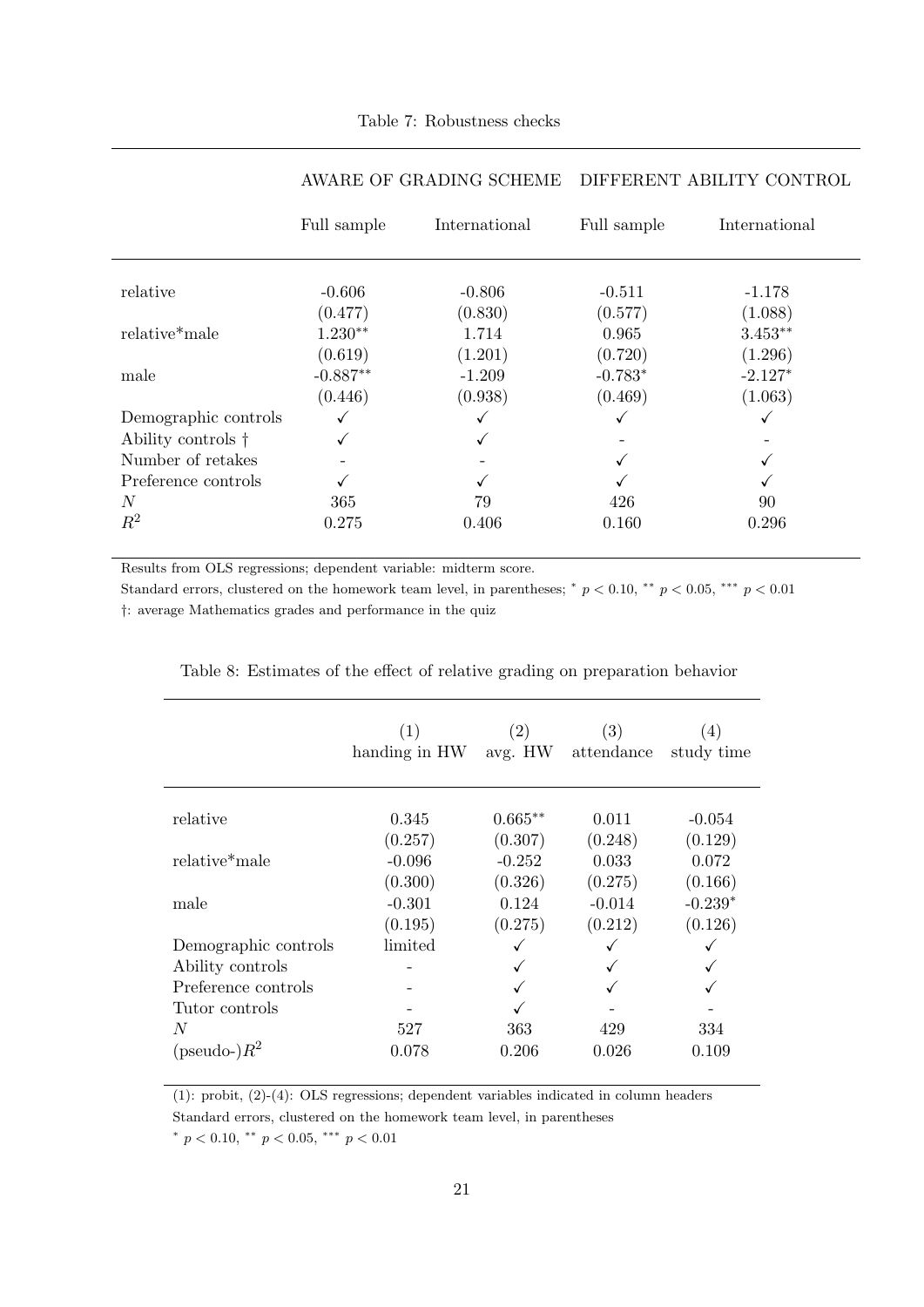## Figures

<span id="page-24-0"></span>

Figure 1: Distribution of midterm exam scores by treatment group

<span id="page-24-1"></span>

Figure 2: Comparison of midterm exam scores by treatment group and gender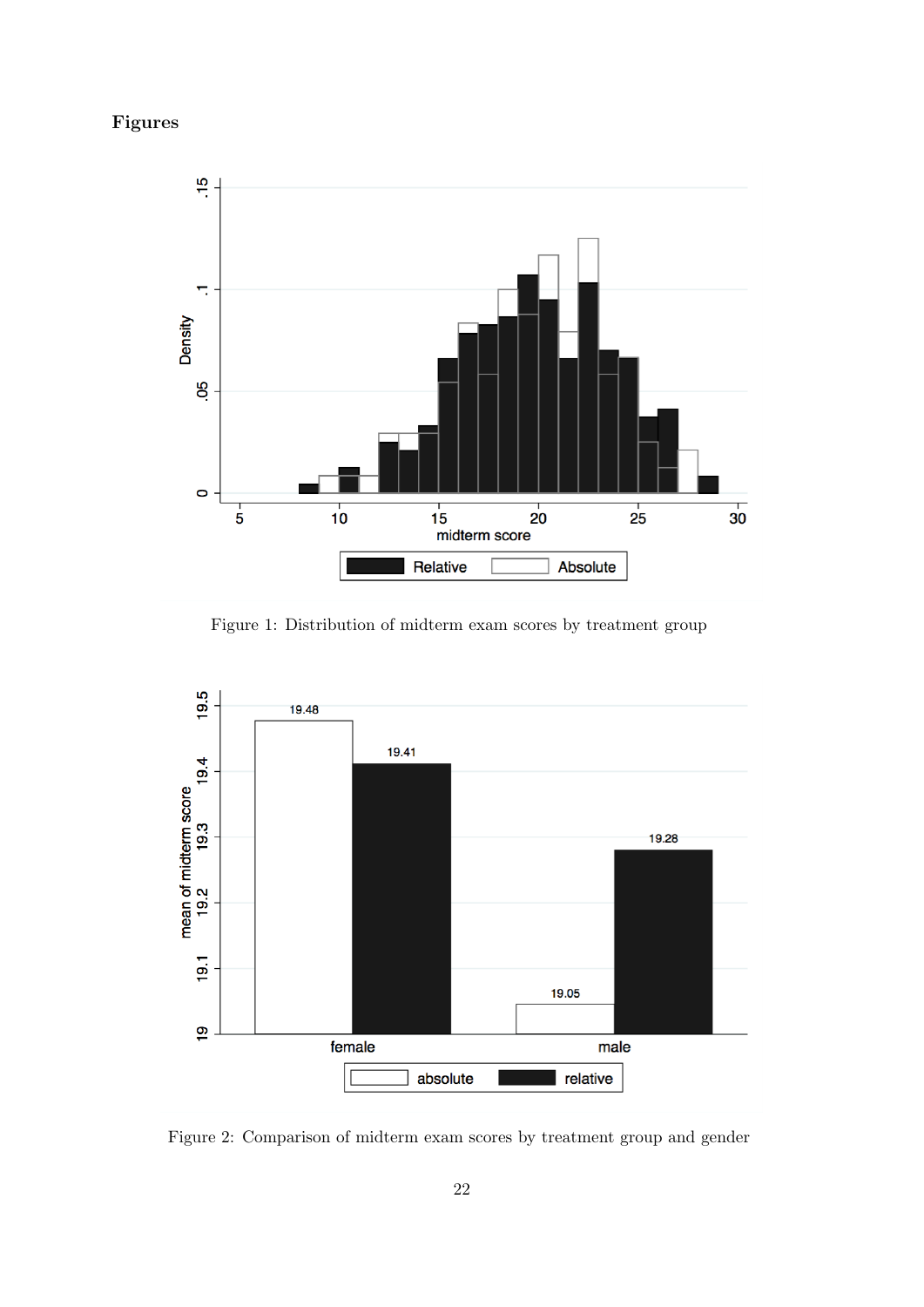<span id="page-25-1"></span>

<span id="page-25-0"></span>Figure 3: Midterm exam scores by treatment group and gender, separately by study program



(c) Ability proxy: expected grade

The size of the circles is proportionate to the number of observations in the given category.

Figure 4: Mean midterm score in the two grading groups, by different ability levels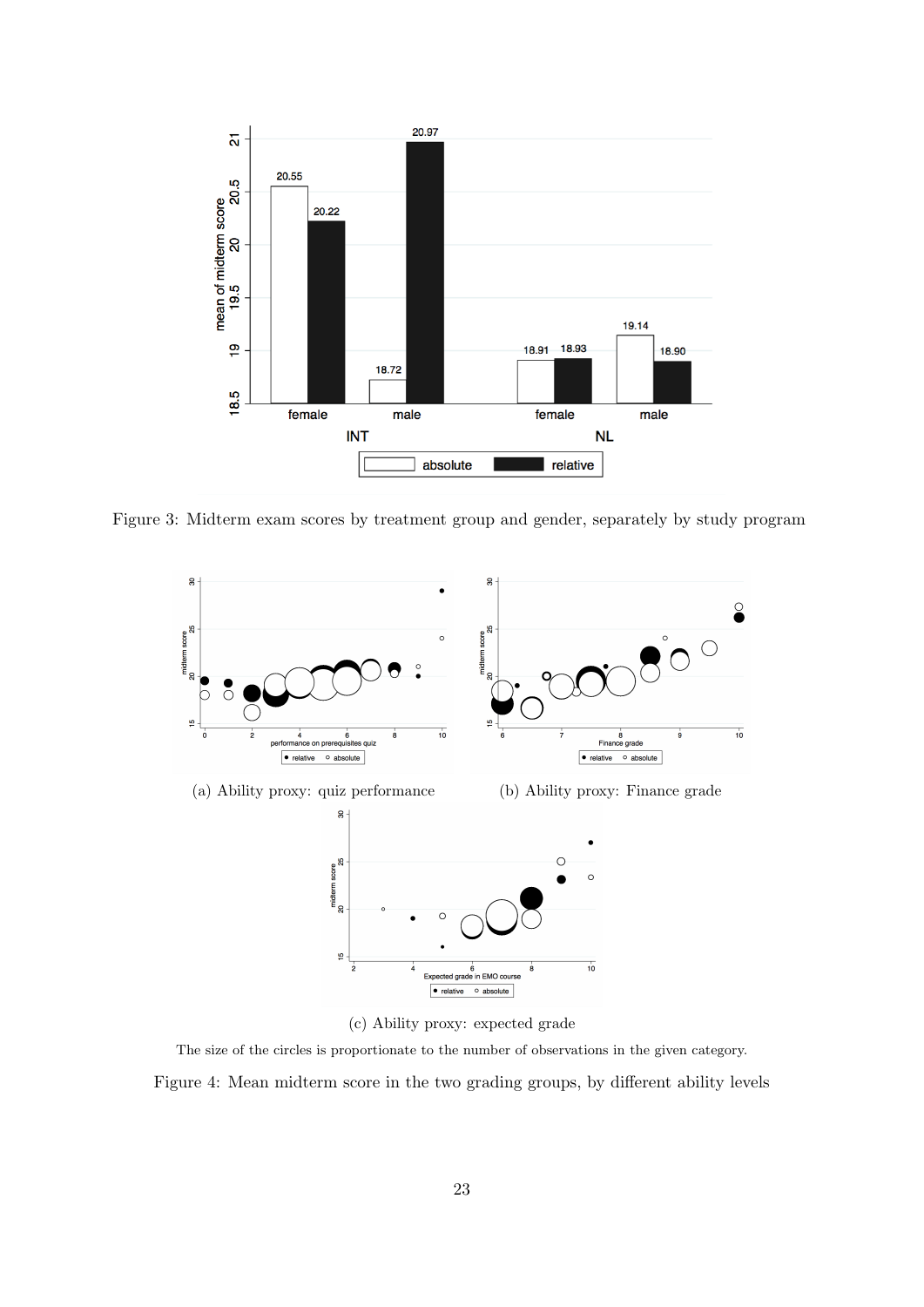### References

- <span id="page-26-7"></span>Azmat, Ghazala, & Iriberri, Nagore. 2010. The importance of relative performance feedback information: Evidence from a natural experiment using high school students. Journal of Public Economics, 94(7-8), 435–452.
- <span id="page-26-3"></span>Becker, William E., & Rosen, Sherwin. 1992. The learning effect of assessment and evaluation in high school. Economics of Education Review, 11(2), 107–118.
- <span id="page-26-5"></span>Bigoni, Maria, Fort, Margherita, Nardotto, Mattia, & Reggiani, Tommaso. 2011 (July). Teams or Tournaments? A Field Experiment on Cooperation and Competition among University Students. IZA Discussion Papers 5844. Institute for the Study of Labor (IZA).
- <span id="page-26-13"></span>Braun, Henry, Kirsh, Irwin, & Yamamato, Kentaro. 2011. An Experimental Study of the Effects of Monetary Incentives on Performance on the 12th-Grade NAEP Reading Assessment. Teachers College Record, 113(11), 2309–2344.
- <span id="page-26-8"></span>Budryk, Zack. 2013. Dangerous Curves. Inside Higher Ed, 12 February.
- <span id="page-26-0"></span>Bull, Clive, Schotter, Andrew, & Weigelt, Keith. 1987. Tournaments and Piece Rates: An Experimental Study. Journal of Political Economy, 95(1), 1–33.
- <span id="page-26-2"></span>Croson, Rachel, & Gneezy, Uri. 2009. Gender Differences in Preferences. Journal of Economic Literature,  $47(2)$ ,  $448-74$ .
- <span id="page-26-6"></span>De Paola, Maria, Gioia, Francesca, & Scoppa, Vincenzo. 2013 (Dec.). Are Females Scared of Competing with Males? Results from a Field Experiment. IZA Discussion Papers 7799. Institute for the Study of Labor (IZA).
- <span id="page-26-9"></span>Dohmen, Thomas, Falk, Armin, Huffman, David, Sunde, Uwe, Schüpp, Jurgen, & Wagner, Gert G. 2011. Individual risk attitudes: measurement, determinants and behavioral consequences. Journal of the European Economic Association, 9(3), 522–550.
- <span id="page-26-4"></span>Dubey, Pradeep, & Geanakoplos, John. 2010. Grading exams: 100,99,98,... or A,B,C? Games and Economic Behavior, 69(1), 72–94.
- <span id="page-26-10"></span>Filippin, Antonio, & Crosetto, Paolo. 2014 (May). A Reconsideration of Gender Differences in Risk Attitudes. IZA Discussion Papers 8184. Institute for the Study of Labor (IZA).
- <span id="page-26-12"></span>Fryer, Roland G. 2011. Financial Incentives and Student Achievement: Evidence from Randomized Trials. The Quarterly Journal of Economics,  $126(4)$ , 1755–1798.
- <span id="page-26-11"></span>Gneezy, Uri, & Pietrasz, Aniela. 2013. When Half of the Men are More Competitive than All Women. Working paper.
- <span id="page-26-1"></span>Gneezy, Uri, & Rustichini, Aldo. 2004. Gender and Competition at a Young Age. American Economic Review, 94(2), 377–381.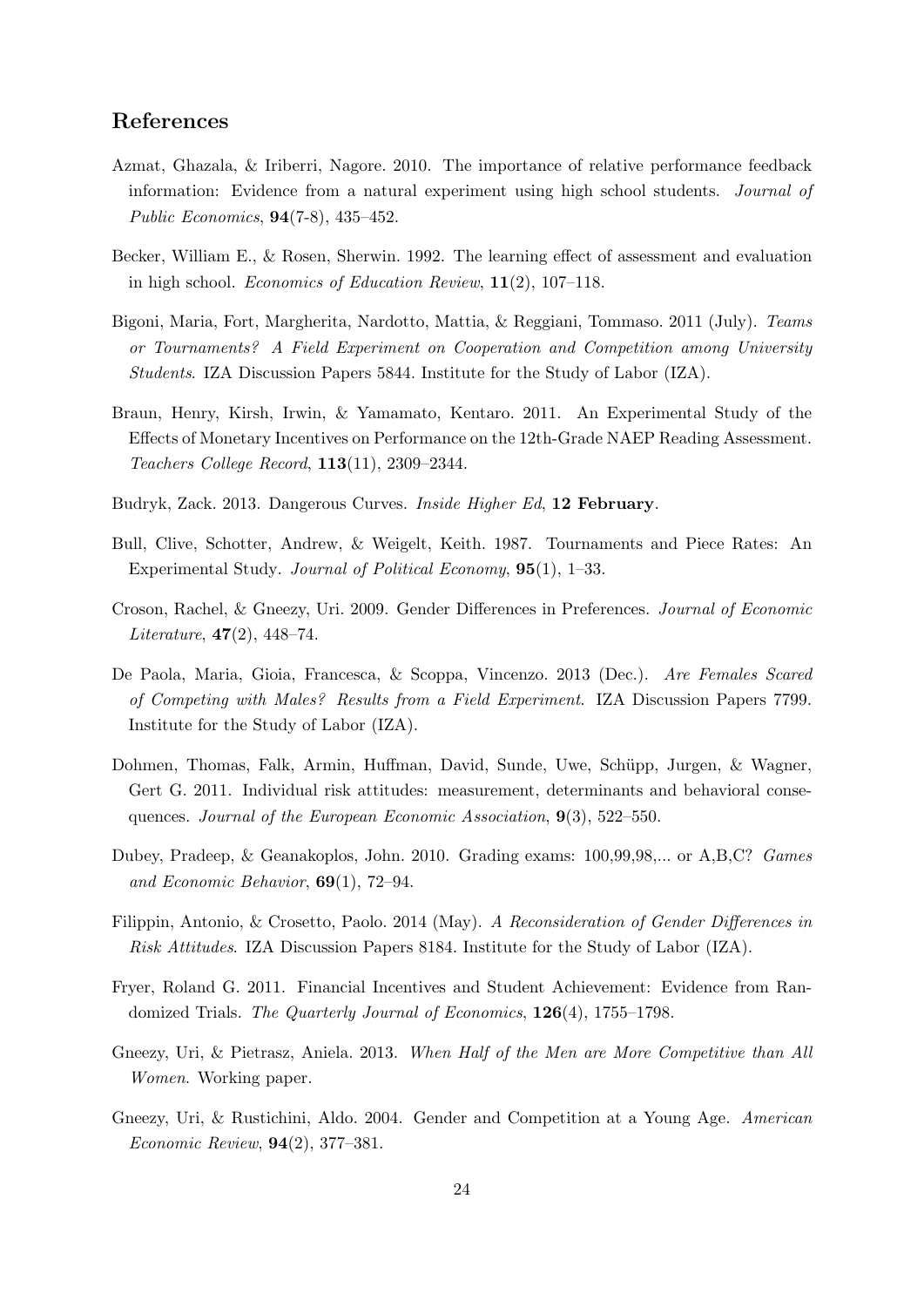- <span id="page-27-1"></span>Gneezy, Uri, Niederle, Muriel, & Rustichini, Aldo. 2003. Performance In Competitive Environments: Gender Differences. The Quarterly Journal of Economics, 118(3), 1049–1074.
- <span id="page-27-5"></span>Green, Jerry R, & Stokey, Nancy L. 1983. A Comparison of Tournaments and Contracts. Journal of Political Economy, **91**(3), 349–64.
- <span id="page-27-15"></span>Grove, Wayne A., & Wasserman, Tim. 2006. Incentives and Student Learning: A Natural Experiment with Economics Problem Sets. The American Economic Review, 96(2), pp. 447– 452.
- <span id="page-27-2"></span>Guiso, Luigi, Monte, Ferdinando, Sapienza, Paola, & Zingales, Luigi. 2008. Culture, Gender, and Math. Science, 320(5880), 1164–1165.
- <span id="page-27-8"></span>Gunther, Christina, Ekinci, Neslihan Arslan, Schwieren, Christiane, & Strobel, Martin. 2010. Women can't jump?–An experiment on competitive attitudes and stereotype threat. Journal of Economic Behavior & Organization,  $75(3)$ ,  $395-401$ .
- <span id="page-27-7"></span>Harbring, Christine, & Irlenbusch, Bernd. 2003. An experimental study on tournament design. Labour Economics, 10(4), 443–464.
- <span id="page-27-12"></span>Harrison, Glenn W., & List, John A. 2004. Field Experiments. Journal of Economic Literature, 42(4), pp. 1009–1055.
- <span id="page-27-6"></span>Holmstrom, Bengt. 1982. Moral Hazard in Teams. Bell Journal of Economics, 13(2), 324–340.
- <span id="page-27-13"></span>Holt, Charles A., & Laury, Susan K. 2002. Risk Aversion and Incentive Effects. American Economic Review, 92(5), 1644–1655.
- <span id="page-27-14"></span>Hvide, Hans K. 2002. Pragmatic beliefs and overconfidence. Journal of Economic Behavior  $\mathcal{C}$ *Organization*,  $48(1)$ ,  $15 - 28$ . Psychological Aspects of Economic Behavior.
- <span id="page-27-4"></span>Inspectie van het Onderwijs. 2014. De staat van het onderwijs. Onderwijsverslag 2012/2013. Inspectie van het Onderwijs, April.
- <span id="page-27-11"></span>Jalava, Nina, Joensen, Juanna Schrøter, & Pellas, Elin Maria. 2014 (August). Grades and Rank: Impacts of Non-Financial Incentives on Test Performance. Tech. rept. Available at SSRN.
- <span id="page-27-3"></span>Jaspers, Arnout. 2012. Een voldoende, zonder uitschieters. Wetenschap 24, 12 December.
- <span id="page-27-10"></span>Jurajda, Stepan, & Münich, Daniel. 2011. Gender Gap in Performance under Competitive Pressure: Admissions to Czech Universities. American Economic Review, 101(3), 514–18.
- <span id="page-27-0"></span>Karran, Terrence. 2004. Achieving Bologna convergence: is ECTS failing to make the grade? Higher Education in Europe, 29(3), 411–421.
- <span id="page-27-9"></span>Landeras, Pedro. 2009. Student effort: standards vs. tournaments. Applied Economics Letters,  $16(9)$ , 965–969.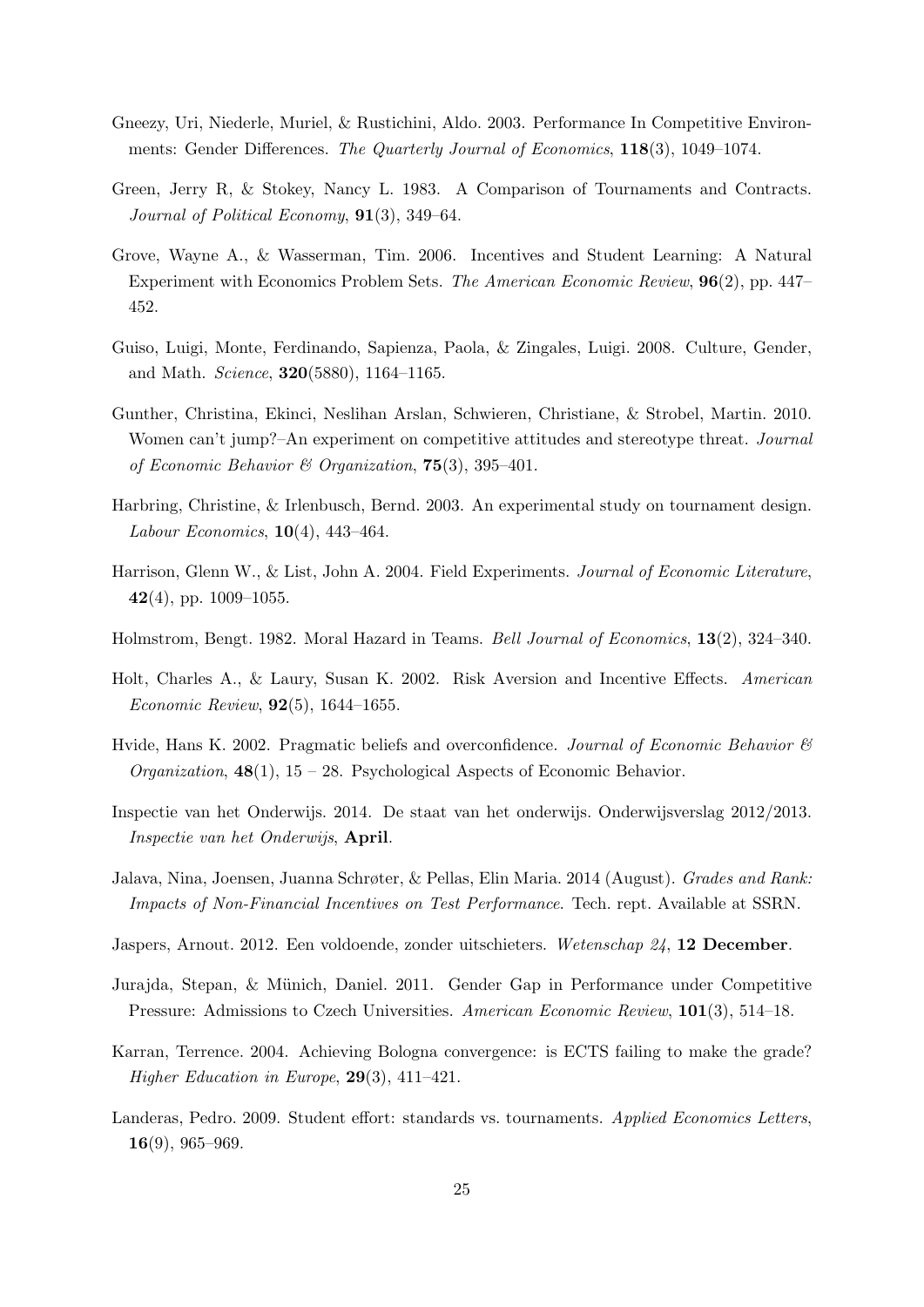- <span id="page-28-2"></span>Lazear, Edward P., & Rosen, Sherwin. 1981. Rank-Order Tournaments as Optimum Labor Contracts. Journal of Political Economy, 89(5), pp. 841–864.
- <span id="page-28-4"></span>Leuven, Edwin, Oosterbeek, Hessel, & van der Klaauw, Bas. 2010. The Effect of Financial Rewards on Students' Achievement: Evidence from a Randomized Experiment. Journal of the European Economic Association, 8(6), 1243–1265.
- <span id="page-28-14"></span>Levitt, Steven, List, John, Neckermann, Susanne, & Sadoff, Sally. 2013. The behavioralist goes to school: Leveraging behavioral economics to improve educational performance. Framed Field Experiments 00379. The Field Experiments Website.
- <span id="page-28-6"></span>Moldovanu, Benny, & Sela, Aner. 2001. The Optimal Allocation of Prizes in Contests. American Economic Review, 91(3), 542–558.
- <span id="page-28-11"></span>Morin, Louis-Philippe. forthcoming. Do Men and Women Respond Differently to Competition? Evidence from a Major Education Reform. Journal of Labor Economics.
- <span id="page-28-5"></span>Müller, Wieland, & Schotter, Andrew. 2010. Workaholics and Dropouts in Organizations. Journal of the European Economic Association, 8(4), 717–743.
- <span id="page-28-13"></span>Niederle, Muriel, & Vesterlund, Lise. 2007. Do Women Shy Away from Competition? Do Men Compete Too Much? The Quarterly Journal of Economics, 122(3), 1067–1101.
- <span id="page-28-15"></span>Niederle, Muriel, & Vesterlund, Lise. 2010. Explaining the Gender Gap in Math Test Scores: The Role of Competition. Journal of Economic Perspectives, 24(2), 129–44.
- <span id="page-28-8"></span>Niederle, Muriel, & Vesterlund, Lise. 2011. Gender and competition. Annual Review of Economics, 3(September), 601–630.
- <span id="page-28-3"></span>OECD. 2013. Education at a Glance 2013,. OECD Indicators. OECD Publishing.
- <span id="page-28-12"></span>Onderstal, Sander. 2014. Economics of Organizations and Markets. Pearson, Amsterdam.
- <span id="page-28-10"></span>Ors, Evren, Palomino, Frédéric, & Peyrache, Eloïc. 2013. Performance Gender Gap: Does Competition Matter? Journal of Labor Economics, 31(3), pp. 443–499.
- <span id="page-28-9"></span>Paredes, Valentina. 2012. Grading System and Student Effort. Mimeo.
- <span id="page-28-7"></span>Price, Joseph. 2008. Gender Differences in the Response to Competition. Industrial and Labor Relations Review, 61(3), 320–333.
- <span id="page-28-1"></span>Rosin, Hanna. 2012. The End of Men: And the Rise of Women. Riverhead Books. Penguin Group.
- <span id="page-28-0"></span>Salvi del Pero, Angelica, & Bytchkova, Alexandra. 2013. A Bird's Eye View of Gender Differences in Education in OECD Countries. OECD Social, Employment and Migration Working Papers, No. 149. OECD Publishing.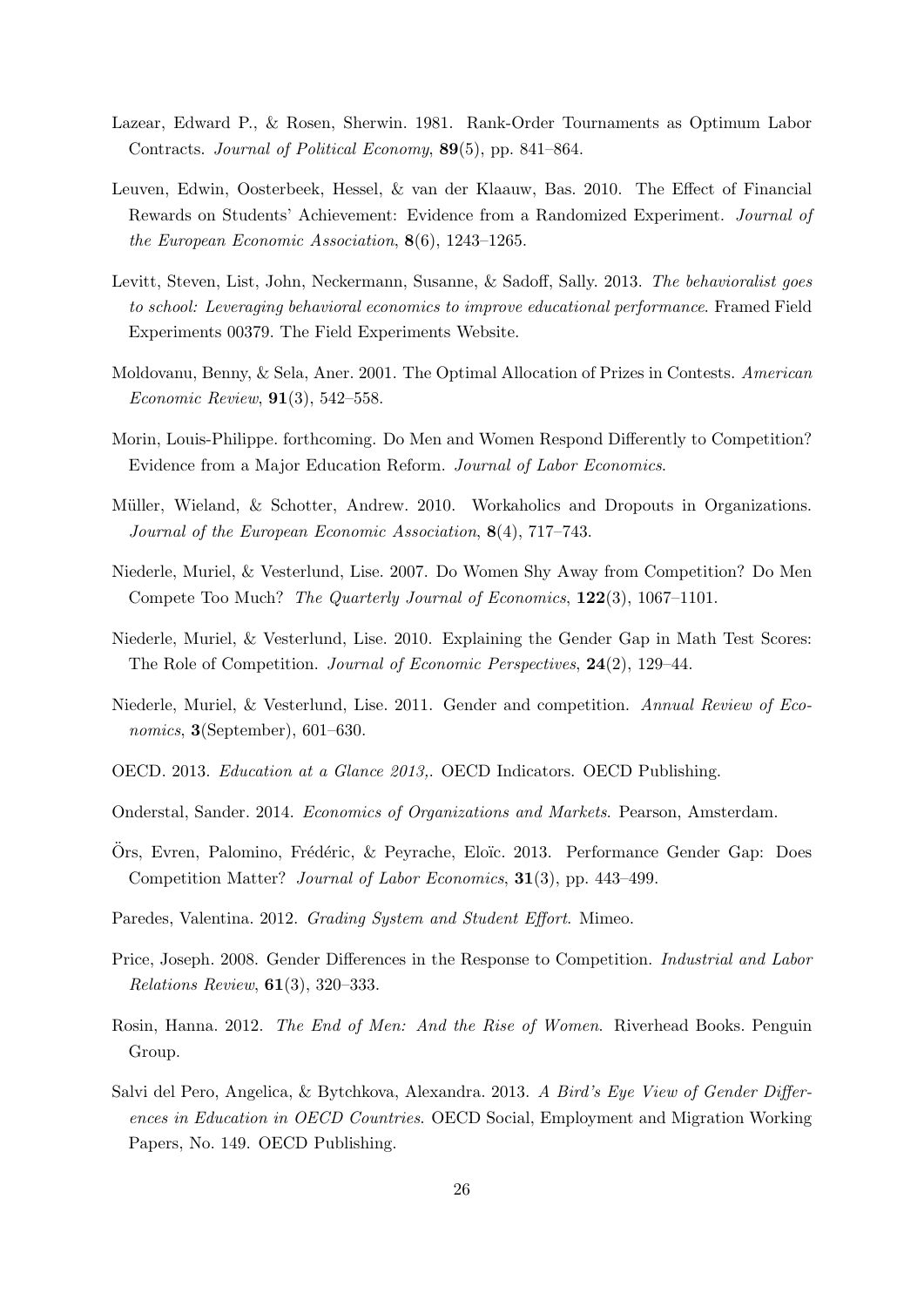- <span id="page-29-1"></span>Sax, Leonard. 2007. Boys Adrift: The Five Factors Driving the Growing Epidemic of Unmotivated Boys and Underachieving Young Men. Basic Books.
- <span id="page-29-3"></span>Shurchkov, Olga. 2012. Under Pressure: Gender Differences In Output Quality And Quantity Under Competition And Time Constraints. Journal of the European Economic Association, 10(5), 1189–1213.
- <span id="page-29-0"></span>The Economist. 1999. The trouble with boys. The Economist, May 27.
- <span id="page-29-2"></span>van Dijk, Frans, Sonnemans, Joep, & van Winden, Frans. 2001. Incentive systems in a real effort experiment. European Economic Review,  $45(2)$ ,  $187 - 214$ .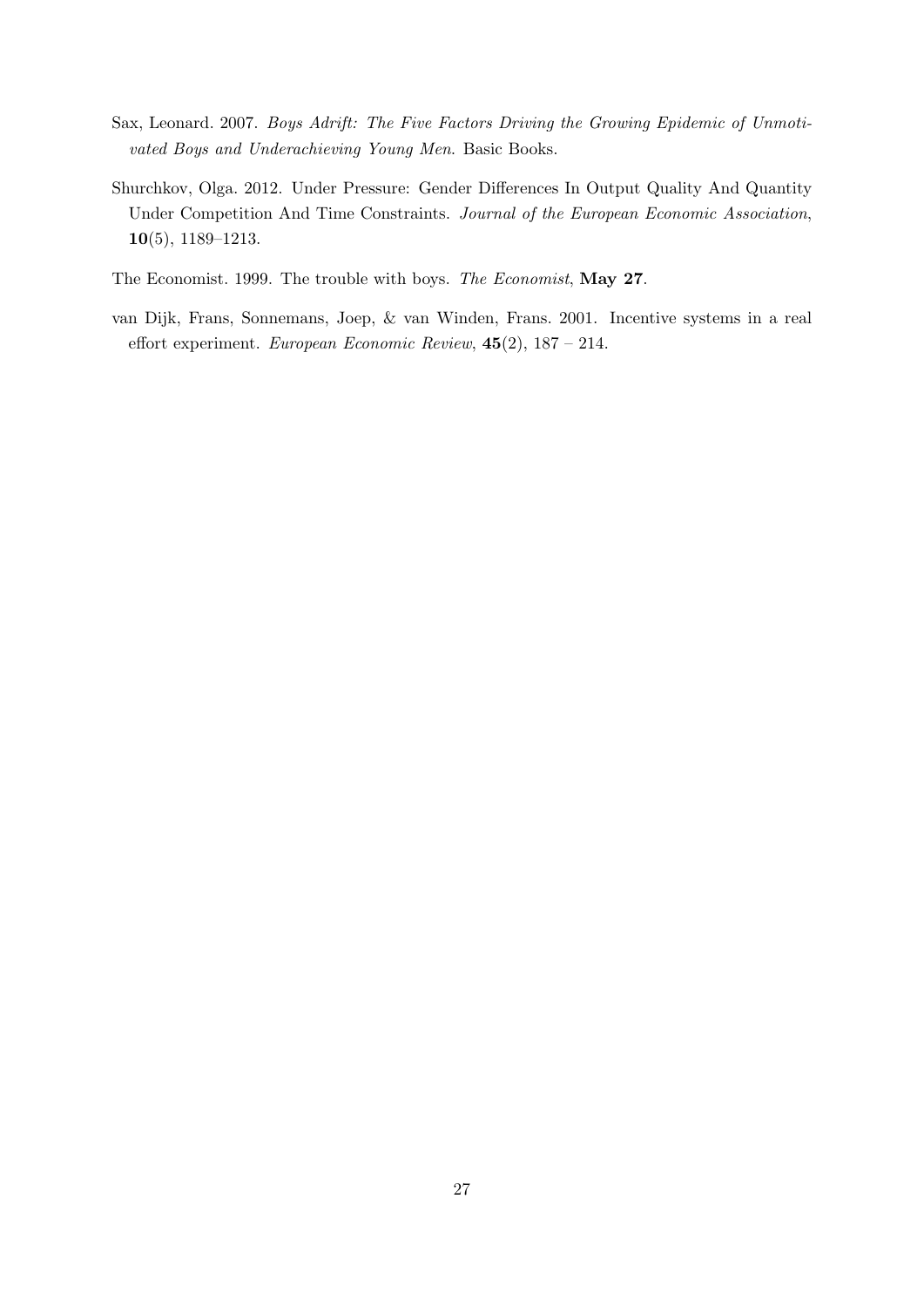### Appendix A: Sections from the Course Manual

#### Grading the exams

The lecturers of the University of Amsterdam are constantly striving to improve their teaching and evaluation practices. As part of this initiative, during the EMO course we will test two different grading schemes that are recognized by the university: all students will experience both an absolute and a relative grading scheme. These grading schemes determine how exam scores are translated into grades.

#### Absolute grading

Under an absolute scheme, students' grades depend solely on their individual absolute performance in the exams. Specifically, the exam grade is calculated as follows:

Grade exam  $= 10 - 0.4$ <sup>\*</sup>(number of errors)

We round the grade to the nearest integer and we do not assign a grade below 2. This implies that exam scores translate into exam grades according to the table below:

| Exam score             | Grade          |
|------------------------|----------------|
| $(= points \; earned)$ |                |
| $29 - 30$              | 10             |
| $27 - 28$              | 9              |
| $24 - 26$              | 8              |
| $22 - 23$              | 7              |
| $19 - 21$              | 6              |
| 17 - 18                | 5              |
| $14 - 16$              | $\overline{4}$ |
| $12 - 13$              | 3              |
| $0 - 11$               | $\overline{2}$ |

#### Relative grading

Under a relative grading scheme, or grading on a curve, students' grades depend on how well they perform in the exams compared to other students taking this course. It is not the individual score, but the students' position in the class score distribution (i.e., the students' rank among all students taking the exam) that determines the exam grade. For this course the curve is fixed so that the average score translates into an exam grade of 6, and the highest performing 1% of students receive a grade 10 while the lowest performing 1% get a grade 2. We illustrate this scheme by the figure and the table below: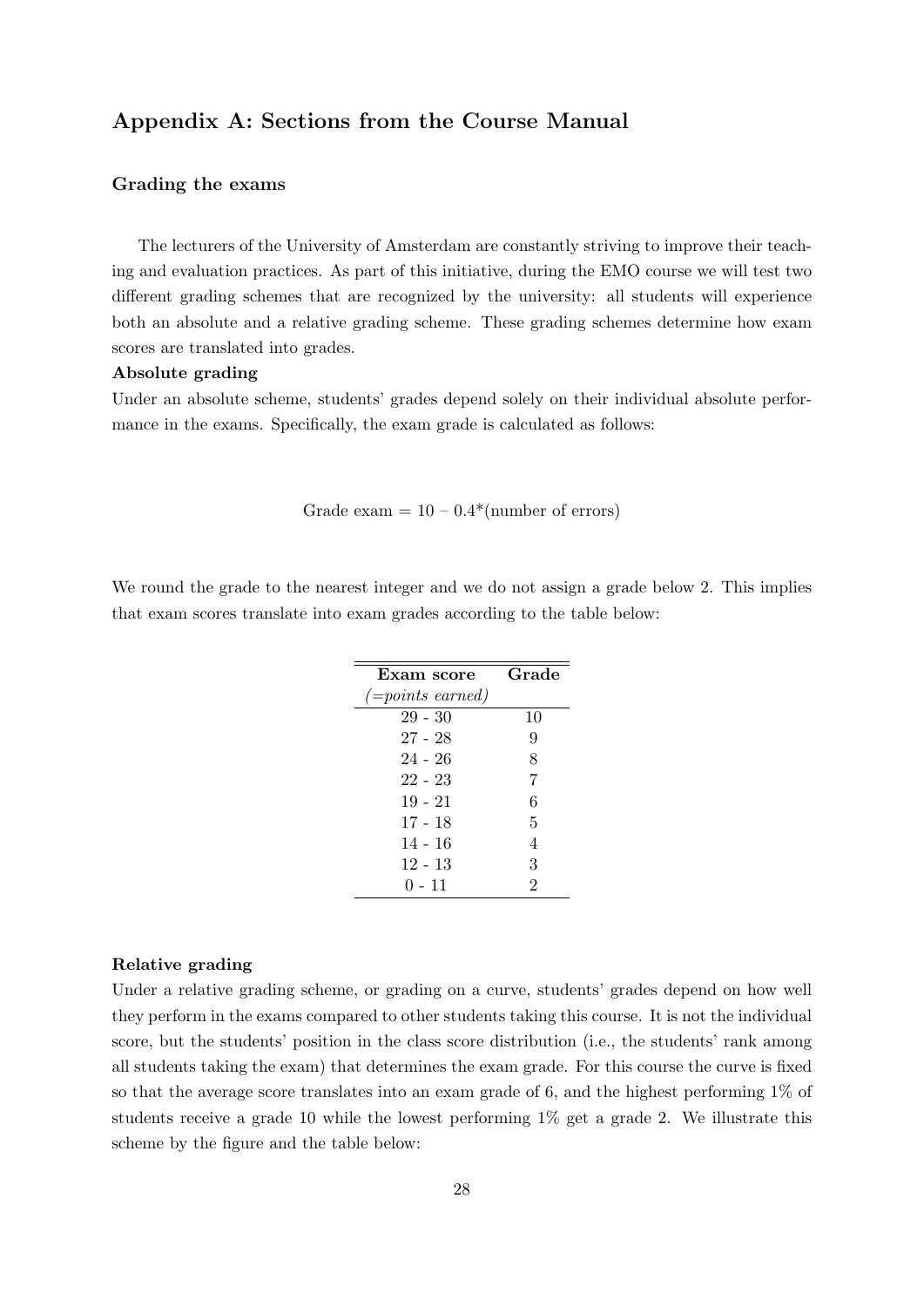

#### Comparison of the schemes

In order to compare the two grading schemes, we will randomly divide all students into two grading groups: the blue group and the yellow group. Students in the two groups will take exams of the same difficulty level but will face different grading schemes:

BLUE group: midterm exam graded under absolute, final exam graded under relative scheme

YELLOW group: midterm exam graded under relative, final exam graded under absolute scheme

This way fairness is ensured: all students will experience both grading schemes, only the timing is different (remember: the midterm and final exams have equal weights and cover the same amount of study material). The grades of students under the relative schemes are always determined compared to other exam takers in their grading group, not the whole class. Before the start of the course, we will notify you of your grading group via e-mail and a Blackboard message. Please make sure you know which grading group you belong to, as it is important not only for your exam but also for the composition of homework groups.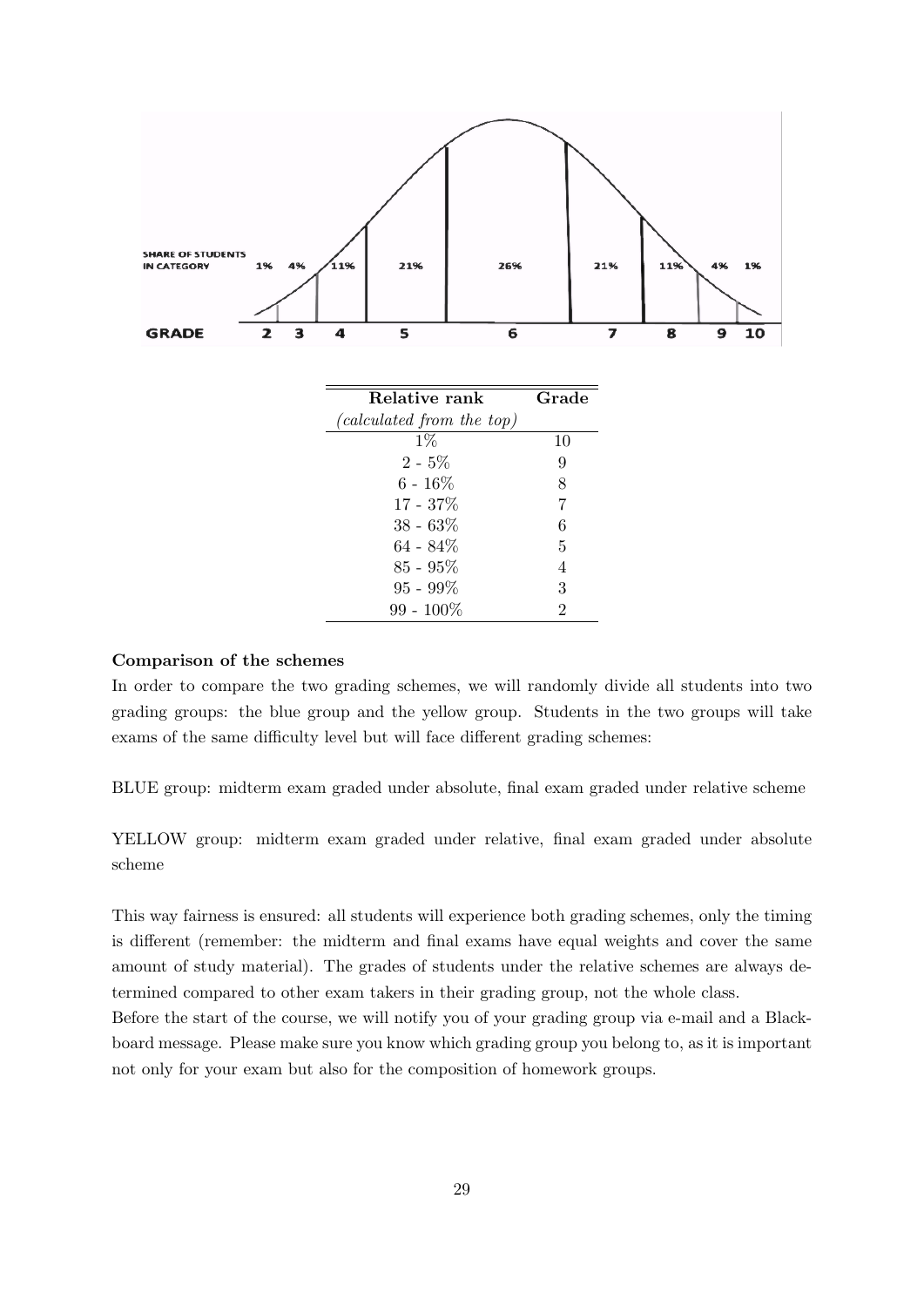## Appendix B: Screenshots from the survey

Figure 5: Example of a multiple-choice quiz question

<span id="page-32-1"></span>

Question 2. What is the derivative of the function  $f(x) = (x - 5) / 2x$ ?

 $f(x) = 5 \log(x) / 2$ 

 $f(x) = 0.5 x$ 

 $r(x) = 2.5 / x^2$ 

<span id="page-32-0"></span> $\bigcirc$  f(x) = (2x - 5) / 4x<sup>2</sup>

Figure 6: Eliciting risk preferences

#### Your payment

Level Becision 8 onwards I prefer Option B<br>From Decision 9 onwards I prefer Option B<br>A la Decision 10 Letast to assets Option B

b In Decision 10 I start to prefer Option B

I always prefer Option A

One of the 10 decisions will be randomly selected for payment, and the outcome (high or low payoff) will be determined according to the probabilities stated in that decision. The payoff from this decision will be calculated according to the gamble you selected and will be added to your survey account.

|                                                                                                                                                                                                                                    | <b>Option A*</b> |                                                               | <b>Option B*</b> |     |  |  |
|------------------------------------------------------------------------------------------------------------------------------------------------------------------------------------------------------------------------------------|------------------|---------------------------------------------------------------|------------------|-----|--|--|
|                                                                                                                                                                                                                                    | €40              | €32                                                           | £77              | €2  |  |  |
|                                                                                                                                                                                                                                    |                  |                                                               |                  |     |  |  |
| <b>Decision 1</b>                                                                                                                                                                                                                  | 10%              | 90%                                                           | 10%              | 90% |  |  |
| <b>Decision 2</b>                                                                                                                                                                                                                  | 20%              | 80%                                                           | 20%              | 80% |  |  |
| <b>Decision 3</b>                                                                                                                                                                                                                  | 30%              | 70%                                                           | 30%              | 70% |  |  |
| <b>Decision 4</b>                                                                                                                                                                                                                  | 40%              | 60%                                                           | 40%              | 60% |  |  |
| <b>Decision 5</b>                                                                                                                                                                                                                  | 50%              | 50%                                                           | 50%              | 50% |  |  |
| <b>Decision 6</b>                                                                                                                                                                                                                  | 60%              | 40%                                                           | 60%              | 40% |  |  |
| <b>Decision 7</b>                                                                                                                                                                                                                  | 70%              | 30%                                                           | 70%              | 30% |  |  |
| <b>Decision 8</b>                                                                                                                                                                                                                  | 80%              | 20%                                                           | 80%              | 20% |  |  |
| Dealains 0                                                                                                                                                                                                                         | nner             | 10%                                                           | 90%              | 10% |  |  |
| I always prefer Option B                                                                                                                                                                                                           |                  | 0%                                                            | 100%             | 0%  |  |  |
| From Decision 2 onwards I prefer Option B<br>From Decision 3 onwards I prefer Option B<br>F<br>From Decision 4 onwards I prefer Option B<br>From Decision 5 onwards I prefer Option B<br>From Decision 6 onwards I prefer Option B |                  | bility of receiving €40 and 90% probability of receiving €32. |                  |     |  |  |
| From Decision 7 onwards I prefer Option B<br>From Decision 8 onwards I prefer Option B                                                                                                                                             |                  | h deejoign did vou first start to profer Ontion P2 This       |                  |     |  |  |

h decision did you first start to prefer Option B? This implies that and from this decision onwards, you prefer Option B.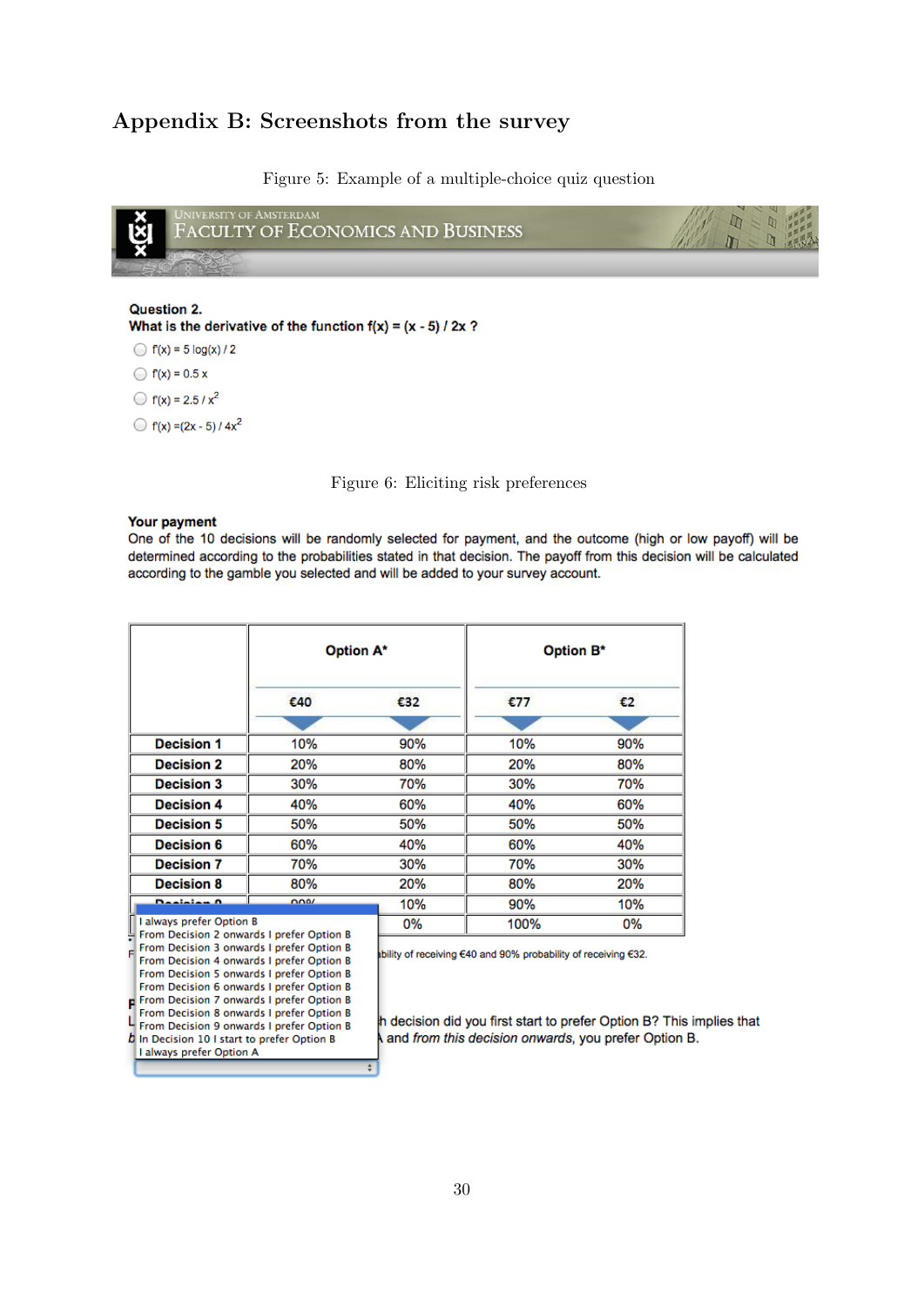## Appendix C: Additional tables and figures

|                     | <b>MEN</b> |         |        | <b>WOMEN</b> |         |       |
|---------------------|------------|---------|--------|--------------|---------|-------|
|                     | Blue       | Yellow  | Diff.  | Blue         | Yellow  | Diff. |
| <b>DEMOGRAPHICS</b> |            |         |        |              |         |       |
| int. program        | 0.219      | 0.179   |        | 0.337        | 0.360   |       |
|                     | (0.031)    | (0.030) |        | (0.050)      | (0.051) |       |
| age                 | 20.951     | 20.795  |        | 20.774       | 20.759  |       |
|                     | (0.175)    | (0.142) |        | (0.270)      | (0.208) |       |
| Dutch born          | 0.779      | 0.812   |        | 0.659        | 0.644   |       |
|                     | (0.032)    | (0.031) |        | (0.050)      | (0.052) |       |
| <b>ABILITY</b>      |            |         |        |              |         |       |
| Math grade          | 5.782      | 5.697   |        | 6.108        | 6.174   |       |
|                     | (0.115)    | (0.122) |        | (0.172)      | (0.173) |       |
| num. retakes        | 0.237      | 0.237   |        | 0.203        | 0.189   |       |
|                     | (0.018)    | (0.019) |        | (0.024)      | (0.024) |       |
| quiz questions      | 4.830      | 4.643   |        | 4.541        | 4.494   |       |
|                     | (0.132)    | (0.138) |        | (0.157)      | (0.183) |       |
| <b>PREFERENCES</b>  |            |         |        |              |         |       |
| overconfidence      | 16.201     | 18.426  |        | 18.082       | 22.057  |       |
|                     | (2.337)    | (2.477) |        | (3.015)      | (3.187) |       |
| risk aversion       | 5.881      | 5.903   |        | 6.541        | 6.391   |       |
|                     | (0.160)    | (0.145) |        | (0.195)      | (0.204) |       |
| ambig. aversion     | 7.830      | 7.200   | $\ast$ | 7.341        | 7.276   |       |
|                     | (0.250)    | (0.253) |        | (0.340)      | (0.335) |       |
| comp. aversion      | 6.377      | 6.351   |        | 6.353        | 6.678   |       |
|                     | (0.224)    | (0.210) |        | (0.321)      | (0.336) |       |
| expected grade      | 7.090      | 7.058   |        | 6.800        | 7.115   | $**$  |
|                     | (0.075)    | (0.069) |        | (0.083)      | (0.096) |       |
| N                   | 178        | 168     |        | 92           | 89      |       |

<span id="page-33-0"></span>Table C1: Comparison of means between treatment groups, by gender

Standard errors in parentheses.

Significance of differences from two-sample t-test with equal variances.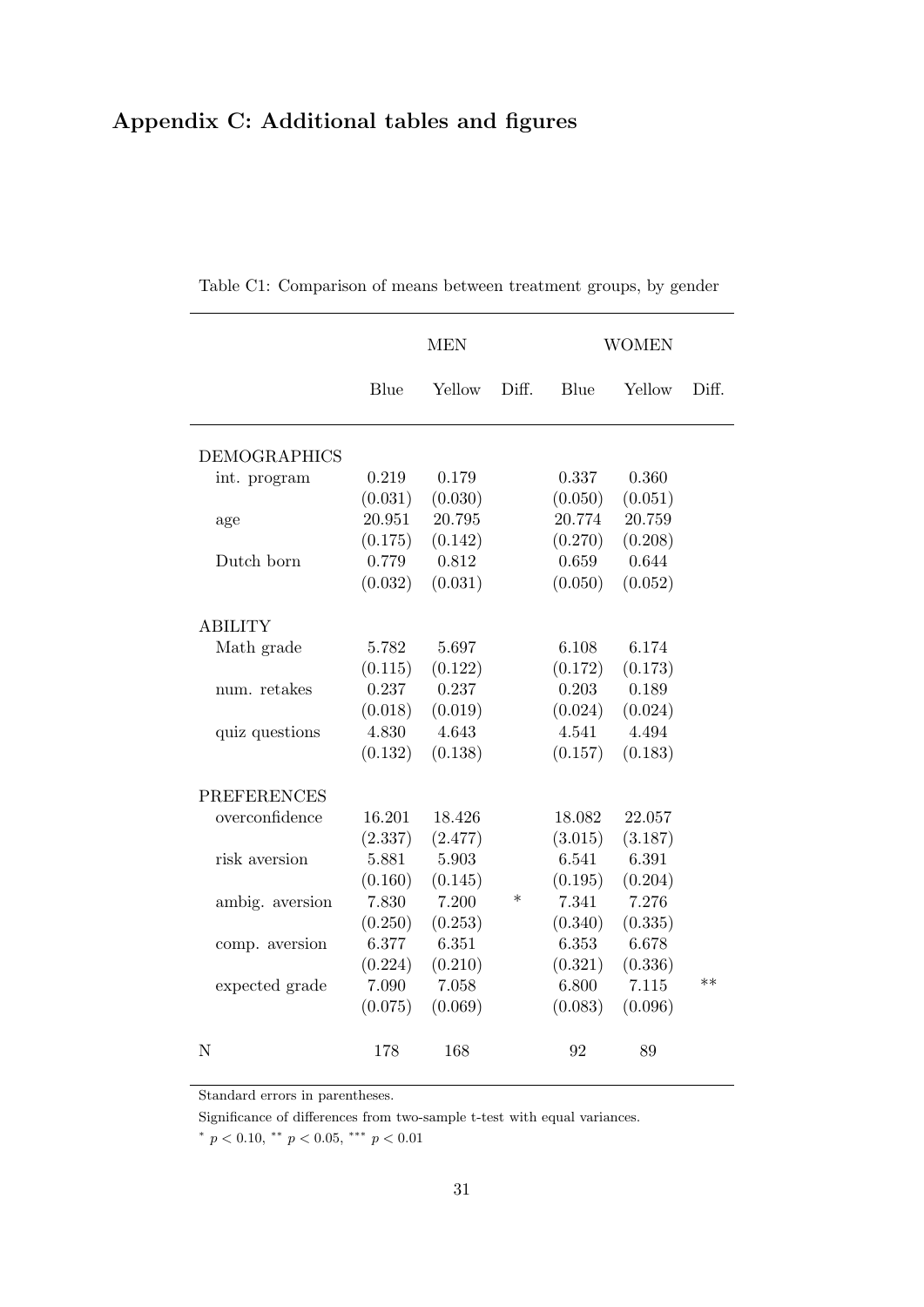|                                         | (1)                   | (2)                  | (3)                  | (4)                  | (5)                  |
|-----------------------------------------|-----------------------|----------------------|----------------------|----------------------|----------------------|
| relative                                | $-0.010$              | 0.614                | $-0.046$             | $-1.701**$           | $-0.500$             |
| relative*male                           | (0.722)<br>$1.344**$  | (1.441)<br>$1.158*$  | (1.079)<br>$1.167*$  | (0.816)<br>$1.269**$ | (0.498)<br>$1.199**$ |
| male                                    | (0.590)<br>$-0.908**$ | (0.606)<br>$-0.833*$ | (0.601)<br>$-0.826*$ | (0.609)<br>$-0.869*$ | (0.593)<br>$-0.858*$ |
| relative*Dutch                          | (0.455)<br>$-0.894$   | (0.450)              | (0.450)              | (0.454)              | (0.450)              |
| relative*Math                           | (0.674)               | $-0.203$             |                      |                      |                      |
| relative*risk                           |                       | (0.210)              | $-0.092$             |                      |                      |
| relative*comp.                          |                       |                      | (0.150)              | 0.158                |                      |
| relative*overconf.                      |                       |                      |                      | (0.100)              | $-0.007$             |
| Demographic controls                    |                       |                      |                      | ✓                    | (0.008)<br>✓         |
| Ability controls<br>Preference controls |                       |                      |                      |                      | ✓                    |
| N<br>$R^2$                              | 419<br>0.277          | 419<br>0.276         | 419<br>0.275         | 419<br>0.278         | 419<br>0.275         |

<span id="page-34-0"></span>Table C2: Estimates of the effect of relative grading on midterm scores, including interaction terms

Results from OLS regressions; dependent variable: midterm score.

Standard errors, clustered on the homework team level, in parentheses. \*  $p < 0.10,$  \*\*  $p < 0.05,$  \*\*\*  $p < 0.01$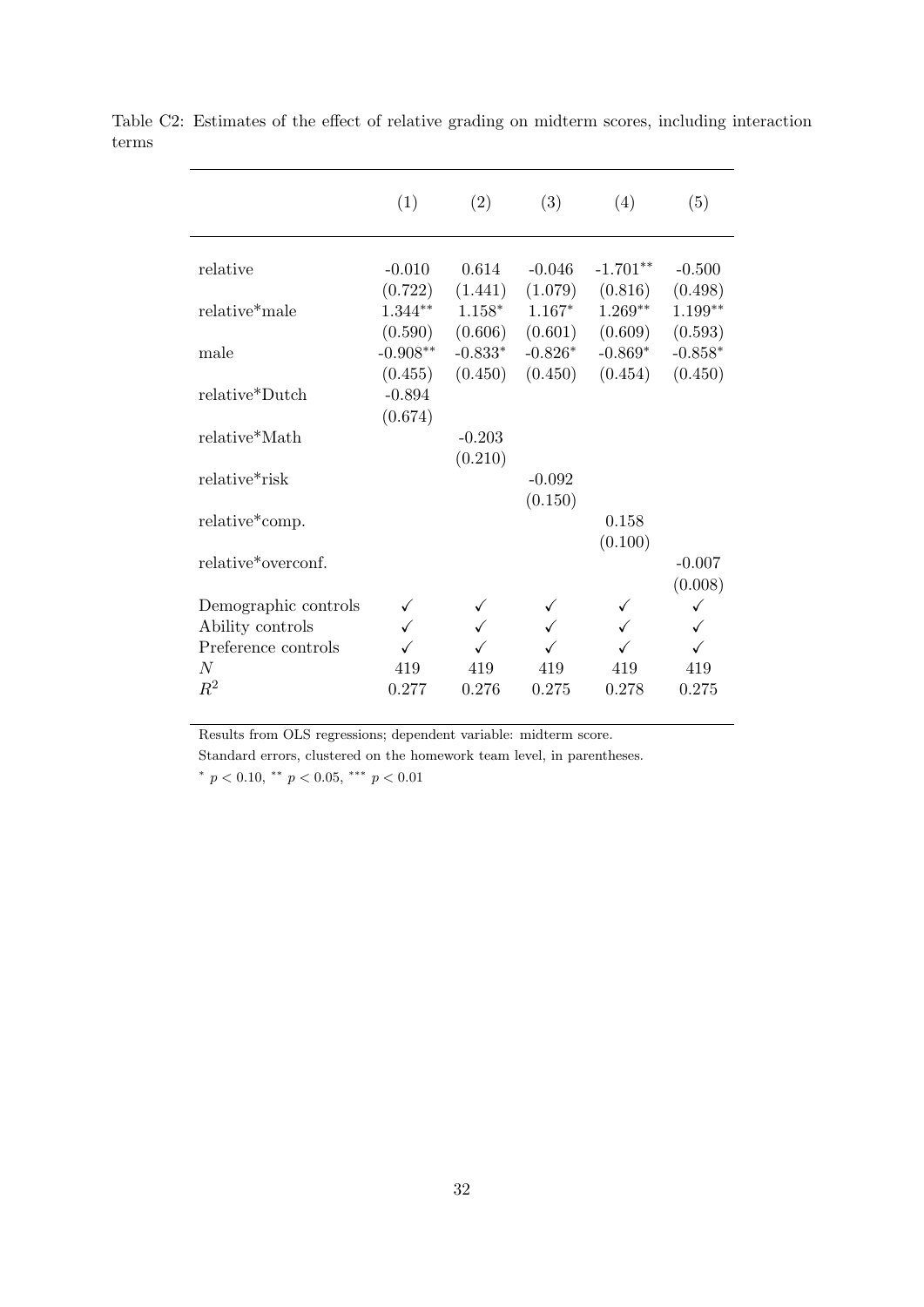<span id="page-35-0"></span>

|                     | <b>MEN</b>       |                  |       | WOMEN            |                  |       |  |
|---------------------|------------------|------------------|-------|------------------|------------------|-------|--|
|                     | Dutch            | International    | Diff. | Dutch            | International    | Diff. |  |
| lecture attendance  | 1.191<br>(0.058) | 1.262<br>(0.127) |       | 1.265<br>(0.081) | 1.131<br>(0.120) |       |  |
| tutorial attendance | 1.473<br>(0.062) | 1.493<br>(0.114) |       | 1.458<br>(0.093) | 1.270<br>(0.116) |       |  |
| handing in HW       | 0.729<br>(0.027) | 0.942<br>(0.028) | ***   | 0.831<br>(0.035) | 0.968<br>(0.022) | ***   |  |
| average HW grade    | 6.841<br>(0.084) | 7.127<br>(0.088) | $**$  | 7.063<br>(0.137) | 6.952<br>(0.100) |       |  |
| study time          | 2.267<br>(0.054) | 2.495<br>(0.095) | $***$ | 2.430<br>(0.085) | 2.948<br>(0.098) | ***   |  |

Table C3: Comparison of means by gender and study program

Standard errors in parentheses.

Significance of difference from two-sample t-test with unequal variances.

\*  $p < 0.10,$  \*\*  $p < 0.05,$  \*\*\*  $p < 0.01$ 

<span id="page-35-1"></span>

|           |  |  |  |  | Table C4: Estimates of the effect of relative grading on midterm scores: international program, |  |
|-----------|--|--|--|--|-------------------------------------------------------------------------------------------------|--|
| by gender |  |  |  |  |                                                                                                 |  |

|                      |                      | <b>MEN</b>                | <b>WOMEN</b>        |                     |  |
|----------------------|----------------------|---------------------------|---------------------|---------------------|--|
|                      | No controls          | With controls No controls |                     | With controls       |  |
| relative             | $2.243**$<br>(1.005) | $1.497*$<br>(0.769)       | $-0.333$<br>(1.075) | $-0.823$<br>(0.725) |  |
| Demographic controls |                      |                           |                     |                     |  |
| Ability controls     |                      |                           |                     |                     |  |
| Preference controls  |                      |                           |                     |                     |  |
| N                    | 65                   | 45                        | 61                  | 45                  |  |
| $R^2$                | 0.089                | 0.524                     | 0.002               | 0.573               |  |

Results from OLS regressions; dependent variable: midterm score.

Standard errors, clustered on the homework team level, in parentheses.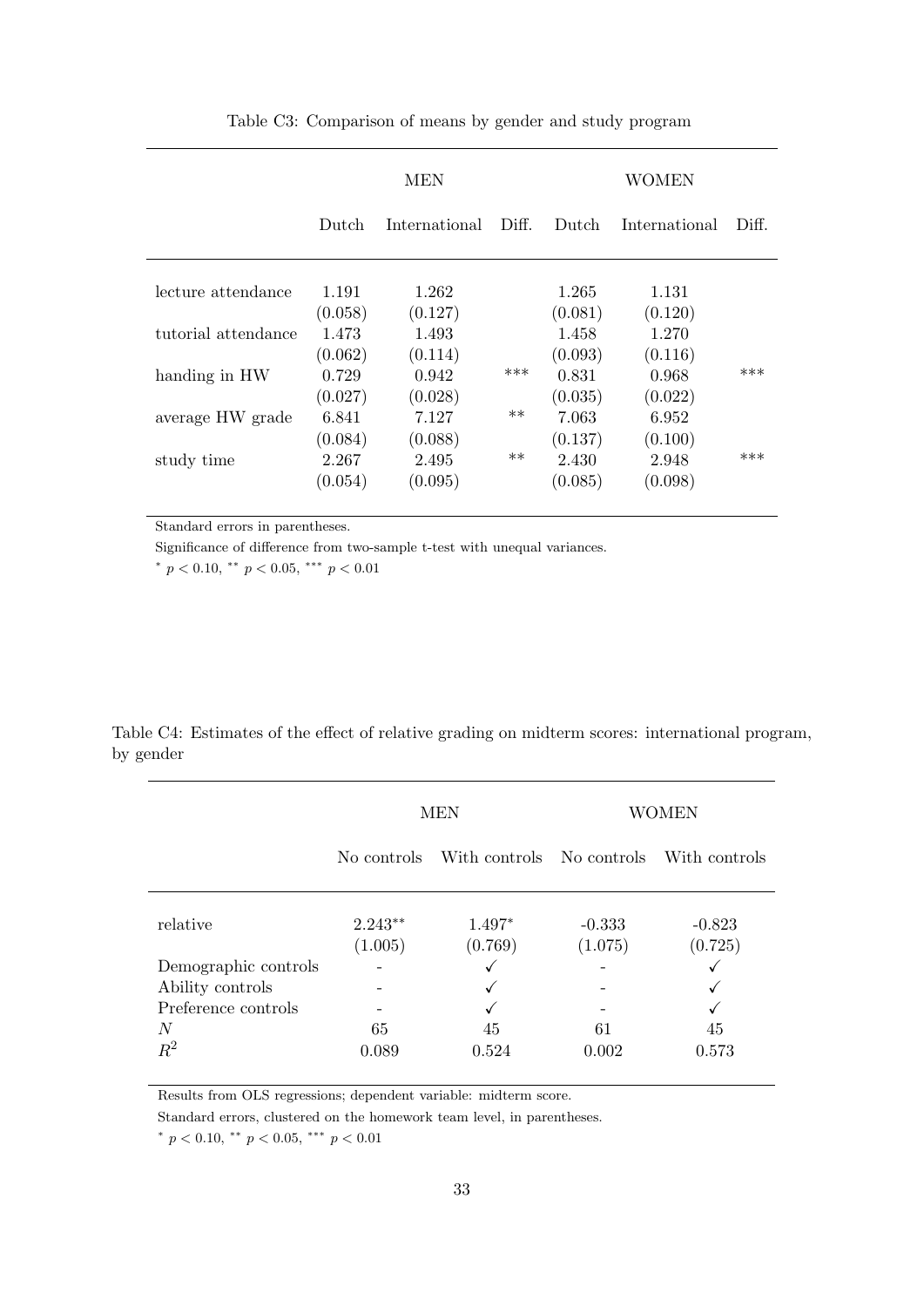|                            | (1)<br>handing in HW | $\left( 2\right)$<br>avg. HW | (3)<br>attendance | (4)<br>study time |
|----------------------------|----------------------|------------------------------|-------------------|-------------------|
| relative                   | 4.039                | $0.756**$                    | 0.144             | 0.136             |
|                            | (267.403)            | (0.278)                      | (0.358)           | (0.205)           |
| relative <sup>*</sup> male | $-3.631$             | $-0.460$                     | 0.055             | 0.217             |
|                            | (267.404)            | (0.336)                      | (0.634)           | (0.292)           |
| male                       | $-0.092$             | $0.635**$                    | $-0.038$          | $-0.402**$        |
|                            | (0.458)              | (0.284)                      | (0.378)           | (0.180)           |
| Demographic controls       | limited              | √                            |                   |                   |
| Ability controls           |                      |                              |                   |                   |
| Preference controls        |                      |                              |                   |                   |
| N                          | 132                  | 90                           | 90                | 74                |
| $R^2$                      |                      | 0.442                        | 0.119             | 0.283             |

<span id="page-36-0"></span>Table C5: Estimates of the effect of relative grading on preparation behavior: international program

(1): probit, (2)-(4): OLS regressions; dependent variables indicated in column headers. Standard errors, clustered on the homework team level, in parentheses.

\*  $p < 0.10,$  \*\*  $p < 0.05,$  \*\*\*  $p < 0.01$ 

|                | ABSOLUTE | <b>RELATIVE</b> | <b>Difference</b> |
|----------------|----------|-----------------|-------------------|
| Worst quartile | 0.267    | 0.345           | 0.059             |
|                | (0.058)  | (0.063)         | (0.078)           |
| Best quartile  | 0.392    | 0.333           | $-0.078$          |
|                | (0.057)  | (0.053)         | (0.085)           |

<span id="page-36-1"></span>Table C6: Share of women among best and worst performers, by grading scheme

Standard errors in parentheses;  $* p < 0.10$ ,  $** p < 0.05$ ,  $** p < 0.01$ 

Significance of difference from two-sample t-test with unequal variances.